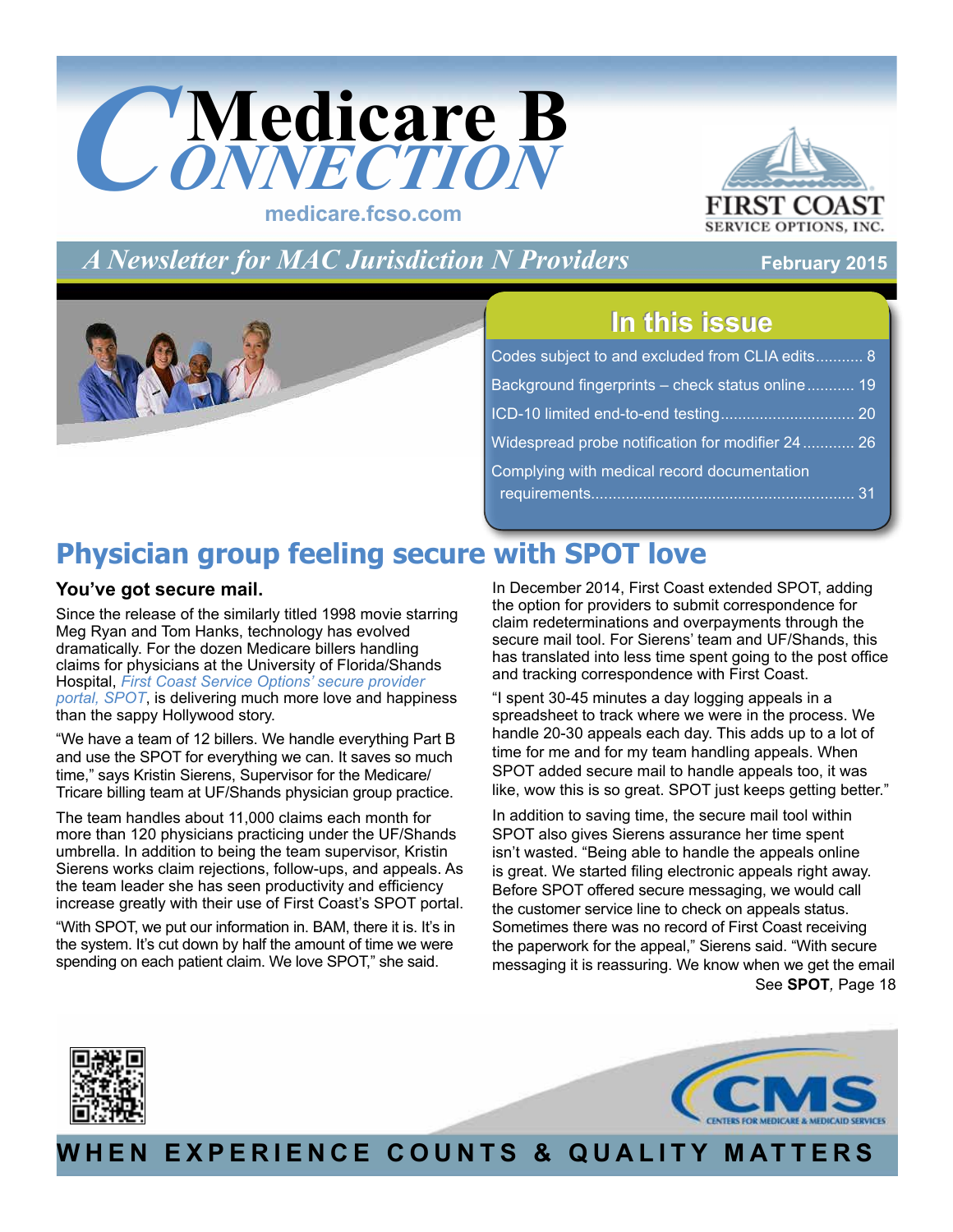## **Contents**

## <span id="page-1-0"></span>**[About the Medicare B Connection](#page-2-0)**

| About the 'Medicare B Connection'3 |  |
|------------------------------------|--|
|                                    |  |
| <b>Claims</b>                      |  |

| Continued use of modifier 59 after |  |
|------------------------------------|--|
|                                    |  |

### **[Coverage/Reimbursement](#page-5-0)**

#### **Drugs and Biologicals**

| April 2015 ASP drug pricing files and |  |
|---------------------------------------|--|
|                                       |  |

### **Laboratory/Pathology**

| Clinical laboratory fee schedule - |  |
|------------------------------------|--|
| Medicare travel allowance fees for |  |
|                                    |  |
| Codes subject to and excluded from |  |
|                                    |  |

## **[Medicare Physician Fee Schedule](#page-11-0)**

| 2015 MPFS policies and telehealth       |  |
|-----------------------------------------|--|
| originating site facility fee amount 12 |  |

### **Surgery**

| Percutaneous image-guided lumbar |  |
|----------------------------------|--|
| decompression for LSS 15         |  |

## **[General Information](#page-16-0)**

| New timeframe for response to ADRs 17      |  |
|--------------------------------------------|--|
| Extension of provider enrollment moratoria |  |
| for HHAs and ambulance suppliers 18        |  |
| Background fingerprints - check            |  |
|                                            |  |

## **[Electronic Data Interchange](#page-19-0)**

| ICD-10 limited end-to-end testing with |  |
|----------------------------------------|--|
|                                        |  |

## **Local Coverage Determinations**

| Advance beneficiary notice 22 |  |
|-------------------------------|--|

## **Retired LCDs**

| Parenteral iron supplementation for             |  |
|-------------------------------------------------|--|
| patients receiving ESA therapy for              |  |
| anemia of chronic kidney disease                |  |
|                                                 |  |
| Injectafer <sup>®</sup> (ferric carboxymaltose) |  |

 [injection – claims that may have been](#page-22-0)  denied in error ...........................................23

### **Revisions to LCDs**

| Bortezomib (Velcade®) 24                |  |
|-----------------------------------------|--|
| Diagnostic colonoscopy24                |  |
| Implantable miniature telescope (IMT)24 |  |
|                                         |  |
|                                         |  |
|                                         |  |

[Widespread probe for modifier 24](#page-25-0) ............ 26

### **Additional Information**

| Adjustment of gastric band outside the |
|----------------------------------------|
| 90-day global period of laparoscopic   |
|                                        |
| New HCPCS modifiers to define          |
|                                        |

## **[Educational Resources](#page-27-0)**

| Upcoming provider outreach and<br>educational events 28 |  |
|---------------------------------------------------------|--|
| CMS MLN Connects™ Provider eNews                        |  |
|                                                         |  |
| eNews for February 5, 201530                            |  |
| eNews for February 12, 201531                           |  |
| Complying with medical record                           |  |
| documentation requirements 31                           |  |

## **[Contact Information](#page-31-0)**

| Florida Contact Information  32            |  |
|--------------------------------------------|--|
| U.S. Virgin Islands Contact Information 33 |  |
| Puerto Rico Contact Information 34         |  |

## **Order Form**

| Medicare Part B materials  35 |  |
|-------------------------------|--|
|-------------------------------|--|



## **Find out first: Subscribe to First Coast**  *eNews*

[Subscribe](http://medicare.fcso.com/Header/137525.asp) to First Coast Service Options *eNews*, to learn the latest Medicare news and critical program changes affecting the provider community. Join as many lists as you wish, in English or Spanish, and customize your subscription to fit your specific needs, line of business, specialty, or topics of interest. So*, [subscribe to eNews, and stay informed.](http://medicare.fcso.com/Header/137525.asp)*

 The *Medicare B Connection* is published monthly by First Coast Service Options Inc.'s Provider Outreach & Education division to provide timely and useful information to Medicare Part B providers **Publication staff:**

Terri Drury Kathleen Cruz Fuentes Sofia Lennie Martin Smith Mark Willett Robert Petty Fax comments about this publication to:

## **Medicare Publications**

**904-361-0723** Articles included in the *Medicare B Connection* represent formal notice of coverage policies. Policies have or will take effect on the date given. Providers are expected to read, understand, and abide by the policies outlined within to ensure compliance with Medicare coverage and payment guidelines. *CPT five-digit codes, data only are copyright 2013 by American Medical of publication of CPT). All Rights Reserved. Applicable FARS/DFARS apply. No fee schedules, basic units, relative values or related listings are included in CPT. AMA does not services. AMA assumes no liability for data contained or not contained herein. ICD-9-CM codes and their publication are copyright 2015 under the Uniform Copyright* 

*This document contains by third parties. Such for your convenience only. Florida Blue and/or First Coast Service Options Inc. are not responsible for their content. The inclusion of these references within this document does not suggest any endorsement of the material on*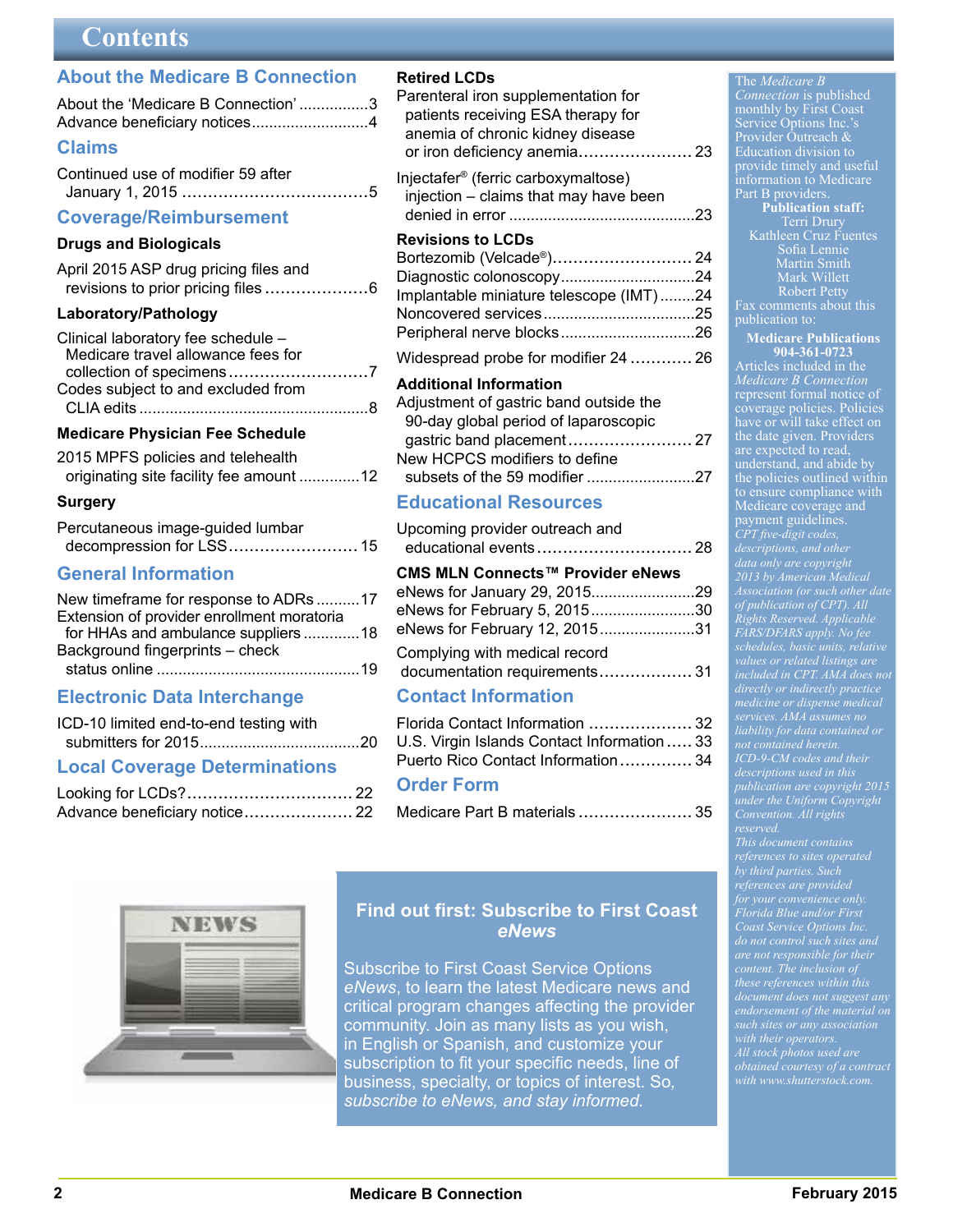## <span id="page-2-0"></span>**About the 'Medicare B Connection'**

The *Medicare B Connection* is a comprehensive publication developed by First Coast Service Options Inc. (First Coast) for Part B providers in Florida, Puerto Rico, and the U.S. Virgin Islands and is distributed on a monthly basis.

Important notifications that require communication in between publications will be posted to the First Coast Medicare provider education website at *[http://medicare.](http://medicare.fcso.com) [fcso.com](http://medicare.fcso.com)*. In some cases, additional unscheduled special issues may be posted.

## **Who receives the** *Connection*

Anyone may view, print, or download the *Connection* from our provider education website(s). Providers who cannot obtain the *Connection* from the Internet are required to register with us to receive a complimentary hardcopy.

Distribution of the *Connection* in hardcopy is limited to providers who have billed at least one Part B claim to First Coast Medicare during the twelve months prior to the release of each issue. Providers meeting these criteria are eligible to receive a complimentary copy of that issue, if a technical barrier exists that prevents them from obtaining it from the Internet and they have returned a completed registration form to us.

Registration forms must be submitted annually or when you experience a change in circumstances that impacts your electronic access.

For additional copies, providers may purchase a separate annual subscription (see order form in the back of this issue). All issues published since 1997 may be downloaded from the Internet, free of charge.

We use the same mailing address for all correspondence, and cannot designate that the *Connection* be sent to a specific person/department within a provider's office. To ensure continued receipt of all Medicare correspondence, providers must keep their addresses current with the Medicare provider enrollment department. Please remember that address changes must be done using the appropriate CMS-855.

## **Publication format**

The *Connection* is arranged into distinct sections.

- The **Claims** section provides claim submission requirements and tips.
- **FILE** Coverage/Reimbursement section discusses specific *CPT*® and HCPCS procedure codes. It is arranged by categories (not specialties). For example,



"Mental Health" would present coverage information of interest to psychiatrists, clinical psychologists and clinical social workers, rather than listing articles separately under individual provider specialties. Also presented in this section are changes to the Medicare physician fee schedule, and other pricing issues.

- The section pertaining to **Electronic Data Interchange** (EDI) submission also includes information pertaining to the Health Insurance Portability and Accountability Act (HIPAA).
- The **Local Coverage Determination** section features summaries of new and revised local coverage determinations (LCDs) developed as a result of either local medical review or comprehensive data analysis initiatives.
- The **General Information** section includes fraud and abuse, and national provider identifier topics, plus additional topics not included elsewhere.
- In addition to the above, other sections include:
- **Educational Resources**, and
- **Contact information** for Florida, Puerto Rico, and the U.S. Virgin Islands.

#### **The** *Medicare B Connection* **represents formal notice of coverage policies**

Articles included in each edition represent formal notice that specific coverage policies either have or will take effect on the date given. Providers are expected to read, understand, and abide by the policies outlined in this document to ensure compliance with Medicare coverage and payment guidelines.

## **Your Feedback Matters**

To ensure that our website meets the needs of our provider community, we carefully analyze your feedback and implement changes to better meet your needs. Discover the results of your feedback on our "*[Website enhancements](http://medicare.fcso.com/Feedback/201743.asp)*" page. You'll find the latest enhancements to our provider websites and find out how you can share your thoughts and ideas with First Coast's Web team.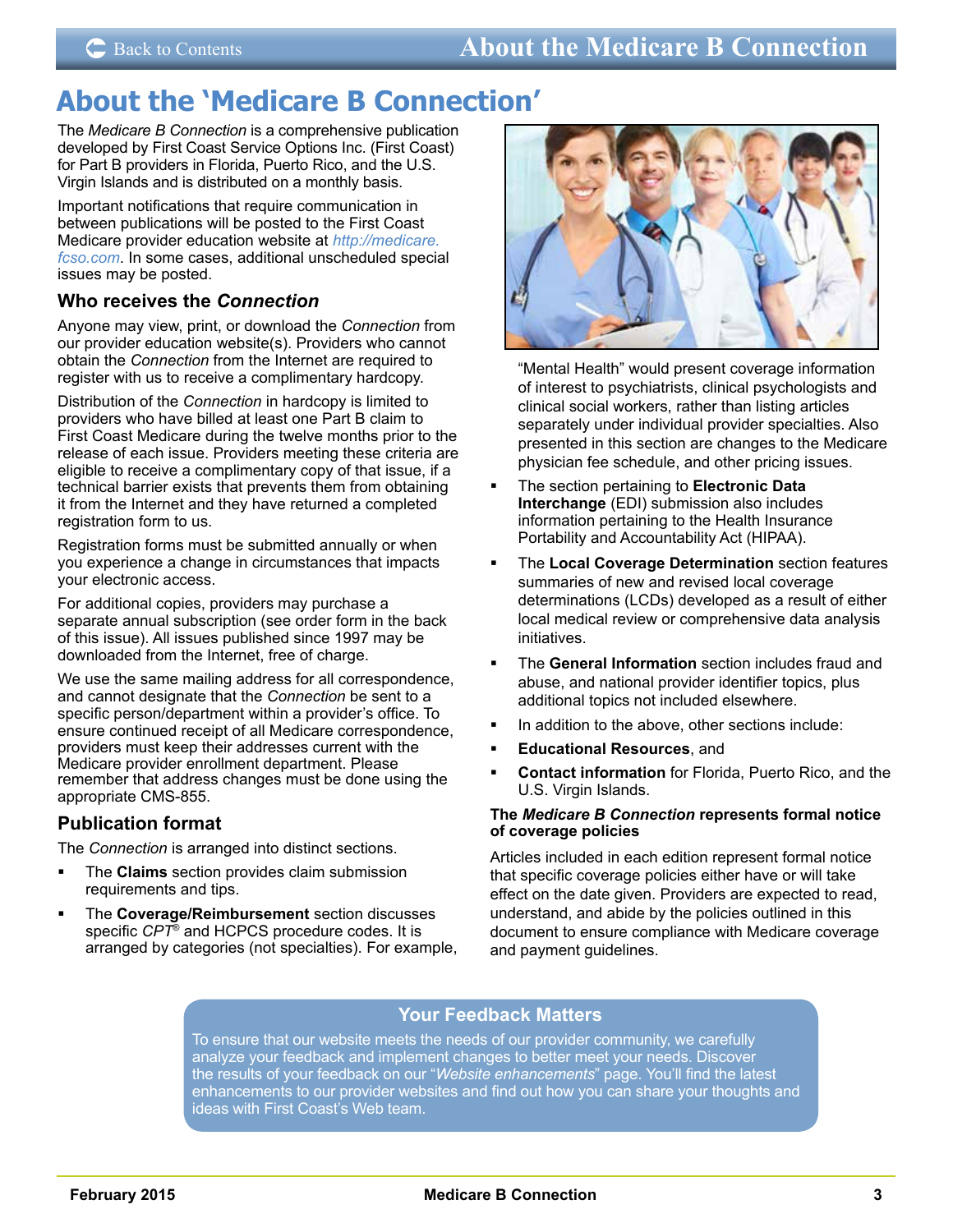# <span id="page-3-0"></span>**Medicare Part B advance beneficiary notices**

Medicare Part B allows coverage for services and items deemed medically reasonable and necessary for treatment and diagnosis of the patient.

For some services, to ensure that payment is made only for medically necessary services or items, coverage may be limited based on one or more of the following factors (this list is not inclusive):

- Coverage for a service or item may be allowed only for specific diagnoses/conditions. Always code to the highest level of specificity.
- Coverage for a service or item may be allowed only when documentation supports the medical need for the service or item.
- Coverage for a service or item may be allowed only when its frequency is within the accepted standards of medical practice (i.e., a specified number of services in a specified timeframe for which the service may be covered).

If the provider believes that the service or item may not be covered as medically reasonable and necessary, the patient must be given an acceptable advance notice of Medicare's possible denial of payment if the provider does not want to accept financial responsibility for the service or item. Advance beneficiary notices (ABNs) advise beneficiaries, before items or services actually are furnished, when Medicare is likely to deny payment.

## **Patient liability notice**

The Centers for Medicare & Medicaid Services' (CMS) has developed the Advance Beneficiary Notice of Noncoverage (ABN) (Form CMS-R-131), formerly the "Advance Beneficiary Notice." Section 50 of the *Medicare Claims Processing Manual* provides instructions regarding the notice that these providers issue to beneficiaries in advance of initiating, reducing, or terminating what they believe to be noncovered items or services. The ABN must meet all of the standards found in Chapter 30. Beginning

March 1, 2009, the ABN-G and ABN-L was no longer valid; and notifiers must use the revised Advance Beneficiary Notice of Noncoverage (CMS-R-131). Section 50 of the *Medicare Claims Processing Manual* is available at *[http://](http://www.cms.gov/Regulations-and-Guidance/Guidance/Manuals/downloads/clm104c30.pdf#page=44) [www.cms.gov/Regulations-and-Guidance/Guidance/](http://www.cms.gov/Regulations-and-Guidance/Guidance/Manuals/downloads/clm104c30.pdf#page=44)*

*[Manuals/downloads/](http://www.cms.gov/Regulations-and-Guidance/Guidance/Manuals/downloads/clm104c30.pdf#page=44) [clm104c30.](http://www.cms.gov/Regulations-and-Guidance/Guidance/Manuals/downloads/clm104c30.pdf#page=44) [pdf#page=44](http://www.cms.gov/Regulations-and-Guidance/Guidance/Manuals/downloads/clm104c30.pdf#page=44)*.

Reproducible copies of Form CMS-R-131 ABNs (in English and Spanish) and other BNI information may be found at *[http://www.cms.gov/](http://www.cms.gov/Medicare/Medicare-General-Information/BNI/index.html) [Medicare/Medicare-](http://www.cms.gov/Medicare/Medicare-General-Information/BNI/index.html)[General-Information/](http://www.cms.gov/Medicare/Medicare-General-Information/BNI/index.html) [BNI/index.html](http://www.cms.gov/Medicare/Medicare-General-Information/BNI/index.html)*.



## **ABN modifiers**

When a patient is notified in advance that a service or item may be denied as not medically necessary, the provider must annotate this information on the claim (for both paper and electronic claims) by reporting modifier GA (waiver of liability statement on file) or GZ (item or service expected to be denied as not reasonable and necessary) with the service or item.

Failure to report modifier GA in cases where an appropriate advance notice was given to the patient may result in the provider having to assume financial responsibility for the denied service or item.

Modifier GZ may be used in cases where a signed ABN is not obtained from the patient; however, when modifier GZ is billed, the provider assumes financial responsibility if the service or item is denied.

**Note**: Line items submitted with the modifier GZ will be automatically denied and will not be subject to complex medical review.

# **GA modifier and appeals**

When a patient is notified in advance that a service or item may be denied as not medically necessary, the provider must annotate this information on the claim (for both paper and electronic claims) by reporting the modifier GA (wavier of liability statement on file).

Failure to report modifier GA in cases where an appropriate advance notice was given to the patient may result in the provider having to assume financial responsibility for the denied service or item.

Nonassigned claims containing the modifier GA in which the patient has been found liable must have the patient's written consent for an appeal. Refer to the applicable contact section located at the end of this publication for the address in which to send written appeals requests.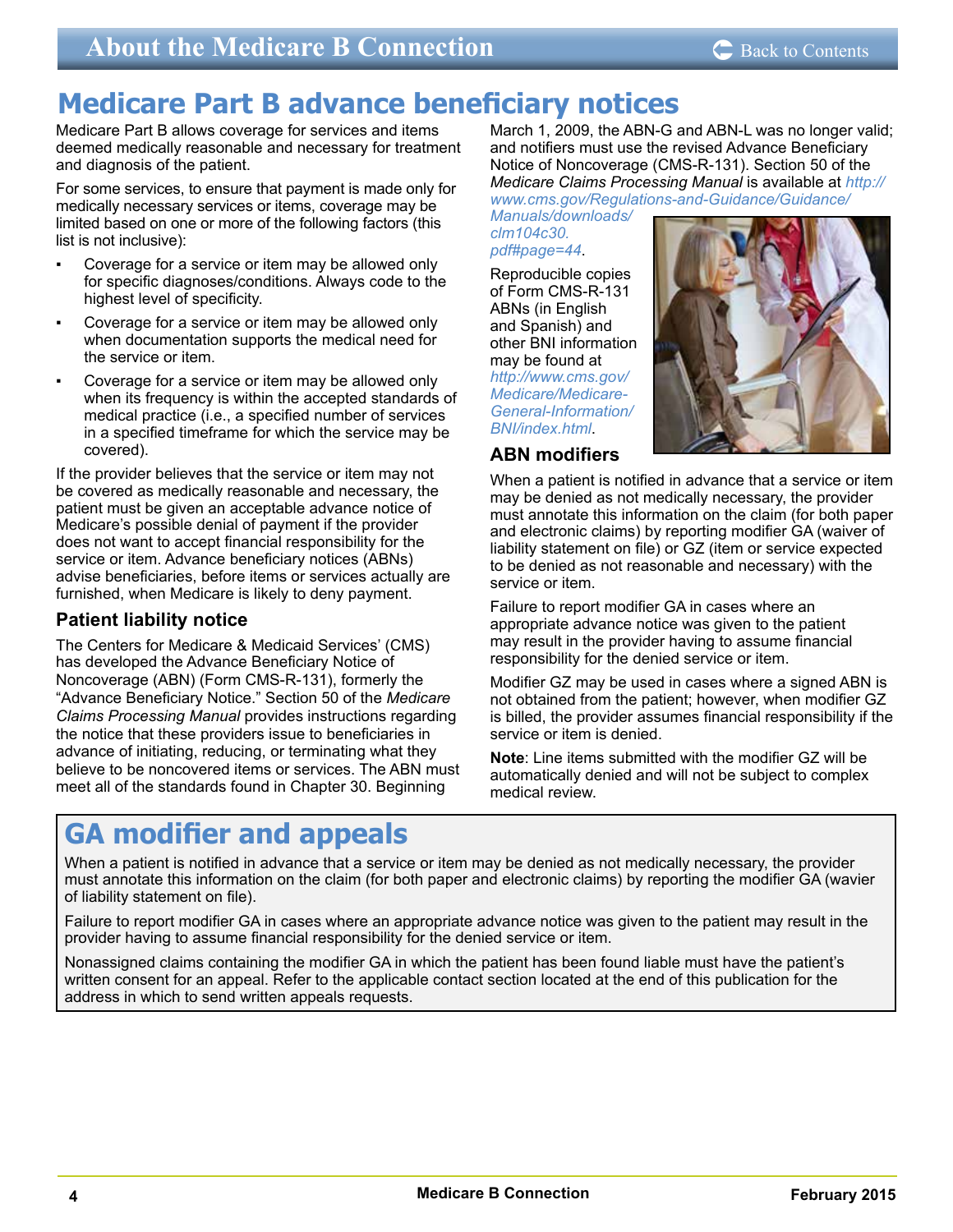# <span id="page-4-0"></span>**Continued use of modifier 59 after January 1, 2015**

## **Provider types affected**

This *MLN Matters*® article is intended for physicians, providers, and suppliers submitting claims to Medicare administrative contractors (MACs) and durable medical equipment (DME) MACs for services

provided to Medicare beneficiaries.

## **What you need to know**

The Centers for Medicare & Medicaid Services (CMS) implemented change request (CR) 8863 on January 5, 2015, effective January 1, 2015. This CR established four new HCPCS modifiers (XE, XP, XS, XU) to define specific subsets of the 59 modifier, a modifier used to define a "distinct procedural dervice". These modifiers are collectively referred to as –X {EPSU} modifiers. Please note that providers may continue to use the 59 modifier after January 1, 2015, in any instance in which it was correctly used prior to January 1, 2015. The initial CR establishing the modifiers was designed to inform system developers that healthcare systems would need to accommodate the new modifiers. Additional guidance and education as to the appropriate use

of the new –X {EPSU} modifiers will be forthcoming as CMS continues to introduce the modifiers in a gradual and controlled fashion. That guidance will include additional descriptive information about the new modifiers. CMS will identify situations in which a specific –X {EPSU} modifier will be required and will publish specific guidance before implementing edits or audits.

CR 8863 states that providers who wish to use the new modifiers may use them in accordance with their published definitions, and the X modifiers will function within CMS systems in the same manner as the 59 modifier, bypassing



## **Additional information**

procedure-to-procedure (PTP) edits with a modifier indicator of "1," for example. A modifier indicator of "1" indicates that NCCI-associated modifiers may be used to

bypass an edit under appropriate circumstances.

CR 8863 is available at *[http://www.](http://www.cms.gov/Regulations-and-Guidance/Guidance/Transmittals/Downloads/R1422OTN.pdf) [cms.gov/Regulations-and-Guidance/](http://www.cms.gov/Regulations-and-Guidance/Guidance/Transmittals/Downloads/R1422OTN.pdf) [Guidance/Transmittals/Downloads/](http://www.cms.gov/Regulations-and-Guidance/Guidance/Transmittals/Downloads/R1422OTN.pdf) [R1422OTN.pdf](http://www.cms.gov/Regulations-and-Guidance/Guidance/Transmittals/Downloads/R1422OTN.pdf)* and a related *MLN Matters*® article is available at *[http://](http://www.cms.gov/Outreach-and-Education/Medicare-Learning-Network-MLN/MLNMattersArticles/Downloads/MM8863.pdf) [www.cms.gov/Outreach-and-Education/](http://www.cms.gov/Outreach-and-Education/Medicare-Learning-Network-MLN/MLNMattersArticles/Downloads/MM8863.pdf) [Medicare-Learning-Network-MLN/](http://www.cms.gov/Outreach-and-Education/Medicare-Learning-Network-MLN/MLNMattersArticles/Downloads/MM8863.pdf) [MLNMattersArticles/Downloads/](http://www.cms.gov/Outreach-and-Education/Medicare-Learning-Network-MLN/MLNMattersArticles/Downloads/MM8863.pdf) [MM8863.pdf](http://www.cms.gov/Outreach-and-Education/Medicare-Learning-Network-MLN/MLNMattersArticles/Downloads/MM8863.pdf)*.

If you have any questions, please contact your MAC at their toll-free number. That number is available at *[http://www.cms.gov/Outreach-and-](http://www.cms.gov/Outreach-and-Education/Medicare-Learning-Network-MLN/MLNMattersArticles/index.html)[Education/Medicare-Learning-Network-](http://www.cms.gov/Outreach-and-Education/Medicare-Learning-Network-MLN/MLNMattersArticles/index.html)[MLN/MLNMattersArticles/index.html](http://www.cms.gov/Outreach-and-Education/Medicare-Learning-Network-MLN/MLNMattersArticles/index.html)* under - How Does It Work.

Inquiries about CR 8863 (Specific Modifiers for Distinct Procedural Services) and any *MLN Matters*® article associated with the new X modifiers, should be sent to the following email address: *[NCCIPTPMUE@cms.hhs.gov](mailto:NCCIPTPMUE@cms.hhs.gov)*.

*MLN Matters*® Number: SE1503 Related Change Request (CR) #: CR 8863 Related CR Release Date: N/A Effective Date: January 1, 2015 Related CR Transmittal #: N/A Implementation Date: January 5, 2015

*Disclaimer - This article was prepared as a service to the public and is not intended to grant rights or impose obligations. This article may contain references or links to statutes, regulations, or other policy materials. The information provided is only intended to be a general summary. It is not intended to take the place of either the written law or regulations. We encourage readers to review the specific statutes, regulations and other interpretive materials for a full and accurate statement of their contents.*

## **Try our E/M interactive worksheet**

First Coast Service Options (First Coast) Inc. is proud of its exclusive E/M interactive worksheet, available at *[http://medicare.fcso.com/EM/165590.](ttp://medicare.fcso.com/EM/165590.asp) [asp](ttp://medicare.fcso.com/EM/165590.asp)*. This resource was developed to assist providers with identifying the appropriate code to bill for evaluation and management (E/M) services performed during a specific patient visit. This interactive resource is ideal for use as a checklist by physicians or as a quality assurance tool by auditors, billing specialists, and coders. After you've tried the E/M interactive worksheet, send us your thoughts of this resource through our website feedback form, available at *<http://medicare.fcso.com/Feedback/160958.asp>*.

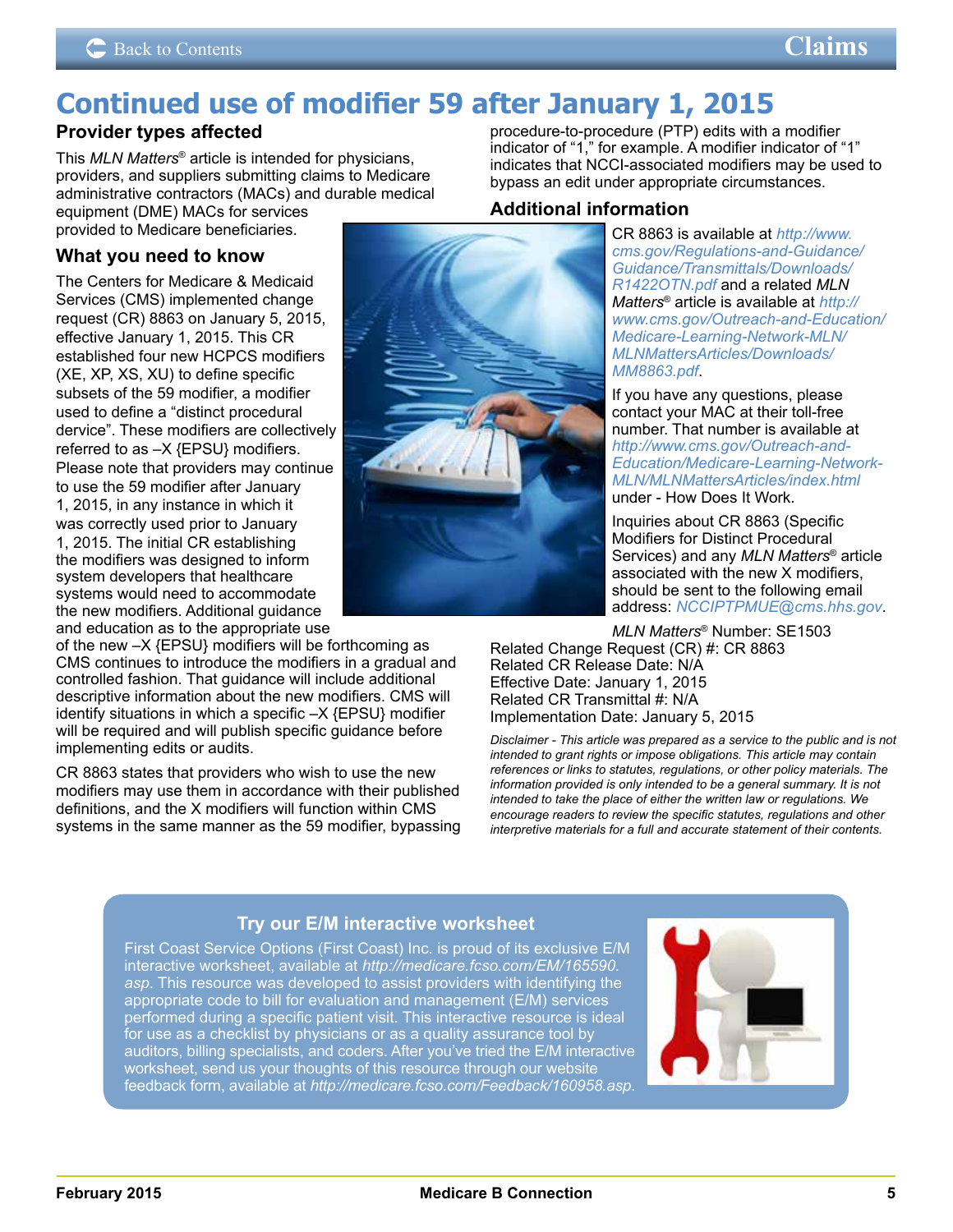## **Drugs and Biologicals**

# <span id="page-5-0"></span>**April 2015 quarterly ASP drug pricing files and revisions to prior quarterly pricing files**

## **Provider types affected**

This *MLN Matters*® article is intended for physicians, providers, and suppliers submitting claims to Medicare administrative contractors (MACs), including home health & hospice MACs and durable medical equipment MACs for services provided to Medicare beneficiaries.

## **Provider action needed**

Change request (CR) 9084 informs Medicare MACs to download and implement the April 2015 average sales price (ASP) drug pricing files and, if released by the Centers for Medicare & Medicaid Services (CMS), the January 2015, October 2014, July 2014, and April 2014, ASP drug pricing files for Medicare Part B drugs.

Medicare will use these files to determine the payment limit for claims for separately payable Medicare Part B drugs processed or reprocessed on or after April 6, 2015, with dates of service April 1, 2015, through June 30, 2015. MACs will not search and adjust claims that have already been processed unless you bring such claims to their attention. Make sure that your billing staffs are aware of these changes.

## **Background**

The Medicare Modernization Act of 2003 (MMA; Section 303(c)) revised the payment methodology for Part B covered drugs and biologicals that are not priced on a cost or prospective payment basis.

The ASP methodology is based on quarterly data submitted to CMS by manufacturers. CMS will supply Medicare contractors with the ASP and not otherwise classified (NOC) drug pricing files for Medicare Part B drugs on a quarterly basis. Payment allowance limits under the OPPS are incorporated into the outpatient code editor (OCE) through separate instructions that can be located in the *Medicare Claims Processing Manual* (Chapter 4 (Part B Hospital (Including Inpatient Hospital Part B and OPPS)), Section 50 (Outpatient PRICER); see *[http://www.](http://www.cms.gov/manuals/downloads/clm104c04.pdf) [cms.gov/manuals/downloads/clm104c04.pdf](http://www.cms.gov/manuals/downloads/clm104c04.pdf)*)

The following table shows how the quarterly payment files will be applied:

| <b>Files</b>         | <b>Effective dates of</b><br>service |
|----------------------|--------------------------------------|
| April 2015 ASP and   | April 1, 2015, through               |
| <b>ASP NOC</b>       | June 30, 2015                        |
| January 2015 ASP and | January 1, 2015, through             |
| ASP NOC              | March 31, 2015                       |
| October 2014 ASP and | October 1, 2014, through             |
| <b>ASP NOC</b>       | December 31, 2014                    |



| <b>Files</b>       | <b>Effective dates of</b><br>service |
|--------------------|--------------------------------------|
| July 2014 ASP and  | July 1, 2014, through                |
| ASP NOC            | September 30, 2014                   |
| April 2014 ASP and | April 1, 2014, through               |
| <b>ASP NOC</b>     | June 30, 2014                        |

**Note**: The absence or presence of a Healthcare Common Procedure Coding System (HCPCS) code and its associated payment limit does not indicate Medicare coverage of the drug or biological. Similarly, the inclusion of a payment limit within a specific column does not indicate Medicare coverage of the drug in that specific category. The local MAC processing the claim shall make these determinations.

## **Additional information**

The official instruction, CR 9084, issued to your MAC regarding this change is available at *[http://www.cms.](http://www.cms.gov/Regulations-and-Guidance/Guidance/Transmittals/Downloads/R3180CP.pdf) [gov/Regulations-and-Guidance/Guidance/Transmittals/](http://www.cms.gov/Regulations-and-Guidance/Guidance/Transmittals/Downloads/R3180CP.pdf) [Downloads/R3180CP.pdf](http://www.cms.gov/Regulations-and-Guidance/Guidance/Transmittals/Downloads/R3180CP.pdf)*.

If you have any questions, please contact your MAC at their toll-free number. That number is available at *[http://www.cms.gov/Outreach-and-Education/Medicare-](http://www.cms.gov/Outreach-and-Education/Medicare-Learning-Net work-MLN/MLNMattersArticles/index.html)[Learning-Net work-MLN/MLNMattersArticles/index.html](http://www.cms.gov/Outreach-and-Education/Medicare-Learning-Net work-MLN/MLNMattersArticles/index.html)* under - How Does It Work.

*MLN Matters*® Number: MM9084 Related Change Request (CR) #: CR 9084 Related CR Release Date: January 30, 2015 Effective Date: April 1, 2015 Related CR Transmittal #: R3180CP Implementation Date: April 6, 2015

*Disclaimer - This article was prepared as a service to the public and is not intended to grant rights or impose obligations. This article may contain references or links to statutes, regulations, or other policy materials. The information provided is only intended to be a general summary. It is not intended to take the place of either the written law or regulations. We encourage readers to review the specific statutes, regulations and other interpretive materials for a full and accurate statement of their contents.*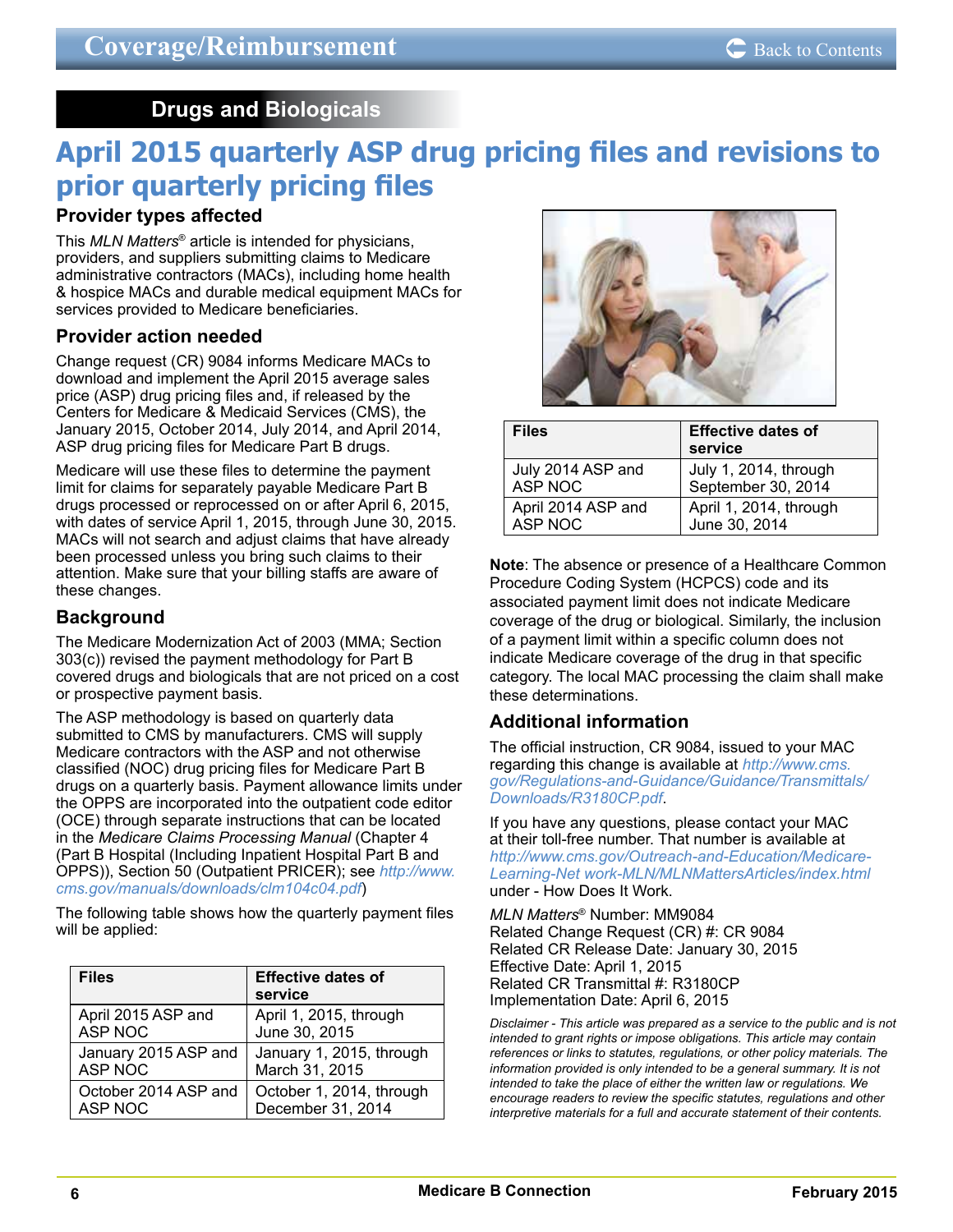## **Laboratory/Pathology**

# <span id="page-6-0"></span>**Clinical laboratory fee schedule – Medicare travel allowance fees for collection of specimens**

## **Provider types affected**

This *MLN Matters*® article is intended for physicians, other providers, and suppliers submitting claims to Medicare administrative contractors (MACs) for services provided to Medicare beneficiaries.

**Provider action needed**

Change request (CR) 9066 informs MACs about the revisions to the payment of travel allowances when billed on a per mileage basis using Health Care Common Procedure Coding System (HCPCS) code P9603 and when billed on a flat rate basis using HCPCS code P9604 for 2015. These changes are also made to Chapter 16, Section 60.2 of the *Medicare Claims Processing Manual*. Make sure that your billing staffs are aware of these changes.



where the average trip to the patients' homes is longer than 20 miles round trip, and is to be prorated in situations where specimens are drawn from non-Medicare patients in the same trip.

The allowance per mile was computed using the federal mileage rate of \$0.575 per mile plus an additional \$0.45

per mile to cover the technician's time and travel costs. MACs have the option of establishing a higher per mile rate in excess of the minimum \$1.03 per mile if local conditions warrant it (actual total of \$1.025 rounded up to reflect systems capabilities). Medicare reviews and updates the minimum mileage rate throughout the year, as well as in conjunction with the clinical laboratory fee schedule (CLFS), as needed. At no time may a laboratory bill for more miles than are reasonable, or for miles that

## **Background**

CR 9066 revises the payment of travel allowances when billed on a per mileage basis using HCPCS code P9603 and when billed on a flat rate basis using HCPCS code P9604 for 2015. Medicare Part B, allows payment for a specimen collection fee and travel allowance, when medically necessary, for a laboratory technician to draw a specimen from either a nursing home patient or homebound patient under Section 1833(h)(3) of the Social Security Act. Payment for these services is made based on the clinical laboratory fee schedule.

## **Travel allowance**

Payment of the travel allowance is made only if a specimen collection fee is also payable. The travel allowance is intended to cover the estimated travel costs of collecting a specimen including the laboratory technician's salary and travel expenses. MACs have the discretion to choose either a mileage basis or a flat rate, and how to set each type of allowance. Many MACs established local policy to pay based on a flat rate basis only.

Under either method, when one trip is made for multiple specimen collections (for example, at a nursing home), the travel payment component is prorated based on the number of specimens collected on that trip, for both Medicare and non-Medicare patients, either at the time the claim is submitted by the laboratory or when the flat rate is set by the MAC.

### **Per mile travel allowance (P9603)**

The per mile travel allowance is to be used in situations

are not actually traveled by the laboratory technician.

### **Per flat-rate trip basis travel allowance (P9604)**

The per flat-rate trip basis travel allowance is \$10.30.

## **Additional information**

The Internal Revenue Service (IRS) determines the standard mileage rate for businesses based on periodic studies of the fixed and variable costs of operating an automobile.

The official instruction, CR 9066 issued to your MAC regarding this change is available at *[http://www.cms.](http://www.cms.gov/Regulations-and-Guidance/Guidance/Transmittals/Downloads/R3189CP.pdf) [gov/Regulations-and-Guidance/Guidance/Transmittals/](http://www.cms.gov/Regulations-and-Guidance/Guidance/Transmittals/Downloads/R3189CP.pdf) [Downloads/R3189CP.pdf](http://www.cms.gov/Regulations-and-Guidance/Guidance/Transmittals/Downloads/R3189CP.pdf)*.

If you have questions please contact your MAC at their toll-free number. The number is available at *[http://www.](http://www.cms.gov/Outreach-and-Education/Medicare-Learning-Network-MLN/MLNMattersArticles/index.html) [cms.gov/Outreach-and-Education/Medicare-Learning-](http://www.cms.gov/Outreach-and-Education/Medicare-Learning-Network-MLN/MLNMattersArticles/index.html)[Network-MLN/MLNMattersArticles/index.html](http://www.cms.gov/Outreach-and-Education/Medicare-Learning-Network-MLN/MLNMattersArticles/index.html)* under - How Does It Work?

#### *MLN Matters*® Number: MM9066

Related Change Request (CR) #: CR 9066 Related CR Release Date: February 5, 2015 Effective Date: January 1, 2015 Related CR Transmittal #: R3189CP Implementation Date: As soon as possible, but not later than April 24, 2015

*Disclaimer - This article was prepared as a service to the public and is not intended to grant rights or impose obligations. This article may contain references or links to statutes, regulations, or other policy materials. The information provided is only intended to be a general summary. It is not intended to take the place of either the written law or regulations. We encourage readers to review the specific statutes, regulations and other interpretive materials for a full and accurate statement of their contents.*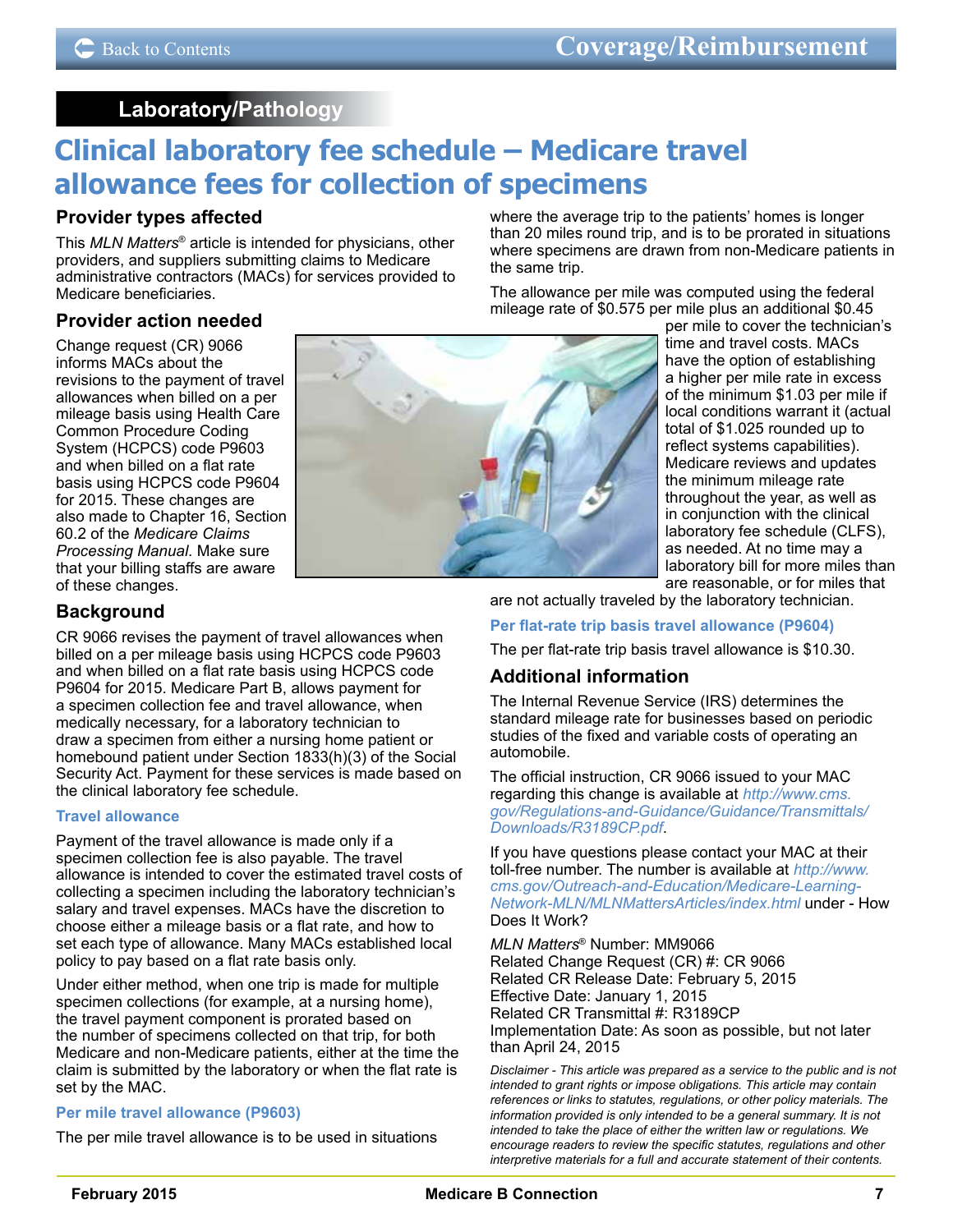# <span id="page-7-0"></span>**Codes subject to and excluded from CLIA edits**

## **Provider types affected**

This *MLN Matters*® article is intended for clinical diagnostic laboratories submitting claims to Medicare administrative contractors (MACs) for services provided to Medicare beneficiaries.

## **Provider action needed**

Change request (CR) 9035 informs MACs about the Healthcare Common Procedure Coding System (HCPCS) codes for 2015 that are both subject to and excluded from clinical laboratory Improvement Amendments (CLIA) edits. CR 9035 also includes the HCPCS codes discontinued as of December 31, 2014.

Make sure that your billing staffs are aware of these CLIArelated changes for 2015 and that you remain current with CLIA certification requirements.

## **Background**

CLIA regulations require a facility to be appropriately certified for each test performed. To ensure that the Centers for Medicare & Medicaid Services (CMS) only pay for laboratory tests performed in certified facilities, each claim for a HCPCS code that is considered a CLIA laboratory test is currently edited at the CLIA certificate level.

The HCPCS codes that are considered a laboratory test under CLIA change each year, and your Medicare contractors need to be informed about the new HCPCS codes that are both subject to CLIA edits and excluded from CLIA edits.

#### **Discontinued HCPCS codes**

The HCPCS codes listed in Table 1 below were discontinued on December 31, 2014.

#### **Table 1: HCPCS codes discontinued December 31, 2014**

| <b>HCPCS</b><br>code | <b>Descriptor</b>                                                                                                       |
|----------------------|-------------------------------------------------------------------------------------------------------------------------|
| G0417                | Surgical pathology, gross and<br>microscopic examination, for prostate<br>needle biopsy, any method, 21-40<br>specimens |
| G0418                | Surgical pathology, gross and<br>microscopic examination, for prostate<br>needle biopsy, any method, 41-60<br>specimens |
| G0419                | Surgical pathology, gross and<br>microscopic examination, for prostate<br>needle biopsy, any method, >60<br>specimens   |
| 80100                | Drug screen, multiple drugs                                                                                             |
| 80101                | Drug screen                                                                                                             |
| 80102                | Drug confirmation test                                                                                                  |
| 80103                | Tissue preparation for drug analysis                                                                                    |

| <b>HCPCS</b><br>code | <b>Descriptor</b>                                                 |
|----------------------|-------------------------------------------------------------------|
| 80104                | Drug screen, multiple drugs                                       |
| 80152                | Amitriptyline (antidepressant) level                              |
| 80154                | Benzodiazepines level                                             |
| 80160                | Desipramine level                                                 |
| 80166                |                                                                   |
| 80172                | Assay of doxepin<br>Gold level                                    |
| 80174                | Imipramine level                                                  |
| 80182                | Nortriptyline level                                               |
| 80196                |                                                                   |
| 80440                | Salicylate (aspirin) level<br>Thyrotropin releasing hormone (TRH) |
|                      | (hypothalamus hormone) stimulation<br>panel                       |
| 82000                | Acetaldehyde blood test                                           |
| 82003                | Acetaminophen level                                               |
| 82055                | Alcohol (ethanol) level                                           |
| 82101                | Urine alkaloids level                                             |
| 82145                | Amphetamine or methamphetamine<br>level                           |
| 82205                | <b>Barbiturates level</b>                                         |
| 82520                | Cocaine (drug) level                                              |
| 82646                | Dihydrocodeinone (drug) measurement                               |
| 82649                | Dihydromorphinone (drug) level                                    |
| 82651                | Dihydrotestosterone (DHT) level                                   |
| 82654                | Dimethadione (drug) level                                         |
| 82666                | Epiandrosterone (synthetic hormone)<br>level                      |
| 82690                | Ethchlorvynol (drug) level                                        |
| 82742                | Flurazepam (drug) level                                           |
| 82953                | Glucose (sugar) tolerance test                                    |
| 82975                | Glutamine (amino acid by product) level                           |
| 82980                | Glutethimide (drug) level                                         |
| 83008                | Guanosine monophosphate (cellular<br>chemical) level              |
| 83055                | Sulfhemoglobin (hemoglobin) analysis                              |
| 83071                | Hemosiderin (hemoglobin breakdown<br>product) level               |
| 83634                | Urine lactose (carbohydrate) analysis                             |
| 83805                | Meprobamate (sedative) level                                      |
| 83840                | Methadone level                                                   |
| 83858                | Methsuximide (drug) level                                         |
| 83866                | Mucopolysaccharides (protein)<br>screening test                   |
| 83887                | Nicotine level                                                    |
| 83925                | Opiates (drug) measurement                                        |
| 84022                | Phenothiazine (drug) level                                        |
| 84127                | Stool porphyrins (metabolism<br>substance) analysis               |

See **CLIA**, next page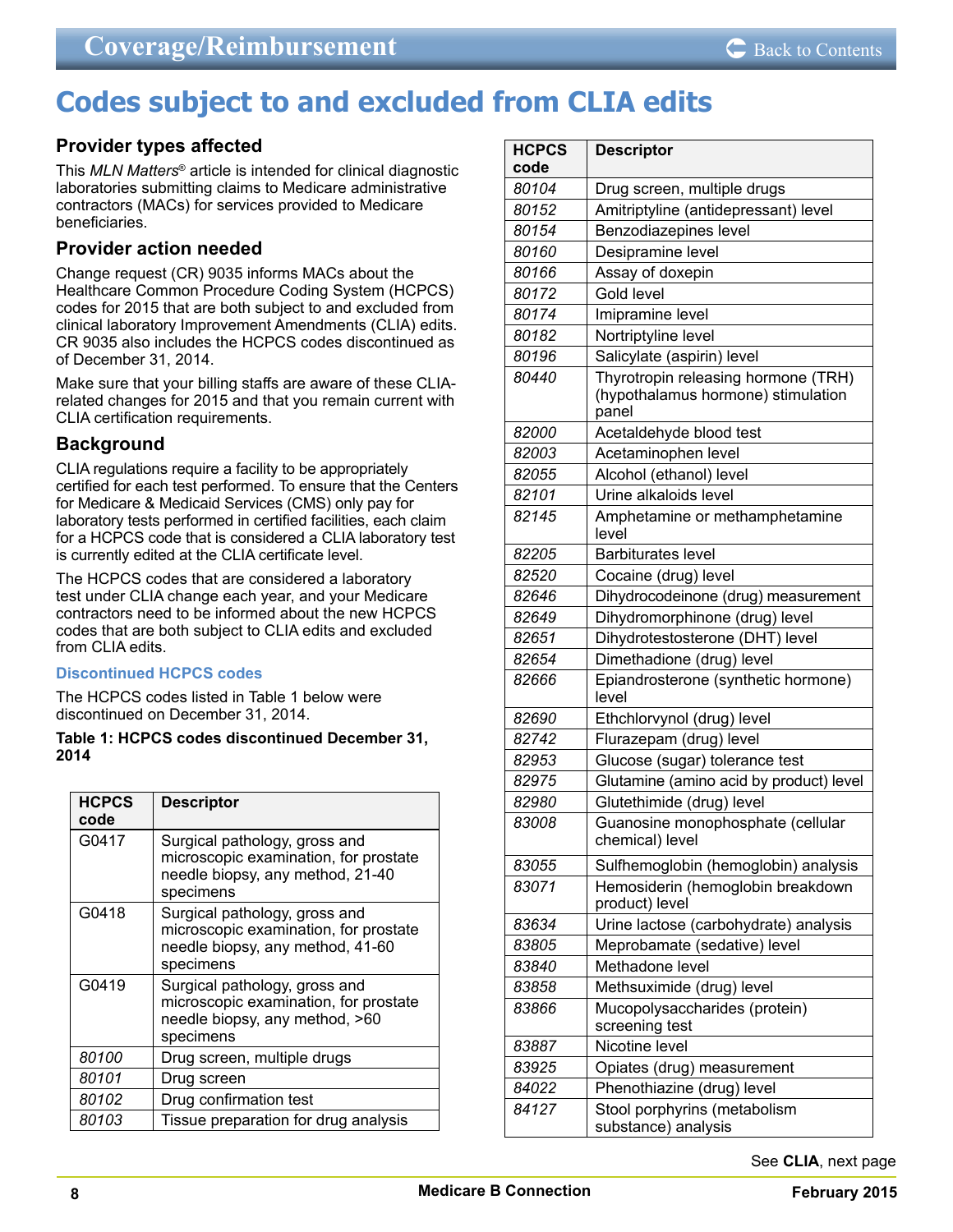## **CLIA**

From previous page

| <b>HCPCS</b><br>code | <b>Descriptor</b>                                                                                                                                                                                                                                                                     |
|----------------------|---------------------------------------------------------------------------------------------------------------------------------------------------------------------------------------------------------------------------------------------------------------------------------------|
| 87001                | Animal inoculation, small animal with<br>observation                                                                                                                                                                                                                                  |
| 87620                | Detection test for human<br>papillomavirus (HPV)                                                                                                                                                                                                                                      |
| 87621                | Detection test for human<br>papillomavirus (HPV)                                                                                                                                                                                                                                      |
| 87622                | Detection test for human<br>papillomavirus (HPV)                                                                                                                                                                                                                                      |
| 88343                | Immunohistochemistry or<br>immunocytochemistry, each separately<br>identifiable antibody per block,<br>cytologic preparation, or hematologic<br>smear each additional separately<br>identifiable antibody per slide (list<br>separately in addition to code for<br>primary procedure) |
| 88349                | Assessment using electron microscopy                                                                                                                                                                                                                                                  |

### **New HCPCS codes for 2015**

The HCPCS codes listed in Table 2 below are new for 2015 and are subject to CLIA edits. The list does not include new HCPCS codes for waived tests or providerperformed procedures. The HCPCS codes listed in Table 2 require a facility to have either a:

- 1. CLIA certificate of registration (certificate type code 9);
- 2. CLIA certificate of compliance (certificate type code 1); or
- 3. CLIA certificate of accreditation (certificate type code 3).

The following facilities are not permitted to be paid for these tests:

- 1. A facility without a valid, current, CLIA certificate;
- 2. A facility with a current CLIA certificate of waiver (certificate type code 2); or
- 3. A facility with a current CLIA certificate for providerperformed microscopy procedures (certificate type code 4).

**Note**: The HCPCS code *89337* [Frozen preservation of mature eggs] is new for 2015, is excluded from CLIA edits and does not require a facility to have any CLIA certificate.

#### **Table 2: New HCPCS codes subject to CLIA edits for 2015**

**Note**: Does not include new HCPCS codes for waived tests or provider-performed procedures.

| <b>HCPCS</b><br>code | <b>Descriptor</b>                                                                                            |
|----------------------|--------------------------------------------------------------------------------------------------------------|
| G0464                | Colorectal cancer screening; stool-<br>based dna and fecal occult hemoglobin<br>(e.g., kras, ndrg4 and bmp3) |

| <b>HCPCS</b><br>code | <b>Descriptor</b>                                  |
|----------------------|----------------------------------------------------|
| G6030                | Amitriptyline                                      |
| G6031                | Benzodiazepines                                    |
| G6032                | Desipramine                                        |
| G6034                | Doxepin                                            |
| G6035                | Gold                                               |
| G6036                | Assay of imipramine                                |
| G6037                | Nortriptyline                                      |
| G6038                | Salicylate                                         |
| G6039                | Acetaminophen                                      |
| G6040                | Alcohol (ethanol) any specimen<br>except breath    |
| G6041                | Alkaloids, urine, quantitative                     |
| G6042                | Amphetamine or methamphetamine                     |
| G6043                | Barbiturates, not elsewhere specified              |
| G6044                | Cocaine or metabolite                              |
| G6045                | Dihydrocodeinone                                   |
| G6046                | Dihydromorphinone                                  |
| G6047                | Dihydrotestosterone                                |
| G6048                | Dimethadione                                       |
| G6049                | Epiandrosterone                                    |
| G6050                | Ethchlorvynol                                      |
| G6051                | Flurazepam                                         |
| G6052                | Meprobamate                                        |
| G6053                | Methadone                                          |
| G6054                | Methsuximide                                       |
| G6055                | Nicotine                                           |
| G6056                | Opiate(s), drug and metabolites,<br>each procedure |
| G6057                | Phenothiazine                                      |
| G6058                | Drug confirmation, each procedure                  |
| 80163                | Digoxin level                                      |
| 80165                | Valproic acid level                                |
| 80300                | Drug screen                                        |
| 80301                | Drug screen                                        |
| 80302                | Drug screen                                        |
| 80303                | Drug screen                                        |
| 80304                | Drug screen                                        |
| 80320                | Alcohols levels                                    |
| 80321                | Alcohols levels                                    |
| 80322                | <b>Alcohols levels</b>                             |
| 80323                | Alkaloids levels                                   |
| 80324                | Amphetamines levels                                |
| 80325                | Amphetamines levels                                |
| 80326                | Amphetamines levels                                |
| 80327                | Anabolic steroids levels                           |
| 80328                | Anabolic steroids levels                           |
| 80329                | Analgesics levels                                  |

See **CLIA**, next page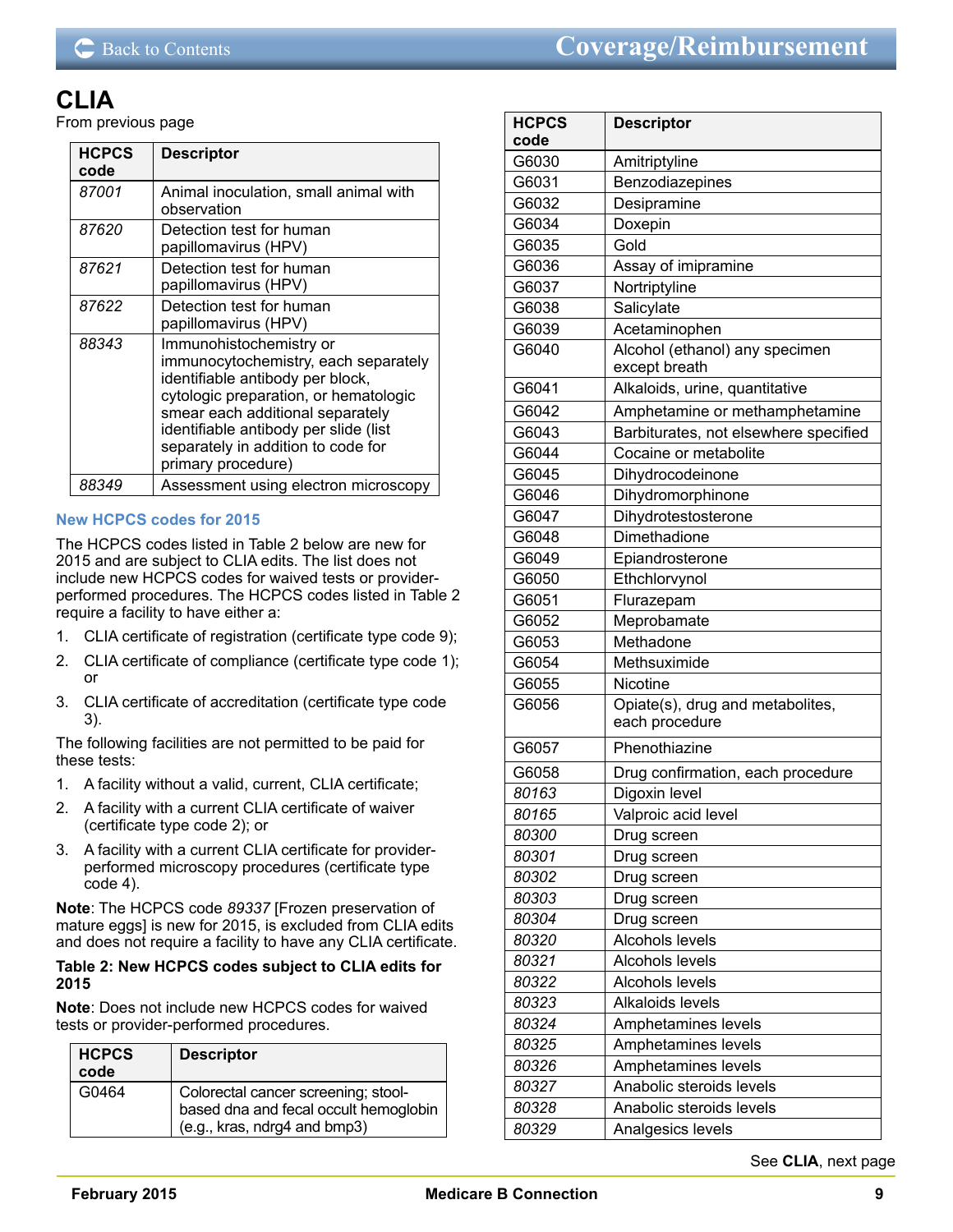## **CLIA**

From previous page

| 80330<br>Analgesics levels<br>80331<br>Analgesics levels<br>80332<br>Antidepressants levels<br>80333<br>Antidepressants levels<br>80334<br>Antidepressants levels<br>80335<br>Antidepressants levels<br>80336<br>Antidepressants levels<br>80337<br>Antidepressants levels<br>Antidepressants levels<br>80338<br>80339<br>Antiepileptics levels<br>80340<br>Antiepileptics levels<br>80341<br>Antiepileptics levels<br>80342<br>Antipsychotics levels<br>80343<br>Antipsychotics levels<br>80344<br>Antipsychotics levels<br>80345<br><b>Barbiturates levels</b><br>80346<br>Benzodiazepines levels<br>80347<br>Benzodiazepines levels<br><b>Buprenorphine level</b><br>80348<br>80349<br>Cannabinoids levels<br>80350<br>Cannabinoids levels<br>80351<br>Cannabinoids levels<br>80352<br>Cannabinoids levels<br>80353<br>Cocaine level<br>80354<br>Fentanyl level<br>Gabapentin level nonblood<br>80355<br>Heroin metabolite level<br>80356<br>Ketamine and norketamine levels<br>80357<br>Methadone level<br>80358<br>80359<br>Methylenedioxyamphetamines levels<br>80360<br>Methylphenidate level<br>Opiates levels<br>80361<br>80362<br>Opioids levels<br>Opioids levels<br>80363<br>80364<br>Opioids levels<br>80365<br>Oxycodone levels<br>80366<br>Pregabalin level<br>80367<br>Propoxyphene level<br>Sedative hypnotics<br>80368<br>(nonbenzodiazepines) levels<br>Skeletal muscle relaxants levels<br>80369<br>80370<br>Skeletal muscle relaxants levels<br>80371<br>Synthetic stimulants levels<br>80373<br><b>Tramadol level</b> | <b>HCPCS</b> | <b>Descriptor</b> |
|---------------------------------------------------------------------------------------------------------------------------------------------------------------------------------------------------------------------------------------------------------------------------------------------------------------------------------------------------------------------------------------------------------------------------------------------------------------------------------------------------------------------------------------------------------------------------------------------------------------------------------------------------------------------------------------------------------------------------------------------------------------------------------------------------------------------------------------------------------------------------------------------------------------------------------------------------------------------------------------------------------------------------------------------------------------------------------------------------------------------------------------------------------------------------------------------------------------------------------------------------------------------------------------------------------------------------------------------------------------------------------------------------------------------------------------------------------------------------------------------------------------------------------------------|--------------|-------------------|
|                                                                                                                                                                                                                                                                                                                                                                                                                                                                                                                                                                                                                                                                                                                                                                                                                                                                                                                                                                                                                                                                                                                                                                                                                                                                                                                                                                                                                                                                                                                                             | code         |                   |
|                                                                                                                                                                                                                                                                                                                                                                                                                                                                                                                                                                                                                                                                                                                                                                                                                                                                                                                                                                                                                                                                                                                                                                                                                                                                                                                                                                                                                                                                                                                                             |              |                   |
|                                                                                                                                                                                                                                                                                                                                                                                                                                                                                                                                                                                                                                                                                                                                                                                                                                                                                                                                                                                                                                                                                                                                                                                                                                                                                                                                                                                                                                                                                                                                             |              |                   |
|                                                                                                                                                                                                                                                                                                                                                                                                                                                                                                                                                                                                                                                                                                                                                                                                                                                                                                                                                                                                                                                                                                                                                                                                                                                                                                                                                                                                                                                                                                                                             |              |                   |
|                                                                                                                                                                                                                                                                                                                                                                                                                                                                                                                                                                                                                                                                                                                                                                                                                                                                                                                                                                                                                                                                                                                                                                                                                                                                                                                                                                                                                                                                                                                                             |              |                   |
|                                                                                                                                                                                                                                                                                                                                                                                                                                                                                                                                                                                                                                                                                                                                                                                                                                                                                                                                                                                                                                                                                                                                                                                                                                                                                                                                                                                                                                                                                                                                             |              |                   |
|                                                                                                                                                                                                                                                                                                                                                                                                                                                                                                                                                                                                                                                                                                                                                                                                                                                                                                                                                                                                                                                                                                                                                                                                                                                                                                                                                                                                                                                                                                                                             |              |                   |
|                                                                                                                                                                                                                                                                                                                                                                                                                                                                                                                                                                                                                                                                                                                                                                                                                                                                                                                                                                                                                                                                                                                                                                                                                                                                                                                                                                                                                                                                                                                                             |              |                   |
|                                                                                                                                                                                                                                                                                                                                                                                                                                                                                                                                                                                                                                                                                                                                                                                                                                                                                                                                                                                                                                                                                                                                                                                                                                                                                                                                                                                                                                                                                                                                             |              |                   |
|                                                                                                                                                                                                                                                                                                                                                                                                                                                                                                                                                                                                                                                                                                                                                                                                                                                                                                                                                                                                                                                                                                                                                                                                                                                                                                                                                                                                                                                                                                                                             |              |                   |
|                                                                                                                                                                                                                                                                                                                                                                                                                                                                                                                                                                                                                                                                                                                                                                                                                                                                                                                                                                                                                                                                                                                                                                                                                                                                                                                                                                                                                                                                                                                                             |              |                   |
|                                                                                                                                                                                                                                                                                                                                                                                                                                                                                                                                                                                                                                                                                                                                                                                                                                                                                                                                                                                                                                                                                                                                                                                                                                                                                                                                                                                                                                                                                                                                             |              |                   |
|                                                                                                                                                                                                                                                                                                                                                                                                                                                                                                                                                                                                                                                                                                                                                                                                                                                                                                                                                                                                                                                                                                                                                                                                                                                                                                                                                                                                                                                                                                                                             |              |                   |
|                                                                                                                                                                                                                                                                                                                                                                                                                                                                                                                                                                                                                                                                                                                                                                                                                                                                                                                                                                                                                                                                                                                                                                                                                                                                                                                                                                                                                                                                                                                                             |              |                   |
|                                                                                                                                                                                                                                                                                                                                                                                                                                                                                                                                                                                                                                                                                                                                                                                                                                                                                                                                                                                                                                                                                                                                                                                                                                                                                                                                                                                                                                                                                                                                             |              |                   |
|                                                                                                                                                                                                                                                                                                                                                                                                                                                                                                                                                                                                                                                                                                                                                                                                                                                                                                                                                                                                                                                                                                                                                                                                                                                                                                                                                                                                                                                                                                                                             |              |                   |
|                                                                                                                                                                                                                                                                                                                                                                                                                                                                                                                                                                                                                                                                                                                                                                                                                                                                                                                                                                                                                                                                                                                                                                                                                                                                                                                                                                                                                                                                                                                                             |              |                   |
|                                                                                                                                                                                                                                                                                                                                                                                                                                                                                                                                                                                                                                                                                                                                                                                                                                                                                                                                                                                                                                                                                                                                                                                                                                                                                                                                                                                                                                                                                                                                             |              |                   |
|                                                                                                                                                                                                                                                                                                                                                                                                                                                                                                                                                                                                                                                                                                                                                                                                                                                                                                                                                                                                                                                                                                                                                                                                                                                                                                                                                                                                                                                                                                                                             |              |                   |
|                                                                                                                                                                                                                                                                                                                                                                                                                                                                                                                                                                                                                                                                                                                                                                                                                                                                                                                                                                                                                                                                                                                                                                                                                                                                                                                                                                                                                                                                                                                                             |              |                   |
|                                                                                                                                                                                                                                                                                                                                                                                                                                                                                                                                                                                                                                                                                                                                                                                                                                                                                                                                                                                                                                                                                                                                                                                                                                                                                                                                                                                                                                                                                                                                             |              |                   |
|                                                                                                                                                                                                                                                                                                                                                                                                                                                                                                                                                                                                                                                                                                                                                                                                                                                                                                                                                                                                                                                                                                                                                                                                                                                                                                                                                                                                                                                                                                                                             |              |                   |
|                                                                                                                                                                                                                                                                                                                                                                                                                                                                                                                                                                                                                                                                                                                                                                                                                                                                                                                                                                                                                                                                                                                                                                                                                                                                                                                                                                                                                                                                                                                                             |              |                   |
|                                                                                                                                                                                                                                                                                                                                                                                                                                                                                                                                                                                                                                                                                                                                                                                                                                                                                                                                                                                                                                                                                                                                                                                                                                                                                                                                                                                                                                                                                                                                             |              |                   |
|                                                                                                                                                                                                                                                                                                                                                                                                                                                                                                                                                                                                                                                                                                                                                                                                                                                                                                                                                                                                                                                                                                                                                                                                                                                                                                                                                                                                                                                                                                                                             |              |                   |
|                                                                                                                                                                                                                                                                                                                                                                                                                                                                                                                                                                                                                                                                                                                                                                                                                                                                                                                                                                                                                                                                                                                                                                                                                                                                                                                                                                                                                                                                                                                                             |              |                   |
|                                                                                                                                                                                                                                                                                                                                                                                                                                                                                                                                                                                                                                                                                                                                                                                                                                                                                                                                                                                                                                                                                                                                                                                                                                                                                                                                                                                                                                                                                                                                             |              |                   |
|                                                                                                                                                                                                                                                                                                                                                                                                                                                                                                                                                                                                                                                                                                                                                                                                                                                                                                                                                                                                                                                                                                                                                                                                                                                                                                                                                                                                                                                                                                                                             |              |                   |
|                                                                                                                                                                                                                                                                                                                                                                                                                                                                                                                                                                                                                                                                                                                                                                                                                                                                                                                                                                                                                                                                                                                                                                                                                                                                                                                                                                                                                                                                                                                                             |              |                   |
|                                                                                                                                                                                                                                                                                                                                                                                                                                                                                                                                                                                                                                                                                                                                                                                                                                                                                                                                                                                                                                                                                                                                                                                                                                                                                                                                                                                                                                                                                                                                             |              |                   |
|                                                                                                                                                                                                                                                                                                                                                                                                                                                                                                                                                                                                                                                                                                                                                                                                                                                                                                                                                                                                                                                                                                                                                                                                                                                                                                                                                                                                                                                                                                                                             |              |                   |
|                                                                                                                                                                                                                                                                                                                                                                                                                                                                                                                                                                                                                                                                                                                                                                                                                                                                                                                                                                                                                                                                                                                                                                                                                                                                                                                                                                                                                                                                                                                                             |              |                   |
|                                                                                                                                                                                                                                                                                                                                                                                                                                                                                                                                                                                                                                                                                                                                                                                                                                                                                                                                                                                                                                                                                                                                                                                                                                                                                                                                                                                                                                                                                                                                             |              |                   |
|                                                                                                                                                                                                                                                                                                                                                                                                                                                                                                                                                                                                                                                                                                                                                                                                                                                                                                                                                                                                                                                                                                                                                                                                                                                                                                                                                                                                                                                                                                                                             |              |                   |
|                                                                                                                                                                                                                                                                                                                                                                                                                                                                                                                                                                                                                                                                                                                                                                                                                                                                                                                                                                                                                                                                                                                                                                                                                                                                                                                                                                                                                                                                                                                                             |              |                   |
|                                                                                                                                                                                                                                                                                                                                                                                                                                                                                                                                                                                                                                                                                                                                                                                                                                                                                                                                                                                                                                                                                                                                                                                                                                                                                                                                                                                                                                                                                                                                             |              |                   |
|                                                                                                                                                                                                                                                                                                                                                                                                                                                                                                                                                                                                                                                                                                                                                                                                                                                                                                                                                                                                                                                                                                                                                                                                                                                                                                                                                                                                                                                                                                                                             |              |                   |
|                                                                                                                                                                                                                                                                                                                                                                                                                                                                                                                                                                                                                                                                                                                                                                                                                                                                                                                                                                                                                                                                                                                                                                                                                                                                                                                                                                                                                                                                                                                                             |              |                   |
|                                                                                                                                                                                                                                                                                                                                                                                                                                                                                                                                                                                                                                                                                                                                                                                                                                                                                                                                                                                                                                                                                                                                                                                                                                                                                                                                                                                                                                                                                                                                             |              |                   |
|                                                                                                                                                                                                                                                                                                                                                                                                                                                                                                                                                                                                                                                                                                                                                                                                                                                                                                                                                                                                                                                                                                                                                                                                                                                                                                                                                                                                                                                                                                                                             |              |                   |
|                                                                                                                                                                                                                                                                                                                                                                                                                                                                                                                                                                                                                                                                                                                                                                                                                                                                                                                                                                                                                                                                                                                                                                                                                                                                                                                                                                                                                                                                                                                                             |              |                   |
|                                                                                                                                                                                                                                                                                                                                                                                                                                                                                                                                                                                                                                                                                                                                                                                                                                                                                                                                                                                                                                                                                                                                                                                                                                                                                                                                                                                                                                                                                                                                             |              |                   |
|                                                                                                                                                                                                                                                                                                                                                                                                                                                                                                                                                                                                                                                                                                                                                                                                                                                                                                                                                                                                                                                                                                                                                                                                                                                                                                                                                                                                                                                                                                                                             |              |                   |
|                                                                                                                                                                                                                                                                                                                                                                                                                                                                                                                                                                                                                                                                                                                                                                                                                                                                                                                                                                                                                                                                                                                                                                                                                                                                                                                                                                                                                                                                                                                                             |              |                   |
|                                                                                                                                                                                                                                                                                                                                                                                                                                                                                                                                                                                                                                                                                                                                                                                                                                                                                                                                                                                                                                                                                                                                                                                                                                                                                                                                                                                                                                                                                                                                             |              |                   |

| <b>HCPCS</b><br>code | <b>Descriptor</b>                                                   |
|----------------------|---------------------------------------------------------------------|
| 80374                | Stereoisomer (enantiomer) drug                                      |
|                      | analysis                                                            |
| 80375                | Drugs or substances measurement                                     |
| 80376                | Drugs or substances measurement                                     |
| 80377                | Drugs or substances measurement                                     |
| 81246                | Test for detecting genes associated                                 |
|                      | with blood cancer                                                   |
| 81288                | Test for detecting genes associated<br>with colon cancer            |
| 81313                | Test for detecting genes associated<br>with prostate cancer         |
| 81410                | Test for detecting genes associated<br>with heart disease           |
| 81411                | Test for detecting genes associated<br>with heart disease           |
| 81415                | Test for detecting genes associated<br>with diseases                |
| 81416                | Test for detecting genes associated<br>with disease                 |
| 81417                | Reevaluation test for detecting genes<br>associated with disease    |
| 81420                | Test for detecting genes associated<br>with fetal disease           |
| 81425                | Test for detecting genes associated<br>with disease                 |
| 81426                | Test for detecting genes associated<br>with disease                 |
| 81427                | Reevaluation test for detecting genes<br>associated with disease    |
| 81430                | Test for detecting genes causing<br>hearing loss                    |
| 81431                | Test for detecting genes causing<br>hearing loss                    |
| 81435                | Test for detecting genes associated<br>with colon cancer_           |
| 81436                | Test for detecting genes associated<br>with colon cancer            |
| 81440                | Test for detecting genes associated<br>with cancer of body organ    |
| 81445                | Test for detecting genes associated<br>with cancer of body organ    |
| 81450                | Test for detecting genes associated<br>with blood related cancer    |
| 81455                | Test for detecting genes associated<br>with cancer                  |
| 81460                | Test for detecting genes associated<br>with disease                 |
| 81465                | Test for detecting genes associated<br>with disease                 |
| 81470                | Test for detecting genes associated<br>with intellectual disability |

See **CLIA**, next page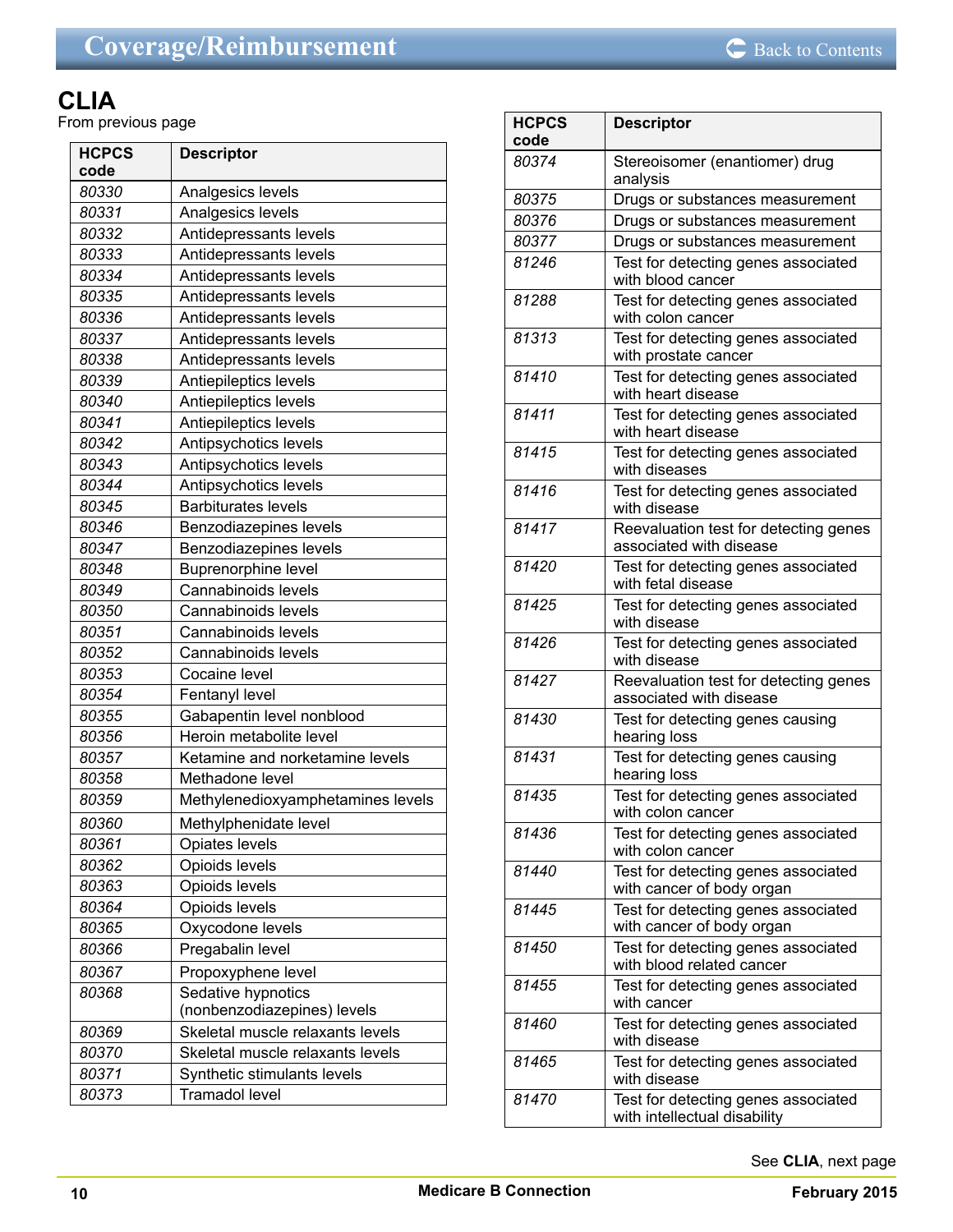## **CLIA**

From previous page

| <b>HCPCS</b><br>code | <b>Descriptor</b>                                                    |
|----------------------|----------------------------------------------------------------------|
| 81471                | Test for detecting genes associated<br>with intellectual disability  |
| 81519                | Test for detecting genes associated<br>with breast cancer            |
| 87505                | Detection test for digestive tract<br>pathogen;                      |
| 87506                | Detection test for digestive tract<br>pathogen;                      |
| 87507                | Detection test for digestive tract<br>pathogen                       |
| 83006                | Test for detecting genes associated<br>with growth stimulation       |
| 87623                | Detection test for human<br>papillomavirus (hpv)                     |
| 87624                | Detection test for human<br>papillomavirus (hpv)                     |
| 87625                | Detection test for human<br>papillomavirus (hpv)                     |
| 87806                | Detection test for HIV1                                              |
| 88341                | Special stained specimen slides to<br>examine tissue                 |
| 88344                | Special stained specimen slides to<br>examine tissue                 |
| 88364                | Cell examination                                                     |
| 88366                | Cell examination                                                     |
| 88369                | Microscopic genetic examination<br>manual                            |
| 88373                | Microscopic genetic examination<br>using computerassisted technology |
| 88374                | Microscopic genetic examination<br>using computerassisted technology |
| 88377                | Microscopic genetic examination<br>manual.                           |

On November 19, 2014, CMS released CR 8871 which

mentioned that effective for services performed on or after June 2, 2014, the new HCPCS G0472, HCV screening, will be recognized as a covered service. G0472 is a code that:

- Is considered a test under CLIA;
- Is subject to CLIA edits; and
- Would require a facility to have either:
	- A CLIA certificate of registration (certificate type code 9),
	- A CLIA certificate of compliance (certificate type code 1), or
	- o A CLIA certificate of accreditation (certificate type code 3).

You may want to review the related *MLN Matters*® article for CR 8871 at *[http://www.cms.gov/Outreach](http://www.cms.gov/Outreach-and-Education/Medicare-Learning-Network-MLN/MLNMattersArticles/downloads/MM8871.pdf)[and-Education/Medicare-Learning-Network-MLN/](http://www.cms.gov/Outreach-and-Education/Medicare-Learning-Network-MLN/MLNMattersArticles/downloads/MM8871.pdf) [MLNMattersArticles/downloads/MM8871.pdf](http://www.cms.gov/Outreach-and-Education/Medicare-Learning-Network-MLN/MLNMattersArticles/downloads/MM8871.pdf)*.

## **Additional information**

The official instruction, CR 9035, issued to your MAC regarding this change may be viewed at *[http://www.cms.](http://www.cms.gov/Regulations-and-Guidance/Guidance/Transmittals/Downloads/R3182CP.pdf) [gov/Regulations-and-Guidance/Guidance/Transmittals/](http://www.cms.gov/Regulations-and-Guidance/Guidance/Transmittals/Downloads/R3182CP.pdf) [Downloads/R3182CP.pdf](http://www.cms.gov/Regulations-and-Guidance/Guidance/Transmittals/Downloads/R3182CP.pdf)*.

If you have any questions, please contact your MAC at their toll-free number. That number is available at *[http://www.cms.gov/Outreach-and-Education/Medicare-](http://www.cms.gov/Outreach-and-Education/Medicare-Learning-Network-MLN/MLNMattersArticles/index.html)[Learning-Network-MLN/MLNMattersArticles/index.html](http://www.cms.gov/Outreach-and-Education/Medicare-Learning-Network-MLN/MLNMattersArticles/index.html)* under - How Does It Work.

*Matters Number*®: MM9035 Related Change Request (CR) #: CR 9035 Related CR Release Date: January 30, 2015 Effective Date: January 1, 2015 Related CR Transmittal #: R3182CP Implementation Date: April 6, 2015

*Disclaimer - This article was prepared as a service to the public and is not intended to grant rights or impose obligations. This article may contain references or links to statutes, regulations, or other policy materials. The information provided is only intended to be a general summary. It is not intended to take the place of either the written law or regulations. We encourage readers to review the specific statutes, regulations and other interpretive materials for a full and accurate statement of their contents.*

## **Correct your claims on the 'SPOT'**

The SPOT offers registered users the time-saving advantage of not only viewing claim data online but also the option of [correcting clerical errors](http://medicare.fcso.com/wrapped/273646.asp) on their eligible Part B claims quickly, easily, and securely – online.

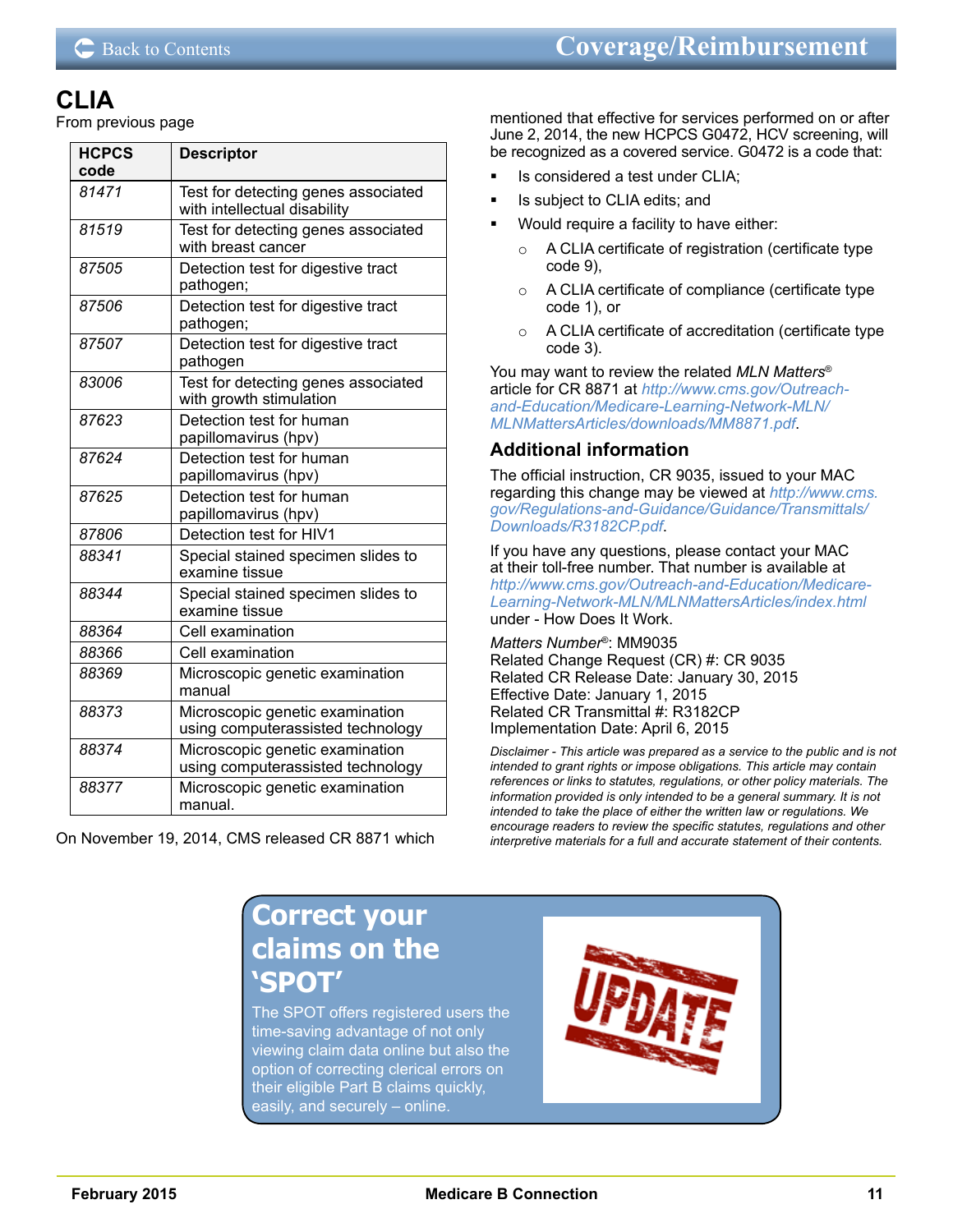**Medicare Physician Fee Schedule**

# <span id="page-11-0"></span>**2015 MPFS policies and telehealth originating site facility fee payment amount**

*Note: This article was revised January 18, 2015, to provide a link to a related MLN Matters*® *article MM9081 at [http://www.cms.gov/Outreach-and-Education/Medicare-](http://www.cms.gov/Outreach-and-Education/Medicare-Learning-Network-MLN/MLNMattersArticles/downloads/MM9081.pdf)[Learning-Network-MLN/MLNMattersArticles/downloads/](http://www.cms.gov/Outreach-and-Education/Medicare-Learning-Network-MLN/MLNMattersArticles/downloads/MM9081.pdf) [MM9081.pdf](http://www.cms.gov/Outreach-and-Education/Medicare-Learning-Network-MLN/MLNMattersArticles/downloads/MM9081.pdf) . This article announced an emergency update to payment files issued to contractors based on the 2015 MPFS final rule. The update amends those payment files, including an updated conversion factor of \$35.7547 for services furnished between January 1, 2015, and March 31, 2015, consistent with the Protecting Access to Medicare Act of 2014 that provides for a zero percent update from 2014 rates. All other information is unchanged. This article was previously published in the [January 2015 Medicare B Connection, Pages 24-26.](http://medicare.fcso.com/publications_b/278009.pdf#page=24)*

## **Provider types affected**

This *MLN Matters*® article is intended for physicians and other providers who submit claims to Medicare administrative contractors (MACs) for services provided to Medicare beneficiaries.

## **Provider action needed**

This article is based on CR 9034 which provides a summary of the policies in the 2015 MPFS final rule and announces the telehealth originating site facility fee payment amount. Make sure that your billing staff is aware of these updates for 2015.

## **Background**

The Social Security Act (Section 1848(b)(1); (see *[http://](http://www.ssa.gov/OP_Home/ssact/title18/1848.htm) [www.ssa.gov/OP\\_Home/ssact/title18/1848.htm](http://www.ssa.gov/OP_Home/ssact/title18/1848.htm)*) requires the Centers for Medicare & Medicaid Services (CMS) to establish a fee schedule of payment amounts for physicians' services for the subsequent year. CMS issued a final rule with comment period October 13, 2014 (see *<https://www.federalregister.gov/articles/2014/11/13>*), that updates payment policies and Medicare payment rates for services furnished by physicians and non-physician practitioners (NPPs) that are paid under the MPFS in 2015.

The final rule also addresses public comments on Medicare payment policies that were described in the proposed rule earlier this year: *Medicare Program; Revisions to Payment Policies under the Physician Fee Schedule, Clinical Laboratory Fee Schedule, Access to Identifiable Data for the Center for Medicare & Medicaid Innovation Models & Other Revisions to Part B for CY 2015; Proposed Rule* was published in the *Federal Register* on July 11, 2014. (See *[http://www.gpo.gov/fdsys/](http://www.gpo.gov/fdsys/pkg/FR-2014-07-11/pdf/2014-15948.pdf) [pkg/FR-2014-07-11/pdf/2014-15948.pdf](http://www.gpo.gov/fdsys/pkg/FR-2014-07-11/pdf/2014-15948.pdf)*).

The final rule also addresses interim final values established in the 2014 MPFS final rule with comment period. (See *[http://www.gpo.gov/fdsys/pkg/FR-2013-12-10/](http://www.gpo.gov/fdsys/pkg/FR-2013-12-10/pdf/2013-28737.pdf) [pdf/2013-28737.pdf](http://www.gpo.gov/fdsys/pkg/FR-2013-12-10/pdf/2013-28737.pdf)*). The final rule assigns interim final values for new, revised, and potentially misvalued codes for

2015 and requests comments on these values. CMS will accept comments on those items open to comment in the final rule with comment period until December 30, 2014.

#### **Sustainable growth rate**

The *Protecting Access to Medicare Act of 2014* (see *[http://](http://www.gpo.gov/fdsys/pkg/BILLS-113hr4302enr/pdf/BILLS-113hr4302enr.pdf) [www.gpo.gov/fdsys/pkg/BILLS-113hr4302enr/pdf/BILLS-](http://www.gpo.gov/fdsys/pkg/BILLS-113hr4302enr/pdf/BILLS-113hr4302enr.pdf)[113hr4302enr.pdf](http://www.gpo.gov/fdsys/pkg/BILLS-113hr4302enr/pdf/BILLS-113hr4302enr.pdf)*) provides for a zero percent update from the 2014 rates for services furnished between January 1, 2015, and March 31, 2015. Adjusting by .06 percent to achieve required budget neutrality, the conversion factor for this period is \$35.8013.

Under current law, the conversion factor will be adjusted on April 1, 2015. In the final rule CMS announced a conversion factor of \$28.2239 for this period, resulting in an average reduction of 21.2 percent from the 2014 rates. In most prior years, Congress has taken action to avert large across-the-board reductions in PFS rates before they went into effect. The Administration supports legislation to permanently change SGR to provide more stability for Medicare beneficiaries and providers while promoting efficient, high quality care.

### **Screening and diagnostic digital mammography**

To ensure that the higher resources needed for 3D mammography are recognized, Medicare will pay for 3D mammography using add-on codes that will be reported in addition to the 2D mammography codes when 3D mammography is furnished. See *MLN Matters*® article MM8874 (*[http://www.cms.gov/Outreach-and-Education/](http://www.cms.gov/Outreach-and-Education/Medicare-Learning-Network-MLN/MLNMattersArticles/Downloads/MM8874.pdf) [Medicare-Learning-Network-MLN/MLNMattersArticles/](http://www.cms.gov/Outreach-and-Education/Medicare-Learning-Network-MLN/MLNMattersArticles/Downloads/MM8874.pdf) [Downloads/MM8874.pdf](http://www.cms.gov/Outreach-and-Education/Medicare-Learning-Network-MLN/MLNMattersArticles/Downloads/MM8874.pdf)*) for more information.

### **Primary care and chronic care management**

Medicare continues to emphasize primary care by making payment for chronic care management (CCM) services – non-face-to-face services to Medicare beneficiaries who have two or more chronic conditions – beginning January 1, 2015. CCM services include regular development and revision of a plan of care, communication with other treating health professionals, and medication management. CCM can be billed once per month per qualified beneficiary, provided the minimum level of services is furnished. CMS is finalizing its proposal to allow greater flexibility in the supervision of clinical staff providing CCM services. The proposed application of the "incident to" supervision rules was widely supported by the commenters.

Payment for CCM is only one part of a multi-faceted CMS initiative to improve Medicare beneficiaries' access to primary care. Models being tested through the Innovation Center will continue to explore other primary care innovations.

Finally, CMS will require that in order to bill CCM, a practitioner must use a certified electronic health record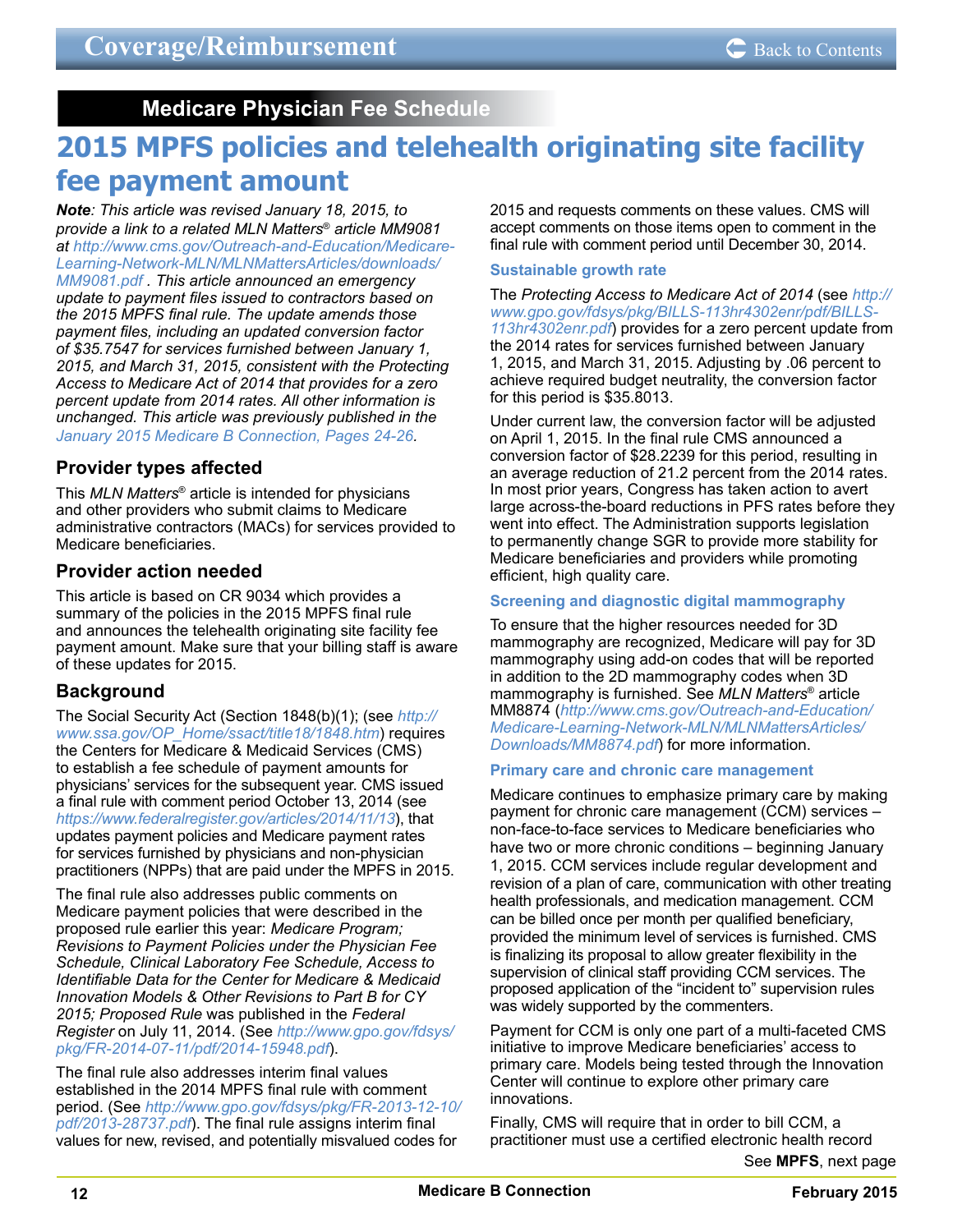## **MPFS**

From previous page

(EHR) that meets the requirements for the EHR Incentive Program as of December 31 of the prior calendar year.

#### **Application of beneficiary cost sharing to anesthesia related to screening colonoscopies**

The Medicare statute waives the Part B deductible and coinsurance applicable to screening colonoscopy. In the 2015 final rule, CMS revised the definition of a "screening colonoscopy" to include separately provided anesthesia as part of the screening service so that the coinsurance and deductible do not apply to anesthesia for a screening colonoscopy, reducing beneficiaries' costsharing obligations under Part B. For more information, review *MLN Matters*® article MM8874 (*[http://www.cms.](http://www.cms.gov/Outreach-and-Education/Medicare-Learning-Network-MLN/MLNMattersArticles/Downloads/MM8874.pdf) [gov/Outreach-and-Education/Medicare-Learning-Network-](http://www.cms.gov/Outreach-and-Education/Medicare-Learning-Network-MLN/MLNMattersArticles/Downloads/MM8874.pdf)[MLN/MLNMattersArticles/Downloads/MM8874.pdf](http://www.cms.gov/Outreach-and-Education/Medicare-Learning-Network-MLN/MLNMattersArticles/Downloads/MM8874.pdf)*).

#### **Enhanced transparency in setting PFS rates**

Since the beginning of the physician fee schedule in 1992, CMS adopted rates for new and revised codes for the following calendar year in the final rule on an interim basis subject to public comment. This policy was necessary because CMS did not receive the codes in time to include in the PFS proposed rule. Until recently, the only services that were affected by this policy were services with new and revised codes. In recent years, CMS began receiving new and revised codes and revaluing existing services under the misvalued codes initiative. Establishing payment in the final rule for misvalued codes often led to implementation of payment reductions before the public had the opportunity to comment. CMS finalized its proposal to change the process for valuing new, revised and potentially misvalued codes for 2016, so that payment for the vast majority of these codes goes through notice and comment rulemaking prior to being adopted. After a transition in 2016, the process will be fully implemented in 2017.

### **Potentially misvalued services**

Consistent with amendments to the Affordable Care Act (see *[http://www.gpo.gov/fdsys/pkg/PLAW-111publ148/](http://www.gpo.gov/fdsys/pkg/PLAW-111publ148/pdf/PLAW-111publ148.pdf) [pdf/PLAW-111publ148.pdf](http://www.gpo.gov/fdsys/pkg/PLAW-111publ148/pdf/PLAW-111publ148.pdf)*). CMS has been engaged in a vigorous effort over the past several years to identify and review potentially misvalued codes, and to make adjustments where appropriate.

The following are major misvalued code decisions for 2015:

- **Radiation therapy and gastroenterology**: Consistent with the final rule policy and in response to public comments, CMS is not adopting the *CPT*® coding changes for 2015 for gastroenterology and radiation therapy services so that CMS can propose and obtain comments on the revised coding prior to using them for payment. As a result, CMS will not recognize some new *CPT*® codes, and created G-codes in place of changed and new *CPT*® codes.
- **Radiation treatment vault**: CMS proposed to refine the way it accounts for the infrastructure costs associated with radiation therapy equipment,

specifically to remove the radiation treatment vault as a direct expense when valuing radiation therapy services. After considering public comments, CMS did not finalize this proposal.

 **Epidural pain injections**: CMS reduced payment for these services in 2014 under the misvalued code initiative. In response to concerns from pain physicians regarding the accuracy of the valuation, CMS

proposed to raise the values in 2015 based on their prior resource inputs before adopting further changes after considering RUC recommendations. However, because the inputs for these services included those related to image guidance, CMS also proposed to prohibit separate billing for image guidance for 2015. CMS finalized the policy as proposed to



avoid duplicate payment for image guidance. CMS has asked the RUC to further review this issue and make recommendations to us on how to value epidural pain injections.

 **Film to digital substitution**: CMS finalized its proposal to update the practice expense inputs for X-ray services to reflect that X-rays are currently done digitally rather than with analog film.

### **Global surgery**

The U.S. Department of Health and Human Services (HHS), Office of Inspector General (OIG) has identified a number of surgical procedures that include more visits in the global period than are being furnished. CMS is also concerned that post-surgical visits are valued higher than visits that were furnished and billed separately by other physicians such as general internists or family physicians.

CMS finalized a proposal to transform all 10- day and 90-day globals to 0-day globals, beginning with 10-day global services in 2017 and following with the 90-day global services in 2018. As CMS revalues these services as 0-day global periods, CMS will actively assess whether there is a better construction of a bundled payment for surgical services that incentivizes care coordination and care redesign across an episode of care.

### **Access to telehealth services**

CMS is adding the following services to the list of services that can be furnished to Medicare beneficiaries under the telehealth benefit:

- Annual wellness visits
- Psychoanalysis
- Psychotherapy

See **MPFS**, next page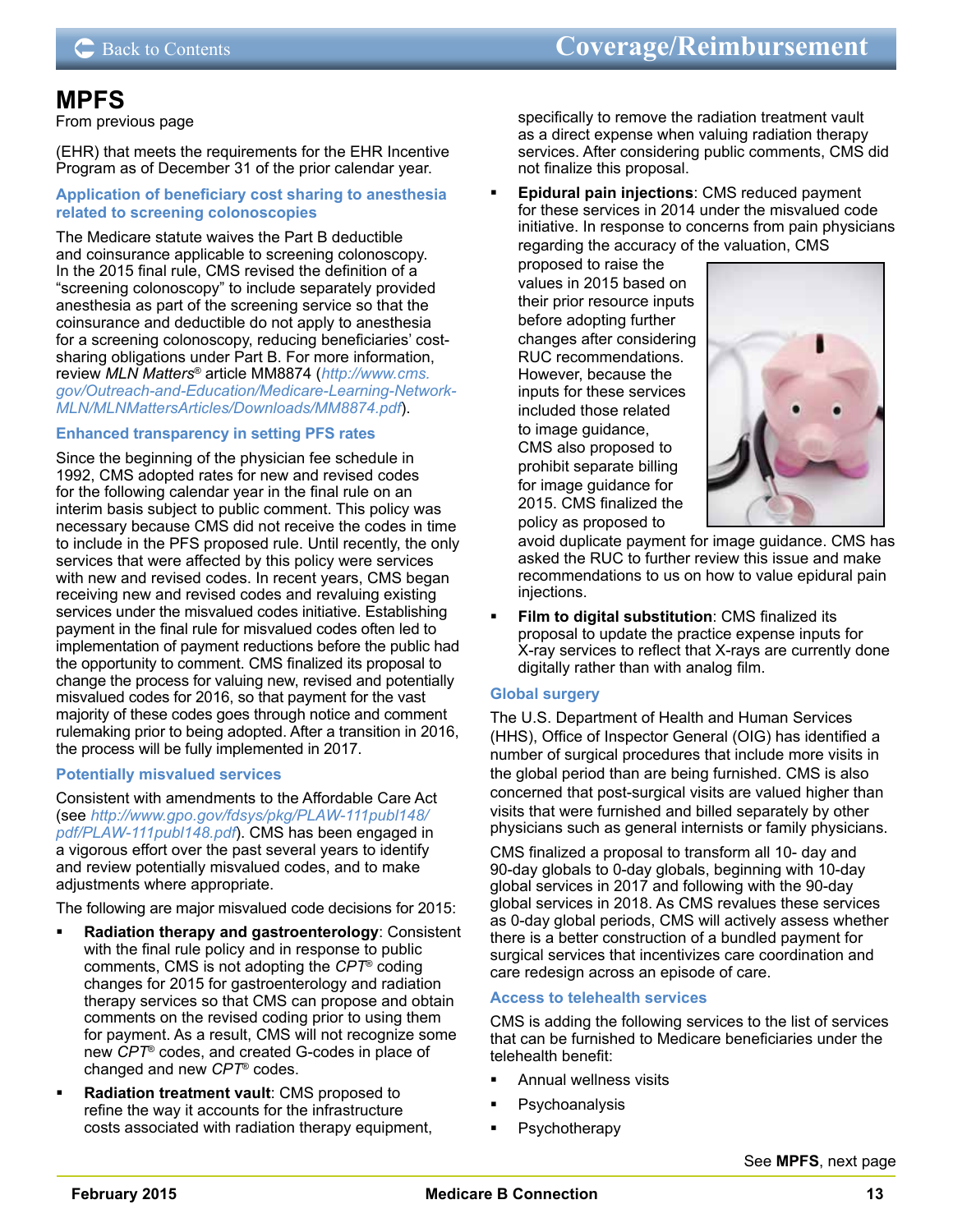## **MPFS**

From previous page

 Prolonged evaluation and management services

For the list of telehealth services, visit: *[http://www.cms.gov/](http://www.cms.gov/Medicare/Medicare-General-Information/Telehealth/index.html) [Medicare/Medicare-General-Information/Telehealth/index.](http://www.cms.gov/Medicare/Medicare-General-Information/Telehealth/index.html) [html](http://www.cms.gov/Medicare/Medicare-General-Information/Telehealth/index.html)*.

#### **Telehealth origination site facility fee payment amount update**

The Social Security Act (Section 1834(m)(2)(B) (see *[http://www.ssa.gov/OP\\_Home/ssact/title18/1834.](http://www.ssa.gov/OP_Home/ssact/title18/1834.htm) [htm](http://www.ssa.gov/OP_Home/ssact/title18/1834.htm)*) establishes the payment amount for the Medicare telehealth originating site facility fee for telehealth services provided from October 1, 2001, through December 31 2002, at \$20.

For telehealth services provided on or after January 1 of each subsequent calendar year, the telehealth originating site facility fee is increased by the percentage increase in the Medicare economic index (MEI) as defined in the Social Security Act (Section 1842(i)(3) (see *[http://www.ssa.](http://www.ssa.gov/OP_Home/ssact/title18/1842.htm) [gov/OP\\_Home/ssact/title18/1842.htm](http://www.ssa.gov/OP_Home/ssact/title18/1842.htm)*).

The MEI increase for 2015 is 0.8 percent. Therefore, for 2015, the payment amount for HCPCS code Q3014 (Telehealth originating site facility fee) is 80 percent of the lesser of the actual charge, or \$24.83. (The beneficiary is responsible for any unmet deductible amount and Medicare coinsurance.)

#### **Revisions to malpractice relative value units (RVUs)**

As required by the Medicare law, CMS conducted a fiveyear review and updated the resource-based malpractice RVUs based on updated professional liability insurance premiums, largely paralleling the methodology used in the 2010 update. The final rule indicated that anesthesia RVUs will be updated in 2016.

#### **Revisions to geographic practice cost indices (GPCIs)**

As required by the Medicare law, CMS adjusts payments under the PFS to reflect local differences in the cost of operating a medical practice. For 2015, CMS is using territory-level wage data to calculate the work GPCI and employee wage component of the PE GPCI for the Virgin Islands.

The 2015 GPCIs also reflect the application of the statutorily mandated of 1.5 work GPCI floor in Alaska, and 1.0 work GPCI floor for all other physician fee schedule areas, and the 1.0 PE GPCI floor for frontier states (Montana, Nevada, North Dakota, South Dakota, and Wyoming).

However, given that the statutory 1.0 work GPCI floor is scheduled to expire under current law on March 31, 2015, the GPCIs reflect the elimination of the 1.0 work GPCI floor from April 1, 2015, through December 31, 2015.



**Services performed in off-campus provider-based departments**

CMS will collect data on services furnished in off-campus provider-based departments by requiring hospitals to report a modifier for those services furnished in an offcampus provider-based department of the hospital and by requiring physicians and other billing practitioners to report these services using a new place of service code on professional claims.

Data collection will be voluntary for hospitals in 2015 and required beginning January 1, 2016. The new place of service codes will be used for professional claims as soon as it is available, but not before January 1, 2016.

## **Additional information**

The official instruction, CR 9034, issued to your MAC regarding this change is available at *[http://www.cms.](http://www.cms.gov/Regulations-and-Guidance/Guidance/Transmittals/Downloads/R3157CP.pdf) [gov/Regulations-and-Guidance/Guidance/Transmittals/](http://www.cms.gov/Regulations-and-Guidance/Guidance/Transmittals/Downloads/R3157CP.pdf) [Downloads/R3157CP.pdf](http://www.cms.gov/Regulations-and-Guidance/Guidance/Transmittals/Downloads/R3157CP.pdf)*.

For more information about the EHR program, go to *[http://](http://www.cms.gov/Regulations-and-Guidance/Legislation/EHRIncentivePrograms/index.html) [www.cms.gov/Regulations-and-Guidance/Legislation/](http://www.cms.gov/Regulations-and-Guidance/Legislation/EHRIncentivePrograms/index.html) [EHRIncentivePrograms/index.html](http://www.cms.gov/Regulations-and-Guidance/Legislation/EHRIncentivePrograms/index.html)*.

The final rule, published on November 13, 2014, is available at *[http://www.gpo.gov/fdsys/pkg/FR-2014-11-13/](http://www.gpo.gov/fdsys/pkg/FR-2014-11-13/pdf/2014-26183.pdf) [pdf/2014-26183.pdf](http://www.gpo.gov/fdsys/pkg/FR-2014-11-13/pdf/2014-26183.pdf)*.

#### If you have any questions, please contact your MAC at their toll-free number. That number is available at *[http://www.cms.gov/Outreach-and-Education/Medicare-](http://www.cms.gov/Outreach-and-Education/Medicare-Learning-Network-MLN/MLNMattersArticles/index.html)[Learning-Network-MLN/MLNMattersArticles/index.html](http://www.cms.gov/Outreach-and-Education/Medicare-Learning-Network-MLN/MLNMattersArticles/index.html)*.

*MLN Matters*® Number: MM9034 Related Change Request (CR) #: CR 9034 Related CR Release Date: December 24, 2014 Effective Date: January 1, 2015 Related CR Transmittal #: R3157CP Implementation Date: January 5, 2015

*Disclaimer - This article was prepared as a service to the public and is not intended to grant rights or impose obligations. This article may contain references or links to statutes, regulations, or other policy materials. The information provided is only intended to be a general summary. It is not intended to take the place of either the written law or regulations. We encourage readers to review the specific statutes, regulations and other interpretive materials for a full and accurate statement of their contents.*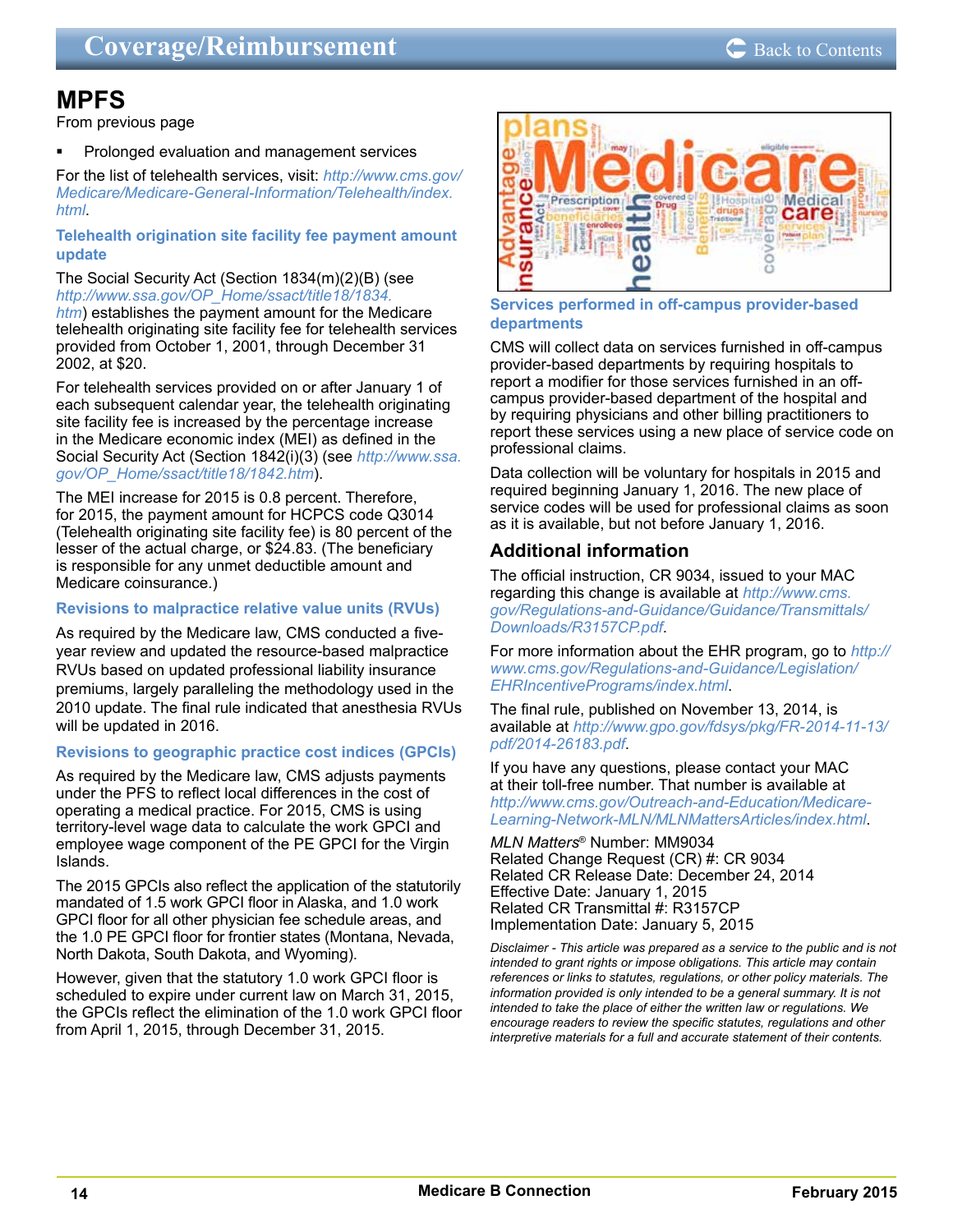## **Surgery**

# <span id="page-14-0"></span>**Percutaneous image-guided lumbar decompression for lumbar spinal stenosis**

## **Provider types affected**

This *MLN Matters*® article is intended for physicians, other providers, and suppliers who submit claims to Medicare administrative contractors (MACs) for services provided to Medicare beneficiaries.

## **What you need to know**

Change request (CR) 8954 is a follow-up to change request (CR) 8757, Transmittal 2959 and Transmittal 167 (Percutaneous Image-guided Lumbar Decompression (PILD) for Lumbar Spinal Stenosis (LSS)). CR 8757 was effective January 9, 2014, and provided for percutaneous image-guided decompression (PILD) when provided in a clinical study through coverage with evidence development (CED) for beneficiaries with LSS.

## **Background**

CR 8954 provides additional direction specifically for PILD, procedure code G0276, when performed in a randomized, blinded clinical trial ONLY, for claims with dates of service on or after January 1, 2015. Healthcare Common Procedure Coding System (HCPCS) G0276 - Blinded procedure for lumbar stenosis, percutaneous image-guided lumbar decompression (PILD), or placebo control, performed in an approved coverage with evidence development (CED) clinical trial, is to be used only when the CED PILD trial is blinded, randomized, and controlled and contains a placebo procedure control arm. It appears in the January 2015 updates of the Medicare physician fee schedule database and the integrated outpatient code editor (IOCE).

Payment for HCPCS G0276 under the hospital outpatient prospective payment system (OPPS) is available in the latest OPPS Addendum B at *[http://www.cms.](http://www.cms.gov/Medicare/Medicare-Fee-for-Service-Payment/HospitalOutpatientPPS/Addendum-A-and-Addendum-B-Updates.html) [gov/Medicare/Medicare-Fee-for-Service-Payment/](http://www.cms.gov/Medicare/Medicare-Fee-for-Service-Payment/HospitalOutpatientPPS/Addendum-A-and-Addendum-B-Updates.html) [HospitalOutpatientPPS/Addendum-A-and-Addendum-B-](http://www.cms.gov/Medicare/Medicare-Fee-for-Service-Payment/HospitalOutpatientPPS/Addendum-A-and-Addendum-B-Updates.html)[Updates.html](http://www.cms.gov/Medicare/Medicare-Fee-for-Service-Payment/HospitalOutpatientPPS/Addendum-A-and-Addendum-B-Updates.html)*.

**All** PILD for LSS claims with dates of service December 31, 2014, and earlier, should be processed with procedure code *0275T* **only** and are not subject to reprocessing regardless of the type of trial in which the services were rendered.

**Note**: Beginning with PILD for LSS claims with dates of service on and after January 1, 2015, there are two distinct procedure codes that are to be used: G0276 for clinical trials that are blinded, randomized, and controlled, and contain a placebo procedure control arm (use this CR 8954 for claim processing instructions), and *0275T* for all other clinical trials (use CR 8757 for claim processing instructions).

CR 8954 does not replace but rather is in addition to CR 8757. The *MLN Matters*® article related to CR 8757 is

available at *[http://www.cms.gov/Outreach-and-Education/](http://www.cms.gov/Outreach-and-Education/Medicare-Learning-Network-MLN/MLNMattersArticles/Downloads/MM8757.pdf) [Medicare-Learning-Network-MLN/MLNMattersArticles/](http://www.cms.gov/Outreach-and-Education/Medicare-Learning-Network-MLN/MLNMattersArticles/Downloads/MM8757.pdf) [Downloads/MM8757.pdf](http://www.cms.gov/Outreach-and-Education/Medicare-Learning-Network-MLN/MLNMattersArticles/Downloads/MM8757.pdf)*.

#### **Billing requirements**

Medicare will accept HCPCS code G0276 for PILD for LSS claims received with dates of service on and after January 1, 2015, when those services are provided in a blinded, randomized, controlled trial with a placebo procedure control arm under CED only.

Claims for PILD for LSS with dates of service on and after January 1, 2015, will be accepted when billed in a place of service (POS) 22 (outpatient) or 24 (ambulatory surgical center), using HCPCS G0276, along with:

- ICD-9 diagnosis range 724.01-724.03, or,
- ICD-10 diagnosis range M48.05-M48.07 (when ICD-10 is implemented)

Only when billed with:

- Diagnosis code ICD-9 V70.7 (ICD-10 Z00.6) (once ICD-10 is implemented) either in the primary/ secondary positions;
- Modifier -Q0; and
- An eight-digit clinical trial identifier number listed on the CMS CED website.

Medicare will return claims for PILD for LSS claims, HCPCS G0276, as unprocessable when billed with a diagnosis code other than 724.01-724.03 (ICD-9), or, M48.05-M48.07 (ICD-10) (when ICD-10 is implemented) using:

- **Claim adjustment reason code (CARC) B22** "This payment is adjusted based on the diagnosis."
- **Remittance advice remark code (RARC) N704** – "Alert: You may not appeal this decision but can resubmit this claim/service with corrected information if warranted."
- **Group code** contractual obligation (CO).

Medicare will return PILD for LSS claims, HCPCS G0276, as unprocessable when billed in a POS other than 22 or 24 using:

- **CARC 58** "Treatment was deemed by the payer to have been rendered in an inappropriate or invalid place of service."
- **RARC N704** "Alert: You may not appeal this decision but can resubmit this claim/service with corrected information if warranted."
- **Group code** CO.

Medicare will return PILD for LSS claims, HCPCS G0276, as unprocessable if they do not contain the required

See **PILD**, next page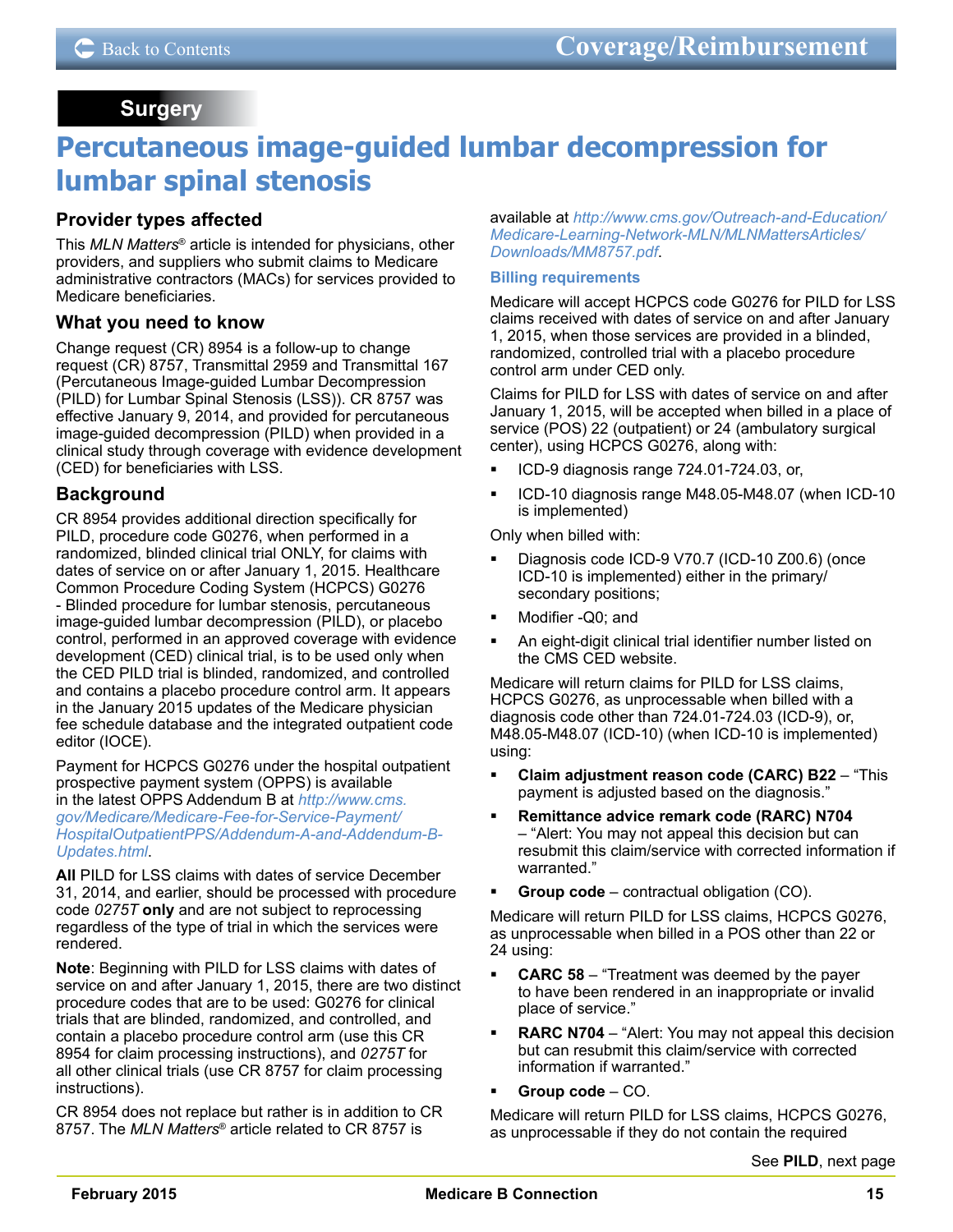## **PILD**

#### From previous page

clinical trial diagnosis code V70.7 (ICD-9) or Z00.6 (ICD-10) (once ICD-10 is implemented) in either the primary/ secondary positions with the following:

- **CARC B22** "This payment is adjusted based on the diagnosis."
- **RARC M76** "Missing/incomplete/invalid diagnosis or condition"
- **RARC N704** "Alert: You may not appeal this decision but can resubmit this claim/service with corrected information if warranted."
- **Group code** CO

Medicare will return PILD for LSS claims, HCPCS G0276, as unprocessable when billed without a -Q0 modifier with the following:

- **CARC 4** "The procedure code is inconsistent with the modifier used or a required modifier is missing."
- **RARC N657** "This should be billed with the appropriate code for these services."
- **RARC N704** "Alert: You may not appeal this decision but can resubmit this claim/service with corrected information if warranted."
- **Group code** CO

Also, remember that you must submit the numeric, eightdigit clinical trial identifier number in the electronic 837P in Loop 2300 REF02 (REF01=P4) or preceded by "CT" when placed in Field 19 of paper claim form CMS-1500. This requirement is further discussed in *MLN Matters*® article MM8401 available at *[http://www.cms.gov/Outreach](http://www.cms.gov/Outreach-and-Education/Medicare-Learning-Network-MLN/MLNMattersArticles/Downloads/MM8401.pdf)[and-Education/Medicare-Learning-Network-MLN/](http://www.cms.gov/Outreach-and-Education/Medicare-Learning-Network-MLN/MLNMattersArticles/Downloads/MM8401.pdf) [MLNMattersArticles/Downloads/MM8401.pdf](http://www.cms.gov/Outreach-and-Education/Medicare-Learning-Network-MLN/MLNMattersArticles/Downloads/MM8401.pdf)*.

For hospital outpatient procedures on type of bill (TOB) 13x or 85x, on or after January 1, 2015, Medicare will allow payment for PILD for LSS, HCPCS G0276, along with:

- ICD-9 diagnosis range 724.01-724.03; or,
- ICD-10 diagnosis range M48.05-M48.07 (once ICD-10 is implemented)

Only when billed with:

- Diagnosis code ICD-9 V70.7 (ICD-10 Z00.6) (once ICD-10 is implemented) and condition code 30 either in the primary/secondary positions;
- Modifier -Q0; and
- An eight-digit clinical trial identifier number listed on the CMS CED website.

For hospital outpatient procedures on TOB 13x or 85x, on or after January 1, 2015, MACs will line-level deny claims for PILD for LSS, HCPCS G0276, along with:

- ICD-9 diagnosis range 724.01-724.03; or,
- ICD-10 diagnosis range M48.05-M48.07 (once ICD-10 is implemented);

When billed without diagnosis code ICD-9 V70.7 (ICD-10



Z00.6) (once ICD-10 is implemented) and condition code 30 either in the primary/secondary positions, Modifier -Q0, or an eight-digit clinical trial identifier number listed on the CMS CED website, with the following:

- **CARC: 50** These are non-covered services because this is not deemed a "medical necessity" by the payer.
- **RARC N386**  This decision was based on a National Coverage Determination (NCD). An NCD provides a coverage determination as to whether a particular item or service is covered. A copy of this policy is available at *<http://www.cms.hhs.gov/mcd/search.asp>*. If you do not have web access, you may contact the contractor to request a copy of the NCD.

 **Group code** – CO

## **Additional information**

You can review the list of approved clinical studies related to PILD for LSS at *[http://www.cms.gov/Medicare/](http://www.cms.gov/Medicare/Coverage/Coverage-with-Evidence-Development/PILD.html) [Coverage/Coverage-with-Evidence-Development/PILD.](http://www.cms.gov/Medicare/Coverage/Coverage-with-Evidence-Development/PILD.html) [html](http://www.cms.gov/Medicare/Coverage/Coverage-with-Evidence-Development/PILD.html)*.

The official instruction, CR 8954 issued to your MAC regarding this change may be viewed at *[http://www.cms.](http://www.cms.gov/Regulations-and-Guidance/Guidance/Transmittals/Downloads/R3175CP.pdf) [gov/Regulations-and-Guidance/Guidance/Transmittals/](http://www.cms.gov/Regulations-and-Guidance/Guidance/Transmittals/Downloads/R3175CP.pdf) [Downloads/R3175CP.pdf](http://www.cms.gov/Regulations-and-Guidance/Guidance/Transmittals/Downloads/R3175CP.pdf)*.

If you have questions, please contact your MAC at their toll-free number. The number is available at *[http://www.](http://www.cms.gov/Outreach-and-Education/Medicare-Learning-Network-MLN/MLNMattersArticles/index.html) [cms.gov/Outreach-and-Education/Medicare-Learning-](http://www.cms.gov/Outreach-and-Education/Medicare-Learning-Network-MLN/MLNMattersArticles/index.html)[Network-MLN/MLNMattersArticles/index.html](http://www.cms.gov/Outreach-and-Education/Medicare-Learning-Network-MLN/MLNMattersArticles/index.html)* under – How Does It Work?

*MLN Matters*® Number: MM8954 Related Change Request (CR) #: CR 8954 Related CR Release Date: January 30, 2015 Effective Date: January 1, 2015 Related CR Transmittal #: R3175CP Implementation Date: March 2, for local system edits; July 6, 2015, for Medicare shared system edits

*Disclaimer - This article was prepared as a service to the public and is not intended to grant rights or impose obligations. This article may contain references or links to statutes, regulations, or other policy materials. The information provided is only intended to be a general summary. It is not intended to take the place of either the written law or regulations. We encourage readers to review the specific statutes, regulations and other interpretive materials for a full and accurate statement of their contents.*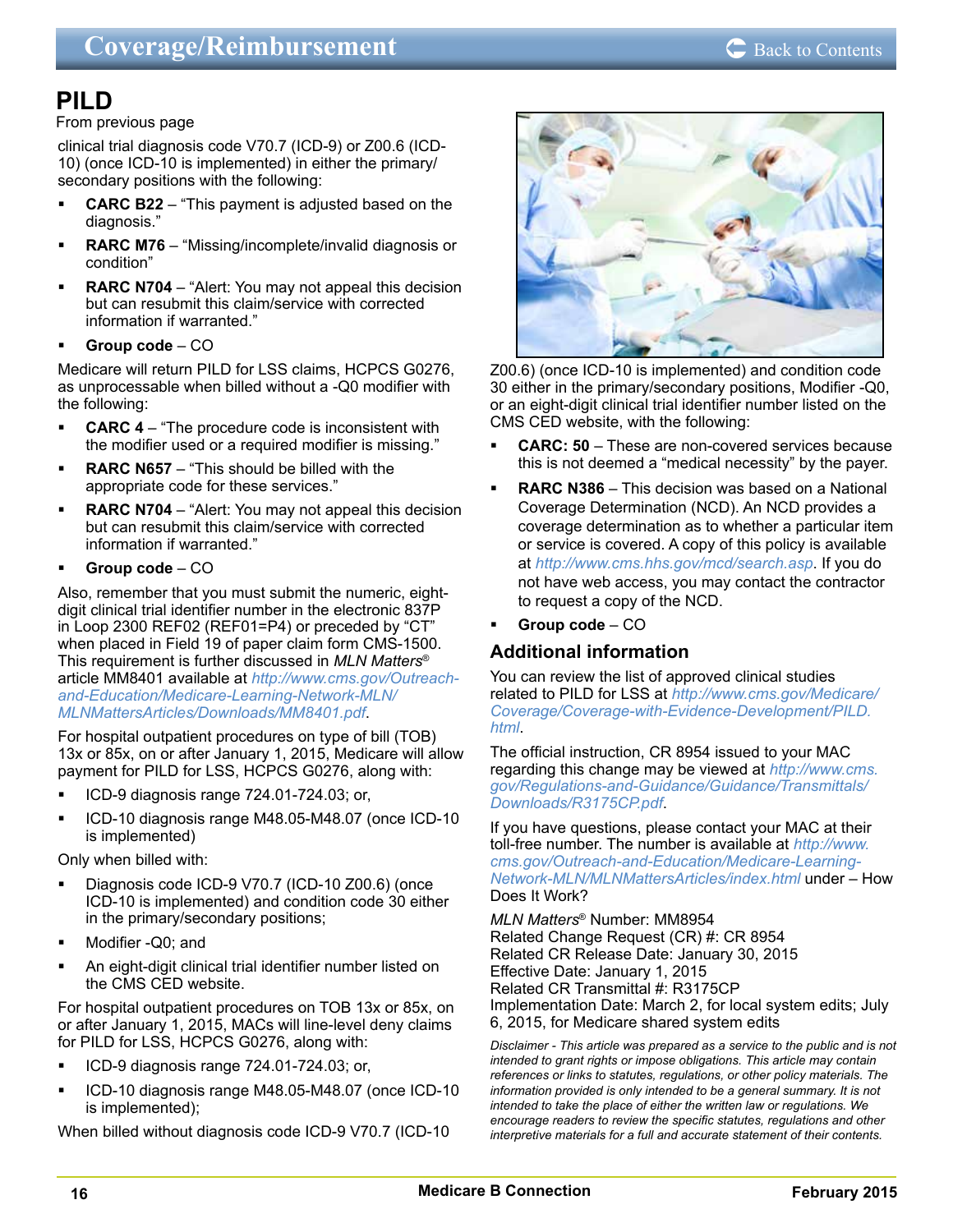# <span id="page-16-0"></span>**New timeframe for response to additional documentation requests**

*Note: This article was revised February 9, 2015, to reflect the revised change request (CR) 8583 issued February 4. In the article, the CR release date, transmittal number, and the Web address for accessing the CR are revised. All other information remains the same. This information was previously published on the front page of the [January 2015](http://medicare.fcso.com/Publications_B/278009.pdf)  [Medicare B Connection.](http://medicare.fcso.com/Publications_B/278009.pdf)*

## **Provider types affected**

This *MLN Matters*® article is intended for physicians, providers and suppliers submitting claims to Medicare administrative contractors (MACs), including durable medical equipment (DME) MACs, for services to Medicare beneficiaries.

### **What you need to know**

This article is based on CR 8583, which instructs MACs and Zone Program Integrity contractors (ZPICs) to produce pre-payment review additional documentation requests (ADRs) that state that providers and suppliers have 45 days to respond to an ADR issued by a MAC or a ZPIC. Failure to respond within 45 days of a pre-payment review ADR will result in denial of the claim(s) related to the ADR. Make sure your billing staffs are aware of these changes.

## **Background**

In certain circumstances, CMS review contractors (MACs, ZPICs, recovery auditors, the comprehensive error rate testing contractor and the supplemental medical review contractor) may not be able to make a determination on a claim they have chosen for review based upon the information on the claim, its attachments or the billing history found in claims processing system (if applicable) or Medicare's common working file (CWF).

In those instances, the CMS review contractor will solicit documentation from the provider or supplier by issuing an ADR. The requirements for additional documentation are as follows:

 The Social Security Act, Section 1833(e) - Medicare contractors are authorized to collect medical

documentation. The Act states that no payment shall be made to any provider or other person for services unless they have furnished such information as may be necessary in order to determine the amounts due to such provider or other person for the period with respect to which the amounts are being paid or for any prior period.

 According to the *Medicare Program Integrity Manual*, Chapter 3, Section 3.2.3.2,(Verifying Potential Errors and Tracking Corrective Actions),when requesting documentation for pre-payment review, the MAC and ZPIC shall notify providers that the requested documentation is to be submitted within 45-calendar days of the request. The reviewer should not grant extensions to the providers who need more time to comply with the request. Reviewers shall deny claims for which the requested documentation was not received by day 46.

## **Additional information**

The official instruction, CR 8583, issued to your MAC regarding this change, is available at *[http://www.cms.](http://www.cms.gov/Regulations-and-Guidance/Guidance/Transmittals/Downloads/R567PI.pdf) [gov/Regulations-and-Guidance/Guidance/Transmittals/](http://www.cms.gov/Regulations-and-Guidance/Guidance/Transmittals/Downloads/R567PI.pdf) [Downloads/R567PI.pdf](http://www.cms.gov/Regulations-and-Guidance/Guidance/Transmittals/Downloads/R567PI.pdf)*.

If you have any questions, please contact your MAC at their toll-free number. That number is available at *[http://www.cms.gov/Outreach-and-Education/Medicare-](http://www.cms.gov/Outreach-and-Education/Medicare-Learning-Network-MLN/MLNMattersArticles/index.html)[Learning-Network-MLN/MLNMattersArticles/index.html](http://www.cms.gov/Outreach-and-Education/Medicare-Learning-Network-MLN/MLNMattersArticles/index.html)* under - How Does It Work.

*MLN Matters*® Number: MM8583 *Revised* Related Change Request (CR) #: CR 8583 Related CR Release Date: February 4, 2015 Effective Date: April 1, 2015 Related CR Transmittal #: R567PI Implementation Date: April 6, 2015

*Disclaimer - This article was prepared as a service to the public and is not intended to grant rights or impose obligations. This article may contain references or links to statutes, regulations, or other policy materials. The information provided is only intended to be a general summary. It is not intended to take the place of either the written law or regulations. We encourage readers to review the specific statutes, regulations and other interpretive materials for a full and accurate statement of their contents.*



### **Calculate the possibililtes ...**

Whether you're estimating the amount of a Medicare payment, the length of an ESRD coordinating period, or the deadlines for sending an appeals request or responding to an additional development request, try the easy way to calculate the possibilities. Find everything you need to "do it yourself" in our new *[Tool center.](http://medicare.fcso.com/Tools_Center/233145.asp)*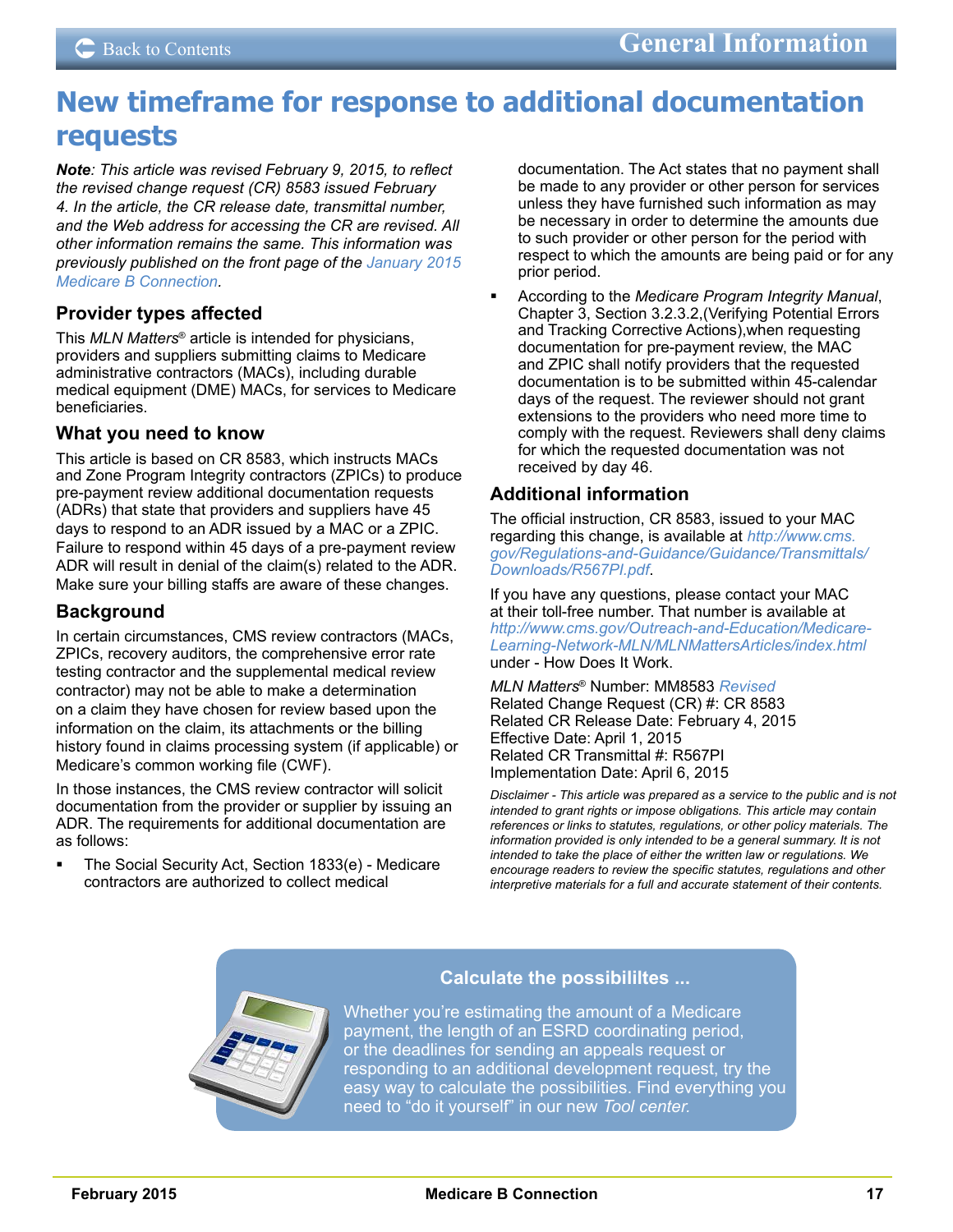# <span id="page-17-0"></span>**Extension of provider enrollment moratoria for home health agencies and Part B ambulance suppliers**

*Note: This article was revised January 30, 2015, to reflect an extension of the moratoria for another six months, as noted in the article. This information was previously published in the [August 2014 Medicare B Connection,](http://medicare.fcso.com/Publications_B/2014/273385.pdf#page=34)  [Pages 34-35.](http://medicare.fcso.com/Publications_B/2014/273385.pdf#page=34)*

## **Provider types affected**

This *MLN Matters*® article is intended for home health agencies (HHAs), HHA sub-units, and Part B ambulance suppliers in parts of Florida, Illinois, Michigan, Texas and New Jersey that provide services to Medicare, Medicaid and CHIP beneficiaries.

## **Provider action needed**

#### **Stop – impact to you**

Effective January 29, 2015, the temporary moratoria on new HHAs, HHA sub-units, and Part B ambulance suppliers are being extended for an additional six months in certain geographic locations.

### **Caution – what you need to know**

During the six-month temporary moratorium, initial provider enrollment applications and change of information applications to add additional practice locations, received from HHAs, HHA sub-units, and Part B ambulance suppliers in the listed counties will be denied. Application fees that are paid for applications that are denied due to this temporary moratorium will be refunded.

#### **Go – what you need to do**

Effective January 29, 2015, HHAs, HHA sub-units,

and Part B ambulance suppliers should not submit initial enrollment applications or change of information applications to add additional practice locations until the six-month moratoria has expired. CMS will announce in the *Federal Register* when the moratorium has been lifted or if it will be extended.

## **Background**

In accordance with 42 CFR §424.570(c), the Centers for Medicare & Medicaid Services (CMS) may impose a moratorium on the enrollment of new Medicare providers and suppliers of a specific type or the establishment of new practice locations in a particular geographic area.

On January 29, 2015, CMS announced, in a *Federal Register* notice (*[https://s3.amazonaws.com/public](https://s3.amazonaws.com/public-inspection.federalregister.gov/2015-01696.pdf)[inspection.federalregister.gov/2015-01696.pdf](https://s3.amazonaws.com/public-inspection.federalregister.gov/2015-01696.pdf)*), the extension of temporary moratoria on the enrollment of new HHAs, HHA sub-units, and Part B ambulance suppliers in designated geographic locations.

The moratoria initially became effective January 30, 2014, and its implementation was announced in the *Federal Register*, which may be accessed at *[https://](https://www.federalregister.gov/articles/2014/02/04/2014-02166/medicare-medicaid-and-childrens-health-insurance-programs-announcement-of-new-and-extended-temporary#page-6475) [www.federalregister.gov/articles/2014/02/04/2014-02166/](https://www.federalregister.gov/articles/2014/02/04/2014-02166/medicare-medicaid-and-childrens-health-insurance-programs-announcement-of-new-and-extended-temporary#page-6475) [medicare-medicaid-and-childrens-health-insurance](https://www.federalregister.gov/articles/2014/02/04/2014-02166/medicare-medicaid-and-childrens-health-insurance-programs-announcement-of-new-and-extended-temporary#page-6475)[programs-announcement-of-new-and-extended](https://www.federalregister.gov/articles/2014/02/04/2014-02166/medicare-medicaid-and-childrens-health-insurance-programs-announcement-of-new-and-extended-temporary#page-6475)[temporary#page-6475](https://www.federalregister.gov/articles/2014/02/04/2014-02166/medicare-medicaid-and-childrens-health-insurance-programs-announcement-of-new-and-extended-temporary#page-6475)*.

#### **Moratoria extension**

Effective January 29, 2015, the temporary moratoria on new HHAs, HHA sub-units is being extended for an additional six months in the areas stated in Table 1.

wait two weeks before we received a new EOB to find out

### See **ENROLLMENT**, next page

## **SPOT**

From front page

zconfirmation from SPOT, our appeals have been received by First Coast and they are in the system."

In addition to the secure mail tool, Sierens found love at first sight when First Coast added the ability to reopen claims. "Reopenings has drastically cut down the amount of time we spend on claims. My team was so happy when reopenings came out in SPOT We can go in and change an incorrect diagnosis code and cut the time in half in what it

if we keyed in the correct information." For her peers in medical billing offices throughout Florida,

**" When SPOT added secure mail to handle appeals too, it was like, Wow this is so great. SPOT just keeps getting better.** 

**-Kristin Sierens, UF/Shands Supervisor |Medicare/Tricare Payors (Photo Courtesy: Kristin Sierens, UF/Shands)**



Sierens says if the office doesn't have SPOT they should get it right away. "SPOT will increase your staff accuracy and productivity. It is also a lot easier to track what you have done with the email confirmations. And, wow, it's free. Why wouldn't you get SPOT."

takes for us to handle that claim," Sierens said.

"We might have a charge go out with an incorrect modifier. With reopenings, we can make the correction online. With the IVR, we could do a reopening, but we would have to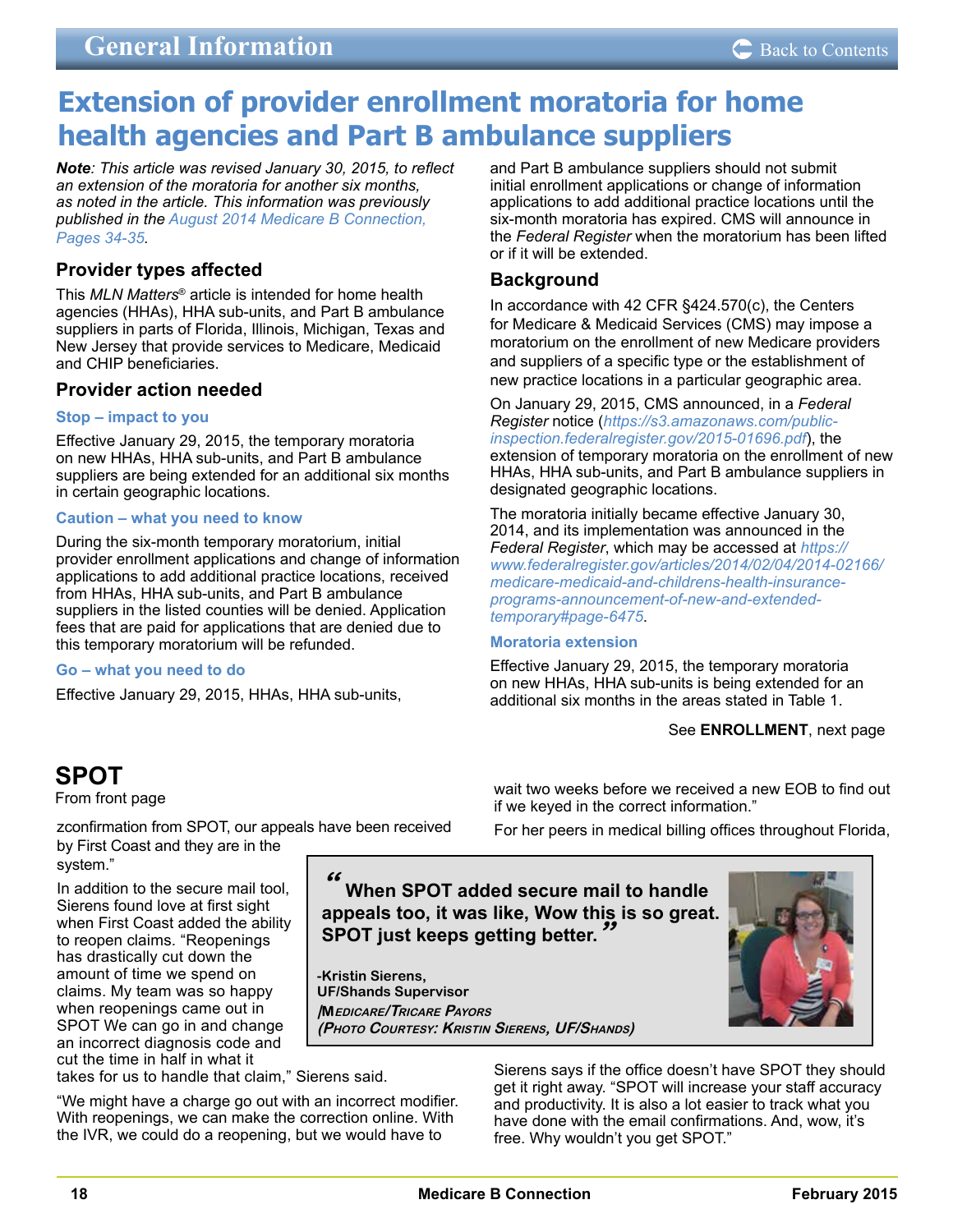## **DE [Back to Contents](#page-1-0) About the Medicare Back to Contents About the Medicare B Connection**

## <span id="page-18-0"></span>**ENROLLMENT**

From previous page

#### **Table 1: HHAs and HHA sub-units under temporary moratorium**

| <b>City and state</b> | <b>Counties</b>                                                                       |  |  |
|-----------------------|---------------------------------------------------------------------------------------|--|--|
| Fort Lauderdale, FL   | Broward                                                                               |  |  |
| Miami, FL             | Miami-Dade, Monroe                                                                    |  |  |
| Detroit, MI           | Macomb, Monroe,<br>Oakland, Washtenaw<br>Wayne                                        |  |  |
| Dallas, TX            | Collin, Dallas, Denton<br>Ellis, Kaufman, Rockwall,<br>Tarrant                        |  |  |
| Houston, TX           | Brazoria, Chambers, Fort<br>Bend, Galveston<br>Harris, Liberty,<br>Montgomery, Waller |  |  |
| Chicago, IL           | Cook, DuPage, Kane<br>Lake, McHenry, Will                                             |  |  |

In addition, the temporary moratorium on new Part B ambulance suppliers is being extended for an additional six months in the areas stated in Table 2.

#### **Table 2: Part B ambulance suppliers under six-month temporary moratoria**

| <b>City and state</b> | <b>Counties</b>                                                                                                          |
|-----------------------|--------------------------------------------------------------------------------------------------------------------------|
| Houston, TX           | Harris, Brazoria,<br>Chambers, Fort Bend,<br>Galveston, Liberty,<br>Montgomery, Waller                                   |
| Philadelphia, PA      | Bucks (PA), Delaware<br>(PA), Montgomery<br>(PA), Philadelphia (PA),<br>Burlington (NJ), Camden<br>(NJ), Gloucester (NJ) |

Initial provider enrollment applications and change of information applications to add additional practice locations received from HHAs, HHA sub-units, and Part B ambulance suppliers in the above listed counties will



be denied in accordance with 42 CFR §424.570(c). Application fees that are paid for applications that are denied due to this temporary moratorium will be refunded.

**Note**: HHAs, HHA sub-units, and Part B ambulance suppliers are afforded appeal rights. However, the scope of review will be limited to whether the temporary moratorium applies to the provider or supplier appealing the denial. CMS' basis for imposing a temporary moratorium is not subject to review.

## **Additional information**

For more information regarding CMS' use of temporary moratoriums, please review *MLN Matters*® article MM7350 at *[http://www.cms.gov/Outreach-and-Education/Medicare-](http://www.cms.gov/Outreach-and-Education/Medicare-Learning-Network-MLN/MLNMattersArticles/downloads/MM7350.pdf)[Learning-Network-MLN/MLNMattersArticles/downloads/](http://www.cms.gov/Outreach-and-Education/Medicare-Learning-Network-MLN/MLNMattersArticles/downloads/MM7350.pdf) [MM7350.pdf](http://www.cms.gov/Outreach-and-Education/Medicare-Learning-Network-MLN/MLNMattersArticles/downloads/MM7350.pdf)*.

If you have any questions, please contact your MAC at their toll-free number, which is available at *[http://www.cms.](http://www.cms.gov/Research-Statistics-Data-and-Systems/Monitoring-Programs/provider-compliance-interactive-map/index.html) [gov/Research-Statistics-Data-and-Systems/Monitoring-](http://www.cms.gov/Research-Statistics-Data-and-Systems/Monitoring-Programs/provider-compliance-interactive-map/index.html)[Programs/provider-compliance-interactive-map/index.html](http://www.cms.gov/Research-Statistics-Data-and-Systems/Monitoring-Programs/provider-compliance-interactive-map/index.html)*.

*MLN Matters*® Number: SE1425 *Revised* Related Change Request (CR) #: N/A Related CR Release Date: N/A Effective Date: N/A Related CR Transmittal #: N/A Implementation Date: N/A

*Disclaimer - This article was prepared as a service to the public and is not intended to grant rights or impose obligations. This article may contain references or links to statutes, regulations, or other policy materials. The information provided is only intended to be a general summary. It is not intended to take the place of either the written law or regulations. We encourage readers to review the specific statutes, regulations and other interpretive materials for a full and accurate statement of their contents.*

# **Background fingerprints – check status online**

The fingerprint-based background requirement was implemented August 6, 2014; details released in *[special](http://www.cms.gov/Outreach-and-Education/Medicare-Learning-Network-MLN/MLNMattersArticles/Downloads/SE1427.pdf)  [edition article SE1427](http://www.cms.gov/Outreach-and-Education/Medicare-Learning-Network-MLN/MLNMattersArticles/Downloads/SE1427.pdf)*.

Accurate Biometrics is the Centers for Medicare & Medicaid Services (CMS) contractor responsible for processing fingerprints for CMS. Providers can find all of the information necessary to complete the provider fingerprinting requirement, which now includes the ability to authenticate and check the status of fingerprint submission online. If at any time during this process you have a question, please call 1-866-361-9944 for assistance.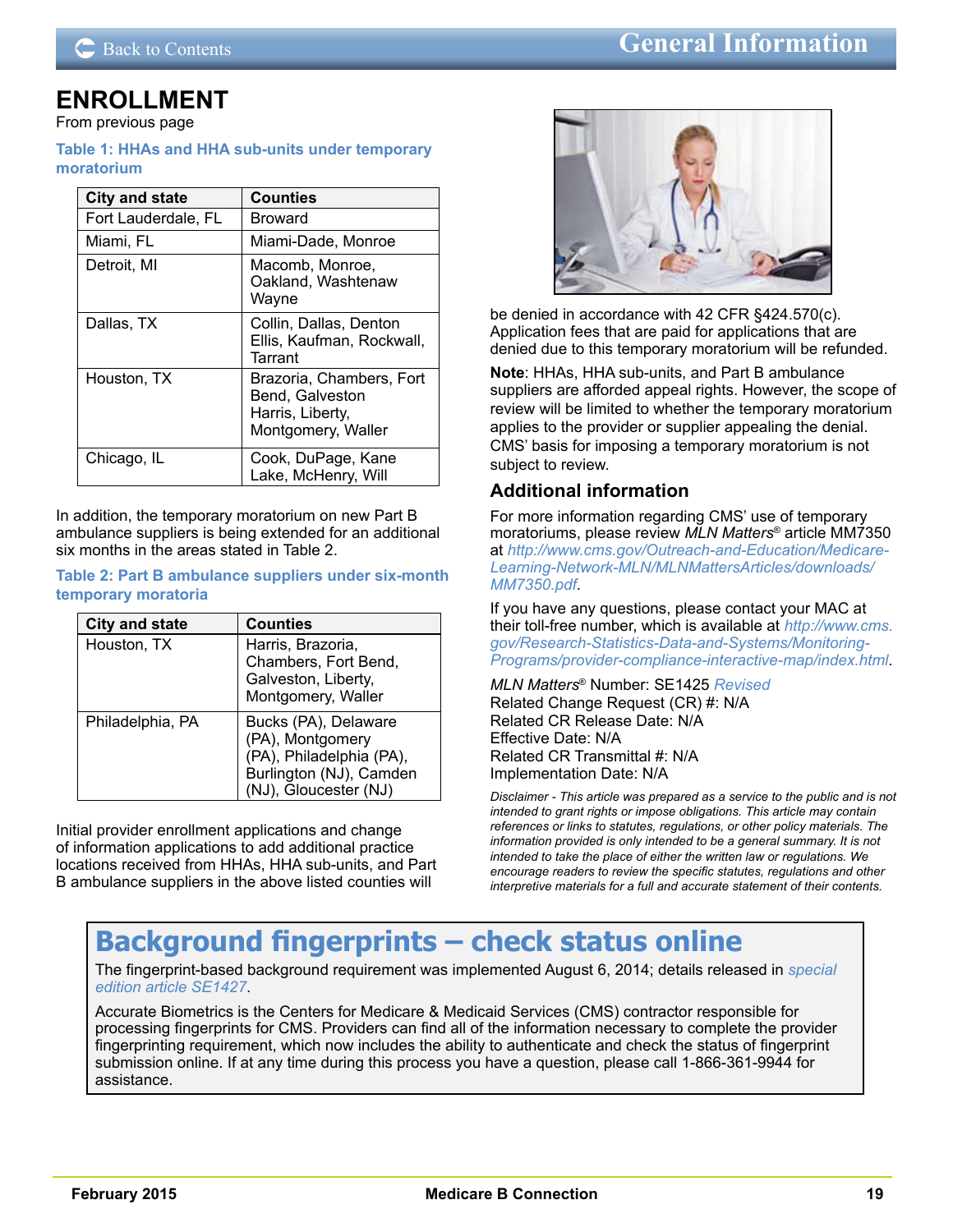## <span id="page-19-0"></span>**ICD-10 limited end-to-end testing with submitters for 2015**

## **Provider types affected**

This *MLN Matters*® article is intended for providers and clearinghouses wishing to submit test claims with International Classification of Diseases, Tenth Revision (ICD-10) codes to Medicare administrative contractors (MACs).

## **What you need to know**

Change request (CR) 8867 directs MACs to test with a limited number of providers and clearinghouses to ensure claims with ICD-10 codes can be processed from submission to remittance. This additional testing effort will help ensure a successful transition to International Classification of Disease, Tenth Revision, (ICD-10).

The Centers for Medicare & Medicaid Services (CMS) defines successful end-to-end testing as being able to demonstrate that:

- Testing entities are able to successfully submit ICD-10 claims to the shared systems,
- Software changes made to support ICD-10 result in appropriately adjudicated claims based on the pricing data employed for testing purposes; and
- Remittance advices are produced.

Make sure your billing staffs are aware of this update.

### **Background**

The ICD-10 must be implemented by October 1, 2015. While system changes to implement this project have been completed and tested in previous releases, the industry has requested the opportunity to test with CMS.

CR 8867 will allow a small subset of submitters to test with MACs and the common electronic data interchanges (CEDIs) in three testing periods to demonstrate to the industry that CMS systems are ready for the ICD-10 implementation. MACs and CEDI shall conduct three limited end-to-end testing weeks with a small subset of submitters.

To facilitate this testing, CR 8867 requires MACs to do the following:

- Conduct limited end-to-end testing with submitters in three testing periods; January 2015, April 2015 and July 2015. Test claims will be submitted January 26- 30, 2015, April 27-May 1, 2015, and July 20-24, 2015.
- Each MAC (and CEDI with assistance from DME MACs) will select 50 submitters for each MAC jurisdiction supported to participate in the end-toend testing. The Railroad Retirement Board (RRB) contractor will also select 50 submitters. Testers will be selected randomly from a list of volunteers. At least five, but not more than fifteen of the testers will be a clearinghouse, and submitters should be a mix of provider types.
- MACs and CEDIs will post a volunteer form to their website to collect volunteer information with which to select volunteers.
- o Form verifies testers are ready to test, meet the requirements to test, and collect data about the tester. (How they submit claims, what types of claims they will submit, and so forth.)
- o MACs and CEDIs will post the form to its website by March 13, 2015, for the July 2015 testing.
- o Volunteers must submit completed forms to the MACs and CEDIs by April 17, 2015, for the July 2015 testing.
- By May 8, 2015, for the July 2015 testing, the MACs and CEDIs (for the DME MACs) will notify the volunteers that they have been selected to test and provide them with the information needed for the testing, such as:
	- o How to submit test claims (for example, what test indicators should be set);
	- o What dates of service may be used for testing;
	- o How many claims may be submitted for testing (Test claims volume is limited to a total of 50 claims for the entire testing week, submitted in no more than three files);
	- o Request for national provider identifiers (NPIs) and health insurance claim numbers (HICNs) that will be used in testing (no more than five NPIs and 10 HICNs per submitter);
	- $\circ$  Notice that if more than 50 claims are submitted, they may not be processed;
	- o Notice that claims submitted with NPIs or HICNs not previously submitted for testing, likely will not be completed; and
	- o Notice of potential protected health information (PHI) on test remittances not submitted (and instructions to report PHI found to the MAC).
- MACs and CEDIs (for the DME MACs) will collect information from the testers after they have been notified of their selection, using a form provided by CMS. This form will specifically request the HICNs, provider transaction access number (PTANs), and NPIs the tester will use during testing. Testers shall submit these forms back to the MAC/CEDI by February 20, 2015, for the April 2015 testing, and by May 29, 2015, for the July 2015 testing. Notification will warn testers that if forms are not received timely, they may lose their opportunity to test.
- Testers selected in the January 2015 testing may participate in the April 2015 testing, and may submit an additional 50 test claims using the same HICNs and NPIs provided previously. MACs shall send a reminder to the January 2015 testers of this option 30 days prior to the start of the April 2015 testing, using language provided by CMS.
- Testers selected in the January 2015 and April 2015 Testing may participate in the July 2015 testing, and may submit an additional 50 test claims using the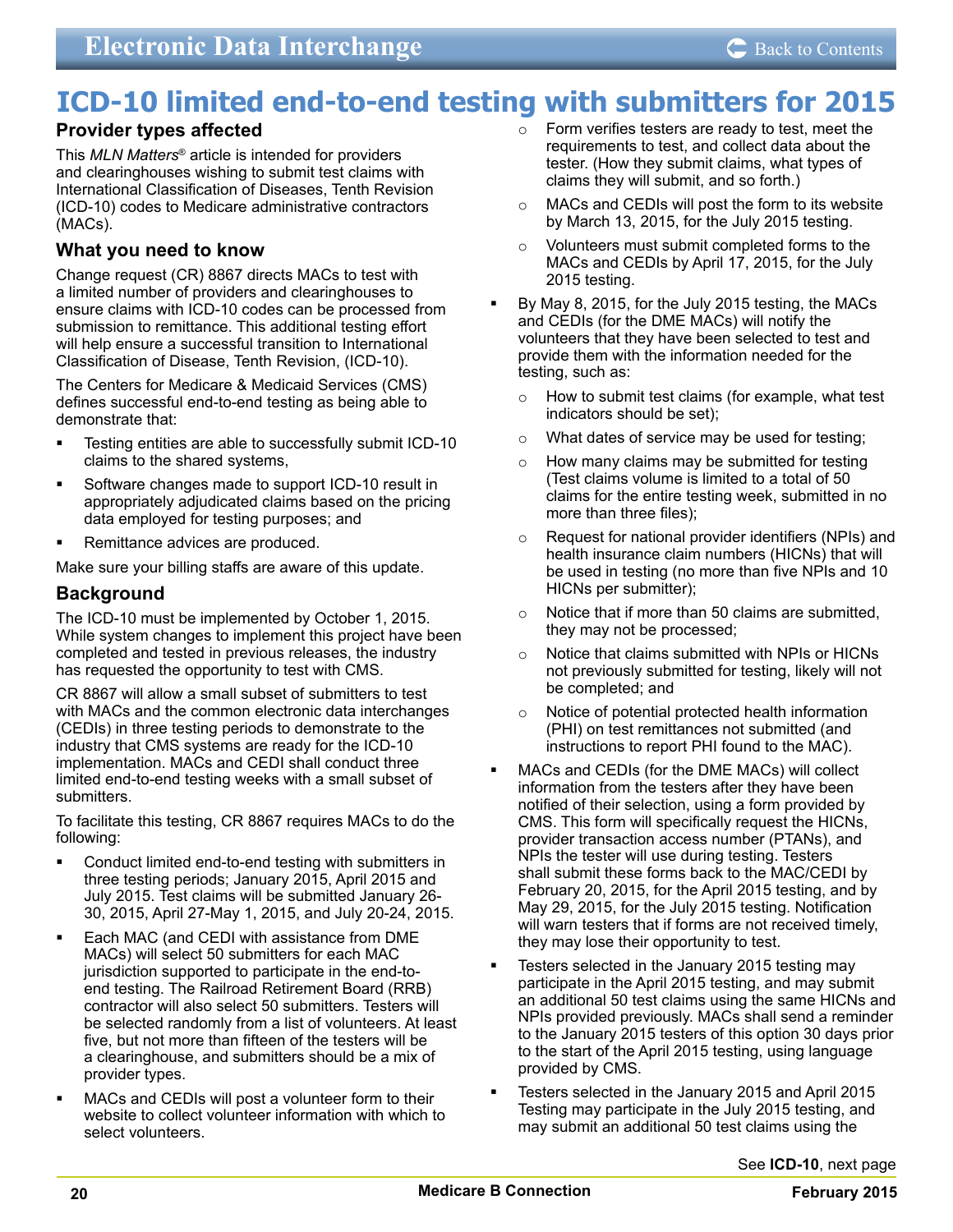## **ICD-10**

### From previous page

same HICNs and NPIs provided previously. MACs shall send a reminder to the January 2015 and April 2015 testers of this option 30 days prior to the start of the July 2015 testing, using language provided by CMS.

- MACs and CEDI will work with the testers selected to ensure they are prepared to test, and understand the requirements for testing.
- MACs and CEDI will instruct the testers to submit up to a total of 50 test claims during the testing period. This may be submitted in one to three files, but the total number of test claims cannot exceed 50.
- CEDI will instruct suppliers to submit claims with ICD-10 code with dates of service October 1, 2015, through October 15, 2015. They may also submit claims with ICD-9 codes with dates of service before October 1, 2015.
	- o MACs will instruct testers to submit test claims with ICD-10 code with dates of service on or after October 1, 2015. They may also submit test claims with ICD-9 codes with dates of service before October 1, 2015.
	- o MACs and CEDIs will be prepared to support increased call volume from testers during the testing window, and up to 2 weeks following the receipt of the ERAs from testing.
	- o MACs and CEDIs will provide information to the testers on who to contact for testing questions. This may be separate contacts for front end questions and remittance questions.
	- o MACs and CEDIs will post an announcement about the testing to its websites. The announcement will be provided by CMS.

## **Additional information**

The official instruction, CR 8867, issued to your MAC regarding this change is available at *[http://www.cms.gov/](http://www.cms.gov/Regulations-and-Guidance/Guidance/Transmittals/Downloads/R1451OTN.pdf) [Regulations-and-Guidance/Guidance/Transmittals/](http://www.cms.gov/Regulations-and-Guidance/Guidance/Transmittals/Downloads/R1451OTN.pdf) [Downloads/R1451OTN.pdf](http://www.cms.gov/Regulations-and-Guidance/Guidance/Transmittals/Downloads/R1451OTN.pdf)*.

You may also want to review *MLN Matters*® article SE1409, which discusses ICD-10 testing. That article is available at *[http://www.cms.gov/Outreach-and-Education/Medicare-](http://www.cms.gov/Outreach-and-Education/Medicare-Learning-Network-MLN/MLNMattersArticles/Downloads/SE1409.pdf)[Learning-Network-MLN/MLNMattersArticles/Downloads/](http://www.cms.gov/Outreach-and-Education/Medicare-Learning-Network-MLN/MLNMattersArticles/Downloads/SE1409.pdf) [SE1409.pdf](http://www.cms.gov/Outreach-and-Education/Medicare-Learning-Network-MLN/MLNMattersArticles/Downloads/SE1409.pdf)*.



If you have any questions, please contact your MAC at their toll-free number. That number, as well as your MAC's website address, is available at *[http://www.cms.gov/](http://www.cms.gov/Outreach-and-Education/Medicare-Learning-Network-MLN/MLNMattersArticles/index.html) [Outreach-and-Education/Medicare-Learning-Network-MLN/](http://www.cms.gov/Outreach-and-Education/Medicare-Learning-Network-MLN/MLNMattersArticles/index.html) [MLNMattersArticles/index.html](http://www.cms.gov/Outreach-and-Education/Medicare-Learning-Network-MLN/MLNMattersArticles/index.html)* under - How Does It Work.

#### *MLN Matters*® Number: MM8867

Related Change Request (CR) #: CR 8867 Related CR Release Date: January 20, 2015 Related CR Transmittal #: R1451OTN Effective dates: September 12, 2014 - for MACs and CEDI (non-systems change requirements) (**Note**: This is the due date of the first MAC and CEDI requirement); January 26, 2015, for FISS and CEDI coding for January testing week; April 27, 2015, for FISS and CEDI coding for April testing week; July 20, 2015, for FISS and CEDI coding for July testing week.

Implementation dates: January 5, 2015, for FISS and CEDI coding for January testing week; February 16, 2015, for MAC requirements for the January 15 testing. This is the due date of the last MAC deliverable. April 6, 2015, for FISS and CEDI coding for April testing week; May 18, 2015, for MAC requirements for the April 15 testing. This is the due date of the last MAC deliverable.; July 6, 2015, for FISS and CEDI coding for July testing week; August 10, 2015, for MAC requirements for the July 15 testing. This is the due date of the last MAC deliverable.

*Disclaimer - This article was prepared as a service to the public and is not intended to grant rights or impose obligations. This article may contain references or links to statutes, regulations, or other policy materials. The information provided is only intended to be a general summary. It is not intended to take the place of either the written law or regulations. We encourage readers to review the specific statutes, regulations and other interpretive materials for a full and accurate statement of their contents.*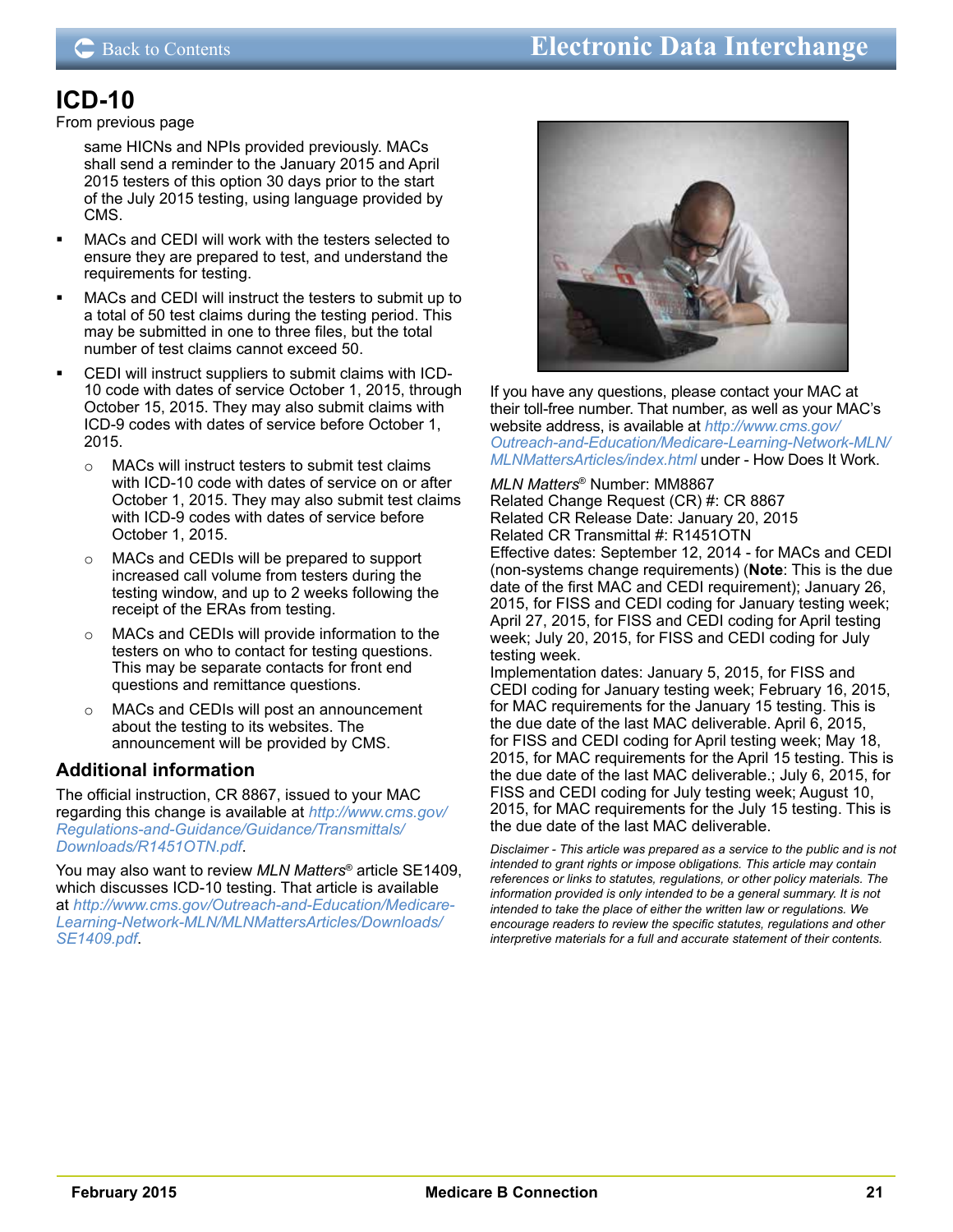## <span id="page-21-0"></span>**Local Coverage Determinations**

This section of *Medicare B Connection* features summaries of new and revised local coverage determinations (LCDs) developed as a result of either local medical review or comprehensive data analysis initiatives. These initiatives are designed to ensure the appropriateness of medical care and to make sure that the Medicare administrative contractor (MAC) jurisdiction N (JN) Part A LCDs and review guidelines are consistent with accepted standards of medical practice.

Refer to our LCDs/Medical Coverage Web page at *[http://medicare.fcso.com/Landing/139800](http://medicare.fcso.com/Landing/139800.asp)*. [asp](http://medicare.fcso.com/Landing/139800.asp) for full-text LCDs, including final LCDs, draft LCDs available for comment, LCD statuses, and LCD comment/response summaries.

## **Effective and notice dates**

Effective dates are provided in each LCD, and are based on the date services are furnished unless otherwise noted in the LCD. Medicare contractors are required to offer a 45-day notice period for LCDs; the date the LCD is posted to the website is considered the notice date.

## **Electronic notification**

To receive quick, automatic notification when new and revised LCDs are posted to the website, subscribe to the First Coast eNews mailing list. Simply go to *[http://medicare.fcso.](http://medicare.fcso.com/Header/137525.asp) [com/Header/137525.asp](http://medicare.fcso.com/Header/137525.asp)*, enter your email address and select the subscription option that best meets your needs.

## **More information**

For more information, or, if you do not have Internet access, to obtain a hardcopy of a specific LCD, contact Medical Policy at:

Medical Policy and Procedures PO Box 2078 Jacksonville, FL 32231-0048



# **Looking for LCDs?**

Would you like to find local coverage determinations (LCD) in 10 seconds or less? First Coast's LCD lookup, available at *[http://](http://medicare.fcso.com/coverage_find_lcds_and_ncds/lcd_search.asp) [medicare.fcso.com/coverage\\_find\\_lcds\\_and\\_ncds/lcd\\_search.asp](http://medicare.fcso.com/coverage_find_lcds_and_ncds/lcd_search.asp)*, helps you find the coverage information you need quickly and easily. Just enter a procedure code, keyword, or the LCD's "L number," click the corresponding button, and the application will automatically display links to any LCDs applicable to the parameters you specified. Best of all, depending upon the speed of your Internet connection, the LCD search process can be completed in less than 10 seconds.

# **Advance beneficiary notice**

Modifier GZ must be used when physicians, practitioners, or suppliers want to indicate that they expect that Medicare will deny an item or service as not reasonable and necessary and they **have not had** an advance beneficiary notification (ABN) signed by the beneficiary.

**Note**: Line items submitted with the modifier GZ will be automatically denied and will not be subject to complex medical review.

Modifier GA must be used when physicians, practitioners, or suppliers want to indicate that they expect that Medicare will deny a service as not reasonable and necessary and they **do have** on file an ABN signed by the beneficiary.

All claims not meeting medical necessity of a local coverage determination must append the billed service with modifier GA or GZ.

## **Find out first: Subscribe to First Coast eNews**

One of the secrets to achieving success as a Medicare provider is access to the right information at the right time. Subscribe to First Coast Service Options *eNews*, to learn the latest Medicare news and critical program changes affecting the provider community. Join as many lists as you wish, in English or Spanish, and customize your subscription to fit your specific needs, line of business, specialty, or topics of interest. So*, [subscribe to eNews, and stay informed.](http://medicare.fcso.com/Header/137525.asp)*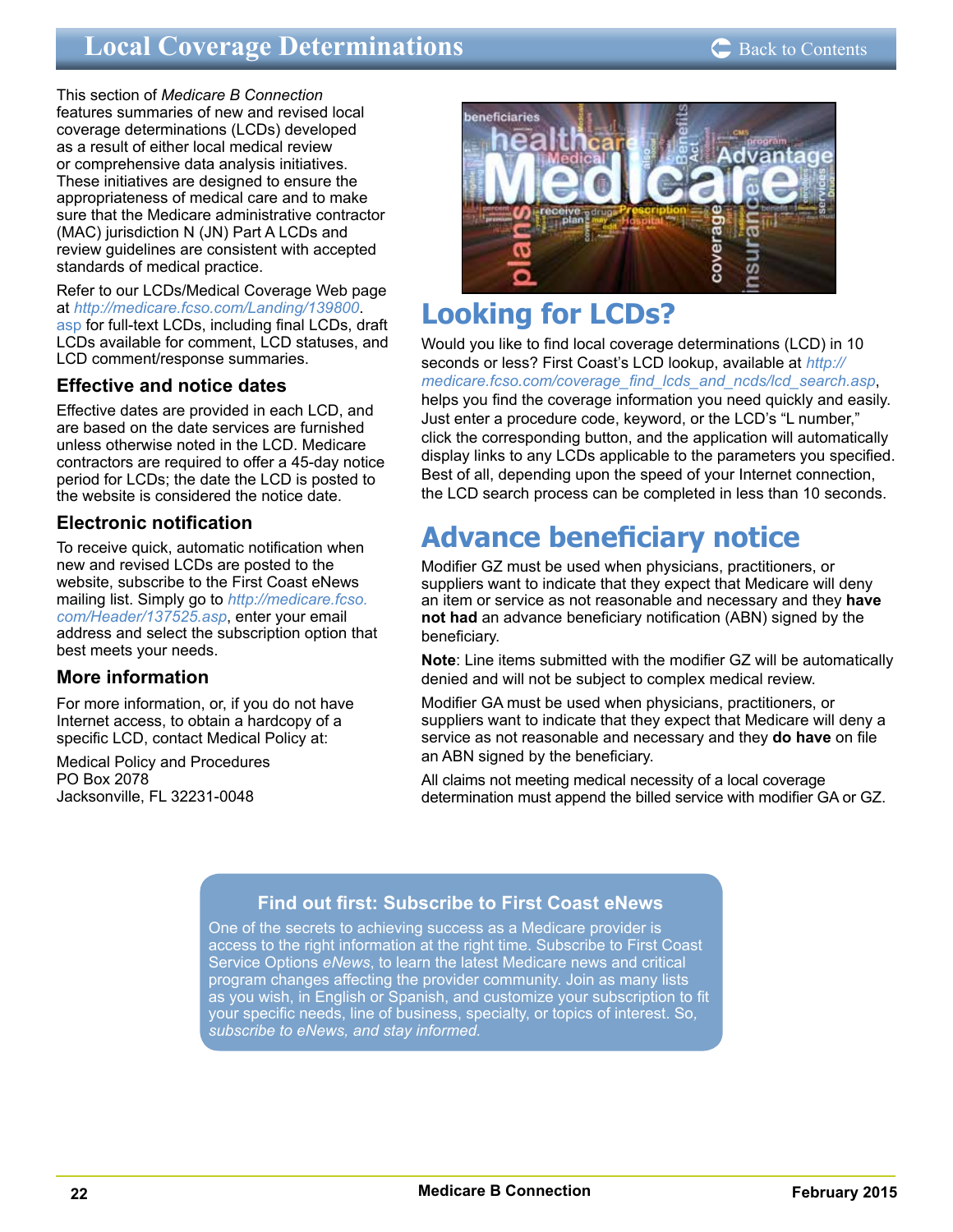## **Retired LCDs**

## <span id="page-22-0"></span>**Parenteral iron supplementation for patients receiving ESA therapy for anemia of chronic kidney disease or iron deficiency anemia –Part B LCD retired**

### **LCD ID number: L29174 (Florida) LCD ID number: L29426 (Puerto Rico/U.S. Virgin Islands)**

The local coverage determination (LCD) for parenteral iron supplementation for patients receiving erythropoiesis stimulating agents (ESA) therapy for anemia of chronic kidney disease or iron deficiency anemia is retired effective February 24, 2015. The LCD is outdated given the varying approved indications for the drugs in the class. Please refer to LCD L32094 (label and off-label coverage of outpatient drugs and biologicals) for guidance on drug coverage. Based on national coverage determination (NCD) 110.10 (intravenous iron therapy), the following dual diagnosis requirement must be met when sodium ferric gluconate complex or iron sucrose injections are administered intravenously to patients undergoing chronic hemodialysis who are receiving supplemental erythropoietin therapy:

One of the following chronic kidney disease, ICD-9-CM diagnosis codes 585.4, 585.5, or 585.6 and one of the secondary ICD-9-CM diagnosis codes for iron deficiency anemia 280.0, 280.1, 280.8 or 280.9).

Generally, off label use (non-Food and Drug Administration (FDA) approved indication) is not a covered service for drugs used in a non- cancer episode of care. For the FDA approved use in patients with iron deficiency anemia who have intolerance to oral iron or have had unsatisfactory

response to oral iron, the medical record documentation must support the need for the IV drug by addressing the specific issues with intolerance to oral iron and the details of previous oral iron use leading up to the decision that there is unsatisfactory response to oral iron.

Use of these drugs in the outpatient hospital setting or incident to in the physician's office may be subject to pre or post payment medical review. Should the contractor request documentation to support the billing of these drugs, providers should submit a relevant history and physical, physician progress notes, any results of pertinent diagnostic tests or procedures, a physician's order, the name of the drug, the route of administration, the dosage (e.g., mgs, mcgs, ccs or IUs), the duration of administration and any wastage of the drug.

## **Effective date**

This LCD retirement is effective for services rendered **on or after February 24, 2015**. First Coast Service Options Inc. LCDs are available through the CMS Medicare coverage database at *[http://www.cms.gov/medicare](http://www.cms.gov/medicare-coverage-database/overview-and-quick-search.aspx)[coverage-database/overview-and-quick-search.aspx](http://www.cms.gov/medicare-coverage-database/overview-and-quick-search.aspx)*.

Coding guidelines for an LCD (when present) may be found by selecting "Attachments" in the "Section Navigation" drop-down menu at the top of the LCD page.

**Note**: To review active, future and retired LCDs, please *[click here](http://medicare.fcso.com/Coverage_Find_LCDs_and_NCDs/index.asp)*.

# **Injectafer® (ferric carboxymaltose) injection – claims that may have been denied in error**

Claims submitted for procedure code J1439 (Injection, ferric carboxymaltose) between **January 1 and February 5, 2015**, may have been denied incorrectly with the following denial message: "These are non-covered services because this is not deemed a 'medical necessity' by the payer".

This error was corrected February 5, 2015. Claims processed on or after February 6, 2015, were adjudicated correctly.

## **No action required by providers**

Providers whose claims were incorrectly denied due to this error do not need to take any action. First Coast Service Options Inc. will perform adjustments to correct the error on all the affected claims. We apologize for any inconvenience this may have caused.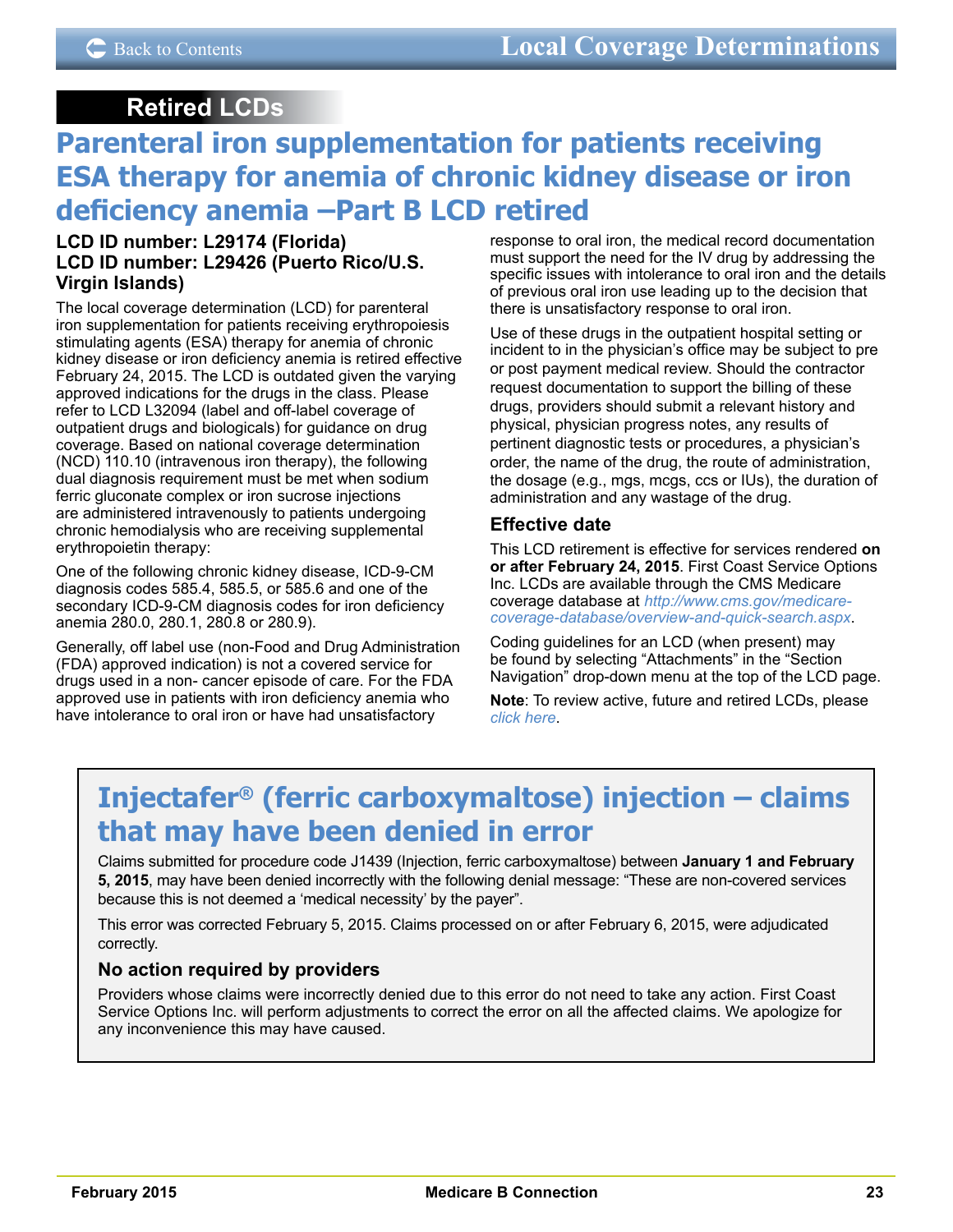## <span id="page-23-0"></span>**Revisions to LCDs**

# **Bortezomib (Velcade®) – revision to the Part B LCD**

### **LCD ID number: L29087 (Florida) LCD ID number: L29102 (Puerto Rico/U.S. Virgin Islands)**

The local coverage determination (LCD) for Bortezomib (Velcade®) was most recently revised April 10, 2014. Since that time, a revision was made under the "Indications and Limitations of Coverage and/or Medical Necessity" section of the LCD to add the off-labeled indications of Waldenström's Macroglobulinemia/Lymphoplasmacytic Lymphoma, Non-Hodgkin's lymphoma (NHL) - Adult T-Cell Leukemia/Lymphoma, NHL - Peripheral T-Cell Lymphoma, and NHL - Primary Cutaneous CD30+ T-Cell Lymphoproliferative Disorders. Also, under the "ICD-9 Codes that Support Medical Necessity" section of the LCD, diagnosis codes 200.60-200.68, 200.80-200.88, 204.80,

204.82, 273.3, and V10.79 and descriptors were added. In addition, the "Sources of Information and Basis for Decision" section of the LCD was updated.

## **Effective date**

This LCD revision is effective for services rendered **on or after January 30, 2015**. First Coast Service Options Inc. LCDs are available through the CMS Medicare coverage database at *[http://www.cms.gov/medicare-coverage](http://www.cms.gov/medicare-coverage-database/overview-and-quick-search.aspx)[database/overview-and-quick-search.aspx](http://www.cms.gov/medicare-coverage-database/overview-and-quick-search.aspx)*.

Coding guidelines for an LCD (when present) may be found by selecting "Attachments" in the "Section Navigation" drop-down menu at the top of the LCD page.

**Note**: To review active, future and retired LCDs, please *[click here](http://medicare.fcso.com/Coverage_Find_LCDs_and_NCDs/index.asp)*.

## **Diagnostic colonoscopy – revision to the Part B LCD**

### **LCD ID number: L29152 (Florida) LCD ID number: L29332 (Puerto Rico/U.S. Virgin Islands)**

The local coverage determination (LCD) for diagnostic colonoscopy has been revised based on 2015 Healthcare Common Procedural Coding System (HCPCS) Annual Update. Under the "*CPT*®/HCPCS Codes" section of the LCD, *Current Procedural Terminology* (*CPT*®) codes *44401, 44402, 44403, 44404, 44405, 44406, 44407, 44408, 45388, 45389, 45390, 45393*, and *45398* were added.

## **Effective date**

This LCD revision is effective for claims processed **on or after February 24, 2015**, for services rendered **on or after January 1, 2015**. First Coast Service Options Inc. LCDs are available through the CMS Medicare coverage database at *[http://www.cms.gov/medicare-coverage](http://www.cms.gov/medicare-coverage-database/overview-and-quick-search.aspx)[database/overview-and-quick-search.aspx](http://www.cms.gov/medicare-coverage-database/overview-and-quick-search.aspx)*.

Coding guidelines for an LCD (when present) may be found by selecting "Attachments" in the "Section Navigation" drop-down menu at the top of the LCD page..

**Note**: To review active, future and retired LCDs, *[click here](http://medicare.fcso.com/Coverage_Find_LCDs_and_NCDs/index.asp)*.

## **Implantable miniature telescope (IMT) – revision to the Part B LCD**

## **LCD ID number: L32822 (Florida/Puerto Rico/ U.S. Virgin Islands)**

The local coverage determination (LCD) for implantable miniature telescope (IMT) was revised to decrease the age of eligibility from 75 and older to 65 and older based on the Food and Drug Administration's (FDA's) approval (PMA P050034 S013). The "Indications and Limitations of Coverage and /or Medical Necessity" section of the LCD was revised to change the age of eligibility. In addition, the "Sources of Information and Basis of Decision" section of the LCD was updated.

## **Effective date**

The LCD revision is effective for claims processed **on or after February 11, 2015**, for services rendered **on or after October 8, 2015**. First Coast Service Options Inc. LCDs are available through the CMS Medicare coverage database at *[http://www.cms.gov/medicare-coverage](http://www.cms.gov/medicare-coverage-database/overview-and-quick-search.aspx)[database/overview-and-quick-search.aspx](http://www.cms.gov/medicare-coverage-database/overview-and-quick-search.aspx)*.

Coding guidelines for an LCD (when present) may be found by selecting "Attachments" in the "Section Navigation" drop-down menu at the top of the LCD page.

**Note**: To review active, future and retired LCDs, *[click here](http://medicare.fcso.com/Coverage_Find_LCDs_and_NCDs/index.asp)*.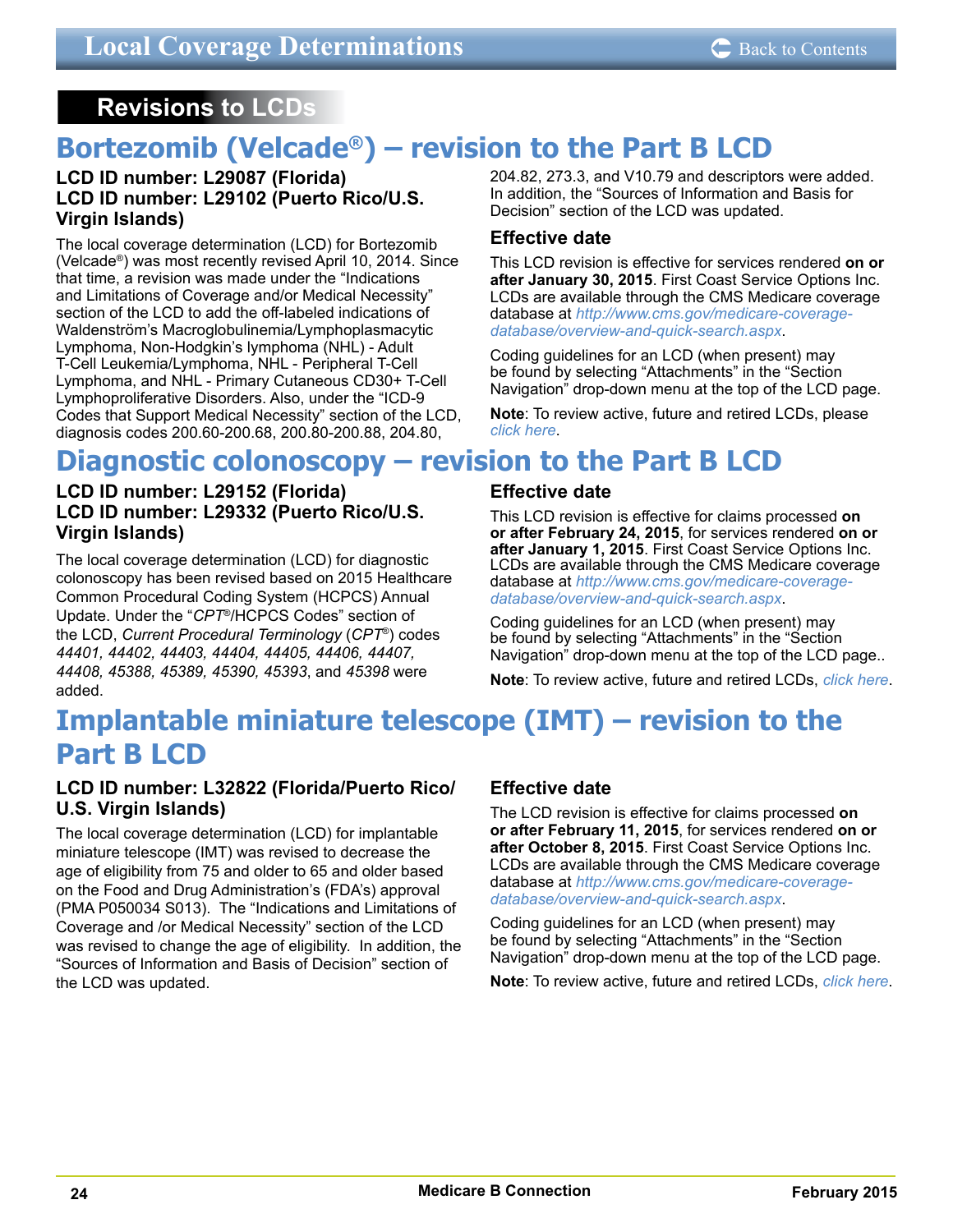## <span id="page-24-0"></span>**Noncovered services – revision to the Part B LCD**

## **LCD ID number: L29288 (Florida) LCD ID number: L29398 (Puerto Rico/U.S. Virgin Islands)**

The Medical Policy & Procedures Department evaluated the following services and determined that they are not considered medically reasonable and necessary at this time based on current available published evidence (e.g., peer-reviewed medical literature, and published studies). Therefore, the following procedure codes have been added to the *Noncovered Services* local coverage determination (LCD). After a draft LCD becomes effective/active, any stakeholder may request a revision to the LCD, by following the reconsideration process as outlined on our website.

- *0008M: Oncology (breast), mRNA analysis of 58 genes using hybrid capture, on formalin-fixed paraffinembedded (FFPE) tissue, prognostic algorithm reported as a risk score*
- *0347T: Placement of interstitial device(s) in bone for radiostereometric analysis (RSA)*
- *0348T-0350T:* Radiologic examination, radiostereometric analysis (rsa)
- *0351T-0352T:* Optical coherence tomography of breast or axillary lymph node, excised tissue, each specimen
- *0353T-0354T:* Optical coherence tomography of breast, surgical cavity
- *0355T: Gastrointestinal tract imaging, intraluminal (eg,capsule endoscopy), colon, with interpretation and report*
- *0356T: Insertion of drug-eluting implant (including punctual dilation and implant removal when performed) into lacrimal canaliculus, each*
- *0358T: Bioelectrical impedance analysis whole body composition assessment, supine position, with interpretation and report*
- *0359T: Behavior identification assessment, by the physician or other qualified health care professional, face-to-face with patient and caregiver(s), includes administration of standardized and non-standardized tests, detailed behavioral history, patient observation and caregiver interview, interpretation of test results, discussion of findings and recommendations with the primary guardian(s)/caregiver(s), and preparation of report*
- *0360T: Observational behavioral follow-up assessment, includes physician or other qualified health care professional direction with interpretation and report, administered by one technician; first 30 minutes of technician time, face-to-face with the patient*
- *0361T: Observational behavioral follow-up assessment, includes physician or other qualified health care professional direction with interpretation and report, administered by one technician; each additional 30 minutes of technician time, face-to-face*

*with the patient (List separately in addition to code for primary service)*

- *0362T: Exposure behavioral follow-up assessment, includes physician or other qualified health care professional direction with interpretation and report, administered by physician or other qualified health care professional with the assistance of one or more technicians; first 30 minutes of technician(s) time, face-to-face with the patient*
- *0363T: Exposure behavioral follow-up assessment, includes physician or other qualified health care professional direction with interpretation and report, administered by physician or other qualified health care professional with the assistance of one or more technicians; each additional 30 minutes of technician(s) time, face-to-face with the patient (List separately in addition to code for primary procedure)*
- *0364T-0365T:* Adaptive behavior treatment by protocol, administered by technician, face-to-face with one patient
- *0366T-0367T:* Group adaptive behavior treatment by protocol, administered by technician, face-to-face with two or more patients
- *0368T-0369T:* Adaptive behavior treatment with protocol modification administered by physician or other qualified health care professional with one patient
- *0370T: Family adaptive behavior treatment guidance, administered by physician or other qualified health care professional (without the patient present)*
- *0371T: Multiple-family group adaptive behavior treatment guidance, administered by physician or other qualified health care professional (without the patient present)*
- *0372T: Adaptive behavior treatment social skills group, administered by physician or other qualified health care professional face-to-face with multiple patients*
- *0373T-0374T:* Exposure adaptive behavior treatment with protocol modification requiring two or more technicians for severe maladaptive behavior(s)

In determining if a service or procedure reaches the threshold for coverage, this contractor addresses the quality of the evidence per the *Program Integrity Manual*. When addressing the articles and related information in the public domain, the jurisdiction N (JN) Medicare administrative contractor (MAC) reached the determination that available evidence was of moderate to low quality, consisting of small case series, retrospective studies, and review articles reporting limited safety and efficacy data for these procedures. Due to the unavailability of high quality evidence, the JN MAC reiterates that there is insufficient scientific evidence to support these procedures, and therefore they are not considered reasonable and necessary under section 1862(a)(1)(a) of the Social Security Act.

See **NONCOVERED**, next page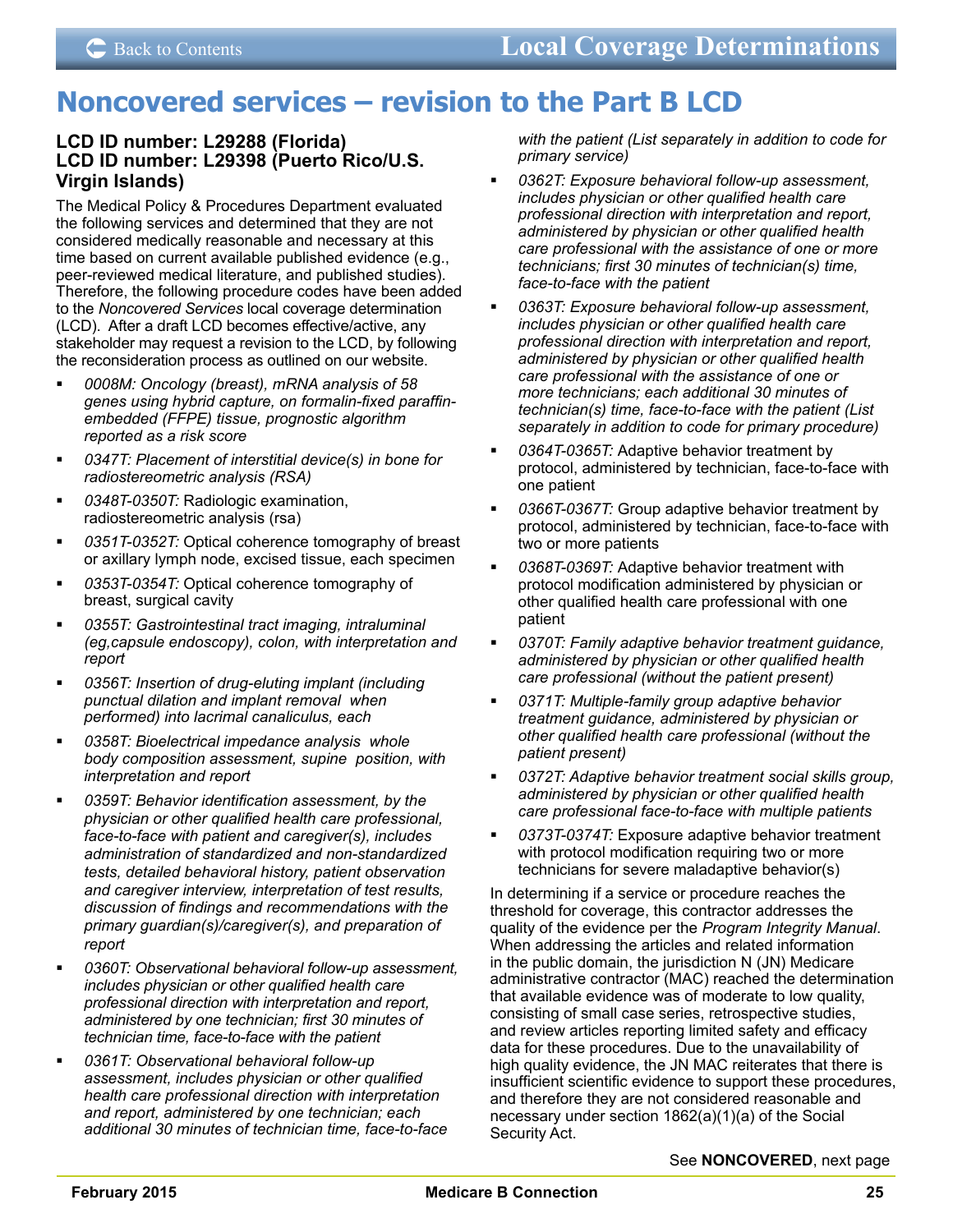# <span id="page-25-0"></span>**NONCOVERED**<br>From previous page

Any denied claim would have Medicare's appeal rights. The second level of appeal (qualified independent contractor) requires review by a clinician to uphold any denial. Providers should submit for review all the relevant medical documentation and case specific information of merit and/or new information in the public domain.

An interested stakeholder can request a reconsideration of an LCD after the notice period has ended and the draft becomes active. In the case of the noncovered services LCD, the stakeholder may request the list of the articles and related information in the public domain that were considered by the Medical Policy department in making the noncoverage decision. If the stakeholder has new information based on the evaluation of the list of articles and related information, an LCD reconsideration can be initiated. It is the responsibility of the interested stakeholder to request the evidentiary list from the contractor and to submit the additional articles, data, and related information in support of their request for coverage. The request must meet the LCD reconsideration requirements outlined on the website.

Also, any interested party could request the Centers for Medicare & Medicaid Services (CMS) to consider developing a national coverage determination (NCD). Of note, if the evidence is not adequate for coverage under section 1862(a)(1)(A), an item or service may be considered for coverage under the CMS Coverage with Evidence Development (CED) policy in which "reasonable and necessary" is established under 1862(a)(1)(E) of the Act. Under the authority of section 1862(a)(1)(E), the NCD process may result in coverage if the item or service is covered only when provided within a setting in which there is a pre-specified process for gathering additional data, and in which that process provides additional protections and safety measures for beneficiaries, such as those present in certain clinical trials.

## **Effective date**

This LCD revision is effective for services rendered **on or after February 7, 2015**. First Coast Service Options Inc. LCDs are available through the CMS Medicare coverage database at *[http://www.cms.gov/medicare-coverage](http://www.cms.gov/medicare-coverage-database/overview-and-quick-search.aspx)[database/overview-and-quick-search.aspx](http://www.cms.gov/medicare-coverage-database/overview-and-quick-search.aspx)*.

Coding guidelines for an LCD (when present) may be found by selecting "Attachments" in the "Section Navigation" drop-down menu at the top of the LCD page.

**Note**: To review active, future and retired LCDs, *[click here](http://medicare.fcso.com/Coverage_Find_LCDs_and_NCDs/index.asp)*.

# **Peripheral nerve blocks – revision to the Part B LCD**

### **LCD ID number: L29258 (Florida) LCD ID number: L29466 (Puerto Rico/U.S. Virgin Islands)**

The local coverage determination (LCD) for peripheral nerve blocks has been revised based on a reconsideration request. Under the "ICD-9 Codes that Support Medical Necessity" section of the LCD, ICD-9-CM diagnosis code 355.5 (Tarsal tunnel syndrome) was added for *Current Procedural Terminology* (*CPT*®) code *64450*.

## **Effective date**

This LCD revision is effective for services rendered **on or after January 30, 2015**. First Coast Service Options Inc. LCDs are available through the CMS Medicare coverage database at *[http://www.cms.gov/medicare-coverage](http://www.cms.gov/medicare-coverage-database/overview-and-quick-search.aspx)[database/overview-and-quick-search.aspx](http://www.cms.gov/medicare-coverage-database/overview-and-quick-search.aspx)*.



Coding guidelines for an LCD (when present) may be found by selecting "Attachments" in the "Section Navigation" drop-down menu at the top of the LCD page.

**Note**: To review active, future and retired LCDs, please *[click here](http://medicare.fcso.com/Coverage_Find_LCDs_and_NCDs/index.asp)*.

# **Widespread probe notification for modifier 24**

First Coast Service Options Inc. (First Coast) conducted a widespread probe (WSP) in response to an aberrant billing pattern identified for *Current Procedural Terminology* (*CPT*®) codes *99223* (Initial hospital care); *99233* (Subsequent hospital care) and *99291* (Critical care, evaluation and management) in 2012. The results of the WSP probe yielded a 66.95 percent error rate. First Coast plans to complete an additional WSP of hospital evaluation and management services for dates of service June 1, 2014, to November 30, 2014, to determine the effectiveness of provider outreach and education activities. The widespread probe will include *CPT*® codes *99223, 99233* and *99291*.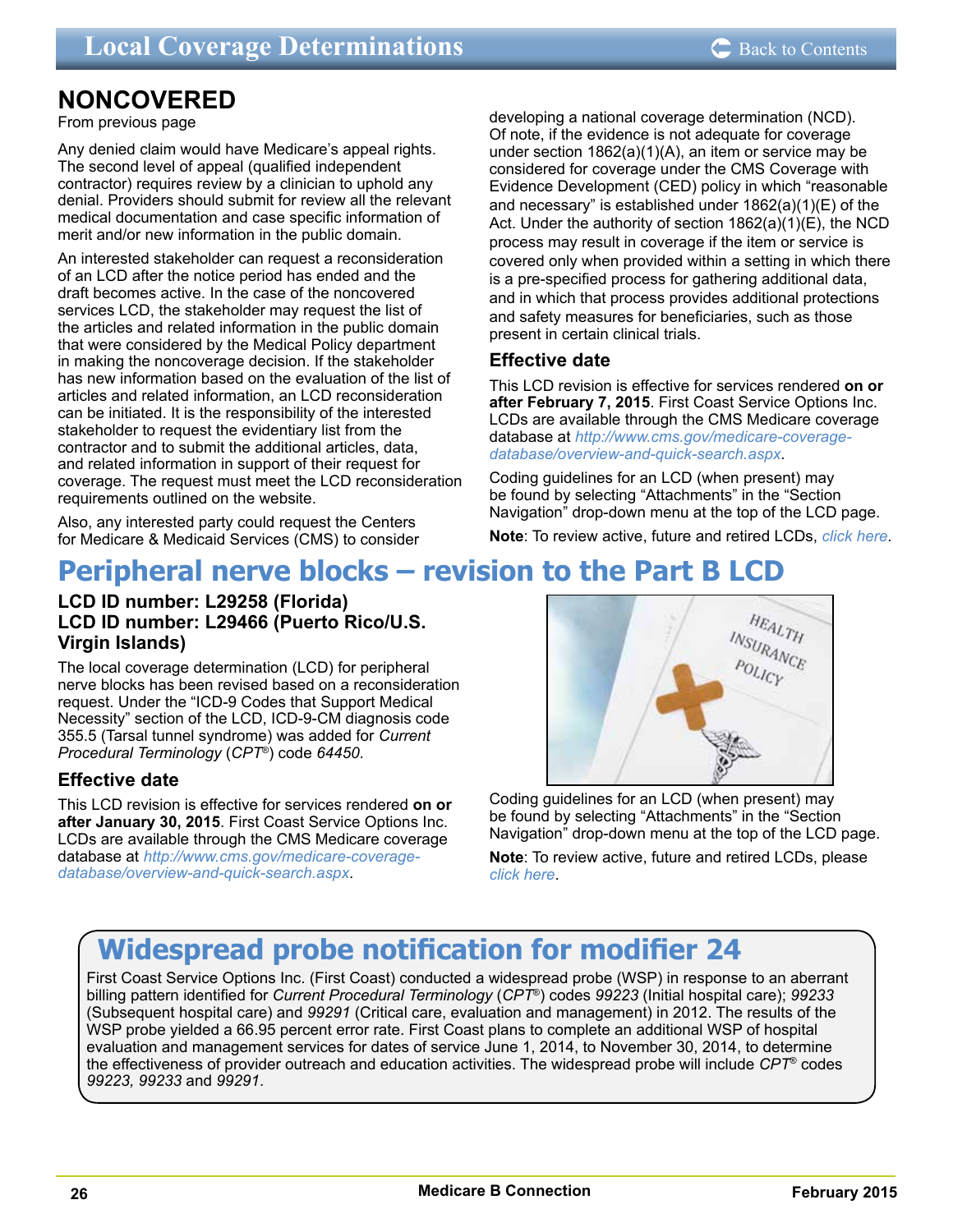## <span id="page-26-0"></span>**Additional Information Adjustment of gastric band outside the 90-day global period of laparoscopic gastric band placement**

This article was developed to address recent inquires

related to the adjustment of gastric lap band outside of the 90-day global period. Laparoscopic placement of an adjustable gastric band (LAGB) (*Current Procedural Terminology* (*CPT*®) code *43770*) is a covered procedure for surgical treatment of morbid obesity, when appropriate, based on the criteria outlined in the *Medicare National Coverage Determination (NCD) for Bariatric Surgery for Treatment of Morbid Obesity* (NCD 100.1) and local coverage determination (LCD) for *Surgical Management of Morbid Obesity* (L29317/ L29477).

Adjustment of the gastric band after LAGB consists of an injection or

withdrawal of saline. Adjustments to the LAGB should not be billed during the 90-day global period of the

laparoscopic placement of an adjustable gastric band, as

it is included in the primary procedure and is not separately payable during the global period.

Currently, adjustment of a LAGB does not have a unique *CPT*® code. After the 90-day global period, it should be billed using *CPT*® code *43659* (Unlisted laparoscopy procedure, stomach) with the statement "adjustment of gastric band" in Item 19 of the CMS-1500 or its electronic equivalent.

An evaluation and management (E&M) code and adjustment of LAGB will only be allowed on the same date of service if a significant separately identifiable and medically necessary service is provided. Modifier 25 should be appended to the

E&M code only if it does not apply to the evaluation and adjustment of the LAGB.

# **New HCPCS modifiers to define subsets of the 59 modifier**

Based on the Centers for Medicare and Medicaid Services (CMS) change request (CR) 8863, four new HCPCS modifiers have been established to define subsets of the 59 modifier, a modifier used to define a "distinct procedural service."

- XE: Separate encounter, a service that is distinct because it occurred during a separate encounter,
- XP: Separate practitioner, a service that is distinct because it was performed by a different practitioner,
- XS: Separate structure, a service that is distinct because it was performed on a separate organ/ structure, and
- **XU: Unusual non-overlapping service, the use of a** service that is distinct because it does not overlap usual components of the main service.

The following local coverage determinations (LCDs) and/ or associated coding guidelines were revised to reflect the new X (EPSU) modifiers.

- **Destruction of Internal Hemorrhoid(s) by Infrared** Coagulation (IRC), L30862 (Florida and Puerto Rico/ U.S. Virgin Islands)
- Diagnostic Laryngoscopy, L29153 (Florida), L29334 (Puerto Rico/U.S. Virgin Islands)
- Fundus Photography, L29179 (Florida), L29341 (Puerto Rico/U.S. Virgin Islands)
- Intensity Modulated Radiation Therapy (IMRT), L29200 (Florida), L29352 (Puerto Rico/U.S. Virgin Islands)
- Mohs Micrographic Surgery (MMS), L29230 (Florida), L29366 (Puerto Rico/U.S. Virgin Islands)
- Scanning Computerized Ophthalmic Diagnostic Imaging (SCODI), L29276 (Florida), L29473 (Puerto Rico/U.S. Virgin Islands)
- Vertebroplasty, Vertebral Augmentation, Percutaneous, L29209 (Florida), L29454 (Puerto Rico/U.S. Virgin Islands)
- Wound Debridement Services, L29128 (Florida), L29146 (Puerto Rico/U.S. Virgin Islands)

## **Effective date**

These LCD and/or associated coding guideline revisions are effective for services rendered **on or after January 1, 2015**. First Coast Service Options Inc. LCDs are available through the CMS Medicare coverage database at *[http://](http://www.cms.gov/medicare-coverage-database/overview-and-quick-search.aspx) [www.cms.gov/medicare-coverage-database/overview-and](http://www.cms.gov/medicare-coverage-database/overview-and-quick-search.aspx)[quick-search.aspx](http://www.cms.gov/medicare-coverage-database/overview-and-quick-search.aspx)*.

Coding guidelines for an LCD (when present) may be found by selecting "Attachments" in the "Section Navigation" drop-down menu at the top of the LCD page.

**Note**: To review active, future and retired LCDs, please *[click here](http://medicare.fcso.com/Coverage_Find_LCDs_and_NCDs/index.asp)*.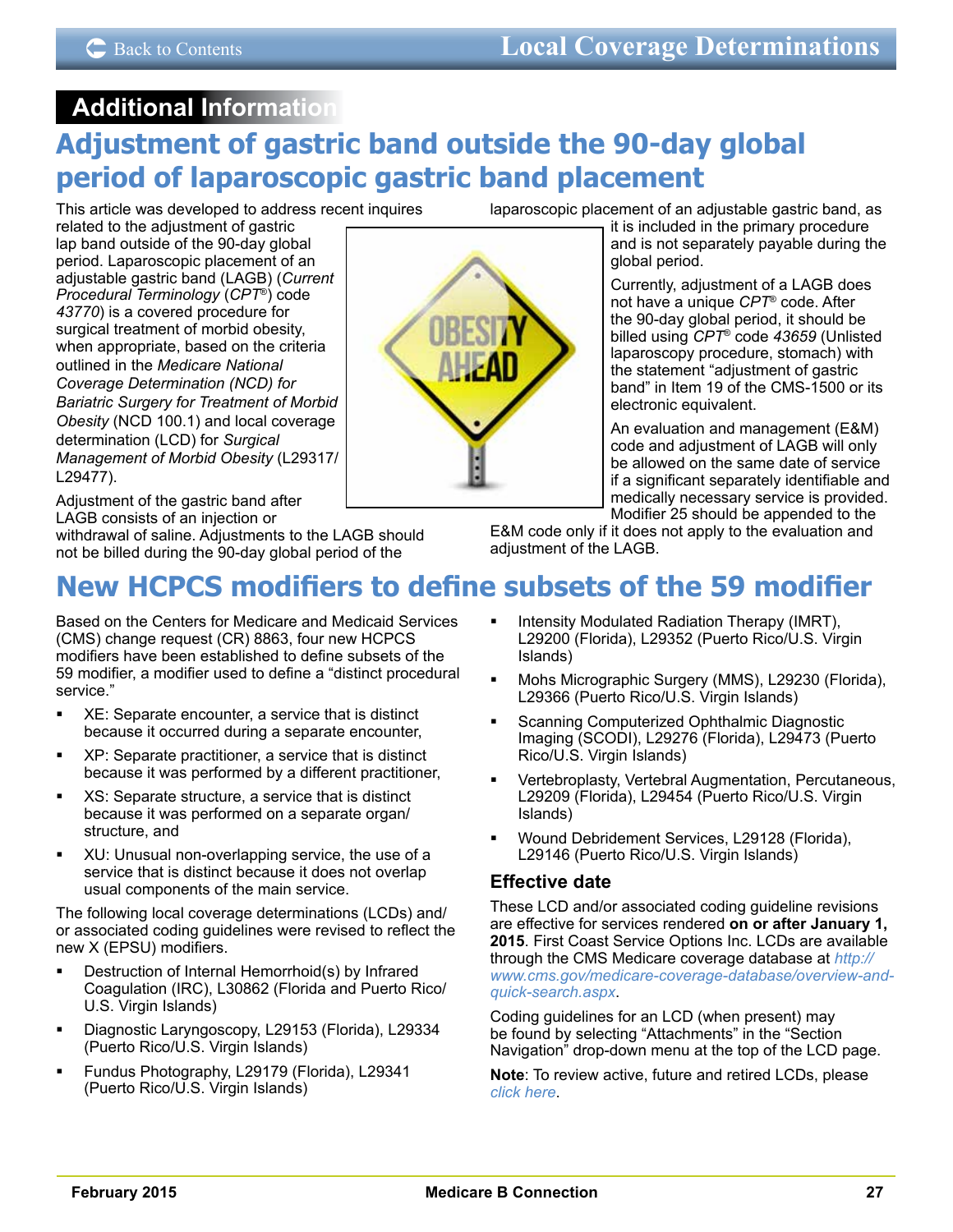## <span id="page-27-0"></span>**Upcoming provider outreach and educational events**

### **Medicare Part B changes and regulations**

**When:** Wednesday, March 18

**Time:** 11:30 a.m.-1:00 p.m. **Type of event:** Webcast

*<http://medicare.fcso.com/Events/276919.asp>*

**Note**: Unless otherwise indicated, all First Coast educational offerings are considered to be "ask-the-contractor" events, "webcast" type of event, designated times are stated as ET, and the focus is to Florida, Puerto Rico, and the U.S. Virgin Islands.

### **Two easy ways to register**

**Online** – Visit our provider training website at *[www.fcsouniversity.com](https://gm1.geolearning.com/geonext/fcso/dynamicopensite.geo?id=nAbqEz2j88oHjJBuLrEsYkrAtQ%2fShdV4dS7eFK7zp3A%3d)*, log on to your account and select the course you wish to register. Class materials are available under "My Courses" no later than one day before the event**.** 

**First-time User?** Set up an account by completing *[Request User Account Form](https://gm1.geolearning.com/geonext/fcso/requestaccount.geo)* online. Providers who do not have yet a national provider identifier may enter "99999" in the NPI field. You will receive logon information within 72 hours of your request.

**Fax** – Providers without Internet access may request a fax registration form through our Registration Hotline at 1-904- 791-8103. Class materials will be faxed to you the day of the event.

#### **Please Note:**

- Pre-registration is required for all teleconferences, webcasts and in-person educational seminars.
- Dates and times are subject to change prior to opening of event registration.

Keep checking our website, *[medicare.fcso.com](http://medicare.fcso.com/)*, for details and newly scheduled educational events (teleconferences, webcasts, etc.) or call the First Coast Provider Education Registration Hotline at 1-904-791-8103 to learn more about the about our newest training opportunities for providers.

### **Never miss a training opportunity**

If you or your colleagues were unable to attend one of our past Medicare educational webcasts, you still have the opportunity to learn about the topics covered during the training session. Visit the First Coast Medicare training website, download the recording of the event, and listen to the webcast when you have the time.

### **Take advantage of 24-hour access to free online training**

In addition to live training events, we also offer you the advantage of self-paced, free online courses that will allow you and your staff to train when and where it is most convenient for you. In addition, our comprehensive course catalog allows you to find the Medicare training that fits your specific needs, and several of our online courses offer CEUs. Learn more on the First Coast Medicare training website and explore our catalog of online courses.

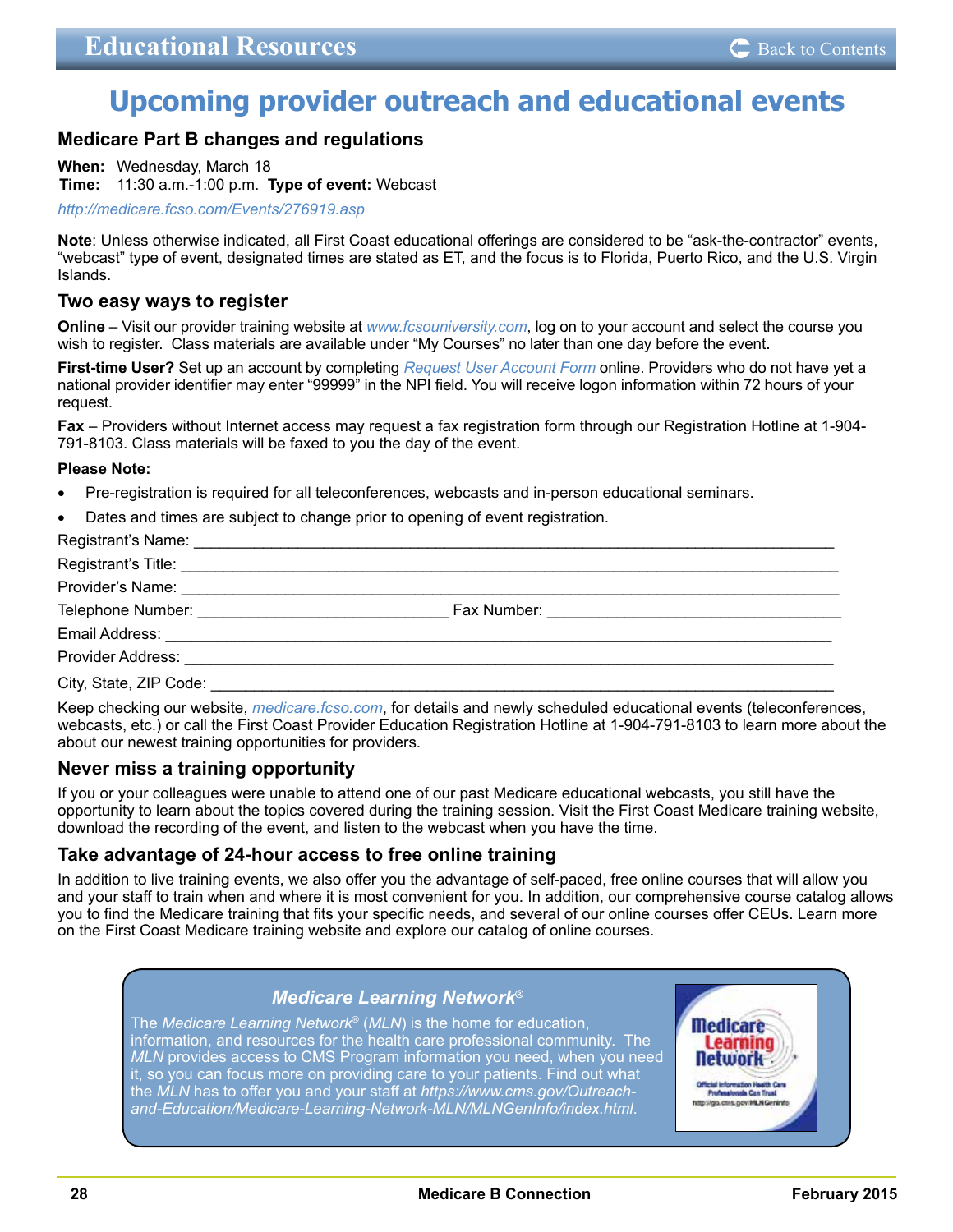# <span id="page-28-0"></span>**MLN Connects**

# **MLN Connects™ Provider eNews for January 29, 2015**

*[MLN Connects™ Provider eNews for January 29, 2015](http://www.cms.gov/Outreach-and-Education/Outreach/FFSProvPartProg/Provider-Partnership-Email-Archive-Items/2015-01-29-eNews.html)*

*[View this edition as a PDF](http://www.cms.gov/Outreach-and-Education/Outreach/FFSProvPartProg/Downloads/2015-01-29-Message.pdf)*

## **In this edition:**

## **MLN Connects™ National Provider Calls**

- Payment of Chronic Care Management Services Under CY 2015 Medicare PFS – Registration Now Open
- ICD-10 Implementation and Medicare Testing Registration Now Open
- New MLN Connects™ National Provider Call Audio Recording and Transcript

### **CMS Events**

- Special Open Door Forum: Prior Authorization of Non-Emergent Hyperbaric Oxygen Therapy
- **Special Open Door Forum: Understanding Dialysis** Facility Compare-Driving Informed Decision Making
- Special Open Door Forum: Adding Star Ratings to the Home Health Compare Website

### **Announcements**

- **Influenza Updates from CDC**
- Pneumococcal Vaccinations Update from CMS
- CMS Launches Dialysis Facility Compare Star Ratings
- HHS Sets Clear Goals and Timeline for Shifting Medicare Reimbursements from Volume to Value
- EHR Incentive Program: Eligible Professional 2014 Attestation Deadline on February 28
- EHR Incentive Programs: New Stage 2 Summary of Care FAQ Provides Guidance on Measure #3



- Comparative Billing Report on Modifiers 24 & 25: Specialty Surgeons
- ICD-10 Resources

### **Claims, Pricers, and Codes**

 Payment for HCPCS Code Q0091 as an RHC or FQHC Billable Visit under the All-Inclusive Rate System

### *Medicare Learning Network***® Educational Products**

- "Continued Use of Modifier 59 after January 1, 2015" *MLN Matters*® Article – Released
- "Telehealth Services" Fact Sheet Revised
- "Medicare Part B Immunization Billing" Educational Tool – Revised
- New *Medicare Learning Network*® Provider Compliance Fast Fact
- *Medicare Learning Network*® Products Available In Electronic Publication Format

## *Medicare Learning Network***®**

The *Medicare Learning Network*® (*MLN*) is the home for education, information, and resources for the health care professional community. The *MLN* provides access to CMS Program information you need, when you need it, so you can focus more on providing care to your patients. Find out what the *MLN* has to offer you and your staff at *[https://www.cms.gov/Outreach-and-Education/Medicare-Learning-](https://www.cms.gov/Outreach-and-Education/Medicare-Learning-Network-MLN/MLNGenInfo/index.html)[Network-MLN/MLNGenInfo/index.html](https://www.cms.gov/Outreach-and-Education/Medicare-Learning-Network-MLN/MLNGenInfo/index.html)*.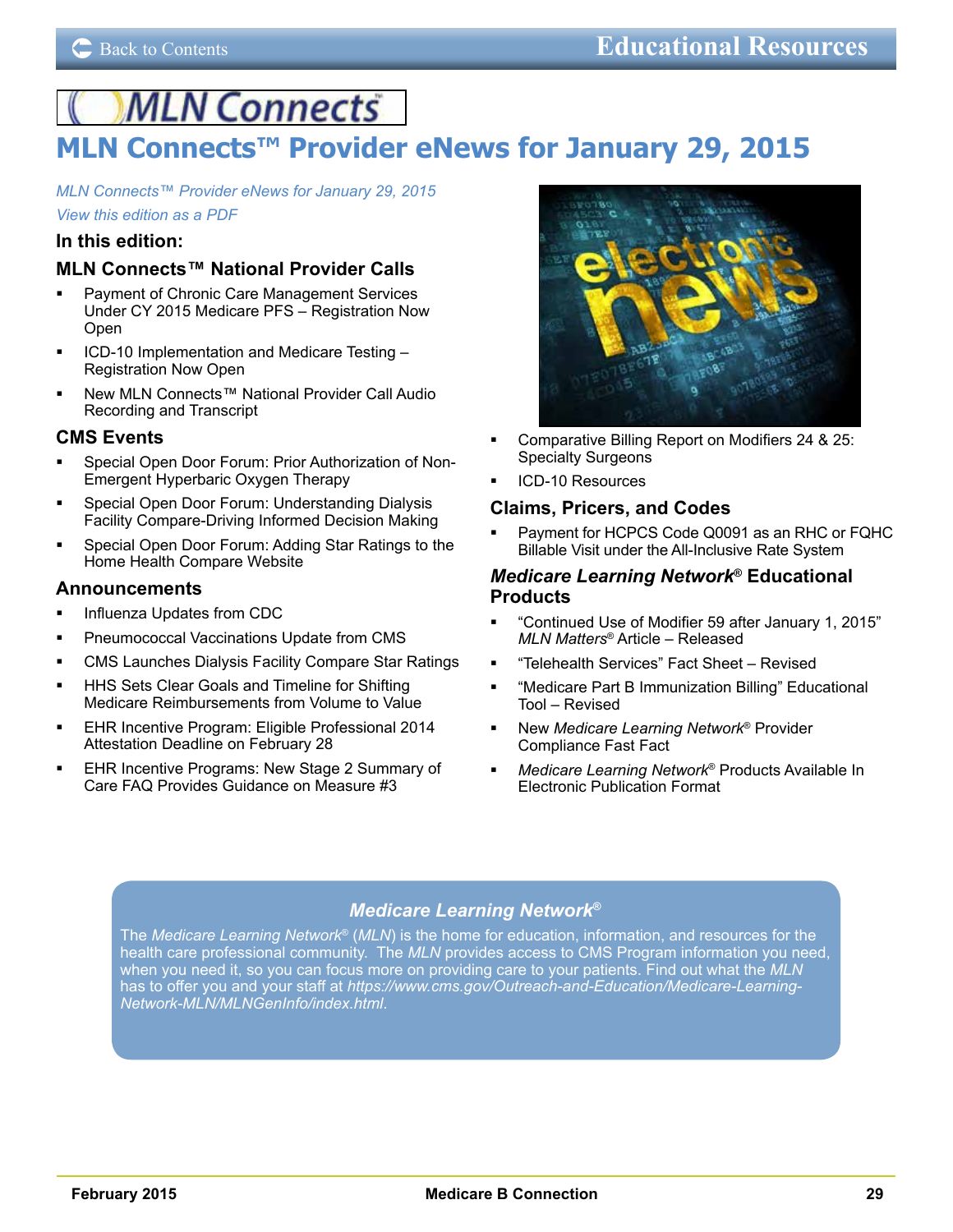# <span id="page-29-0"></span>**MLN Connects™ Provider eNews for February 5, 2015**

*[MLN Connects™ Provider eNews for February 5, 2015](http://www.cms.gov/Outreach-and-Education/Outreach/FFSProvPartProg/Provider-Partnership-Email-Archive-Items/2015-02-05-eNews.html?DLPage=1&DLSort=0&DLSortDir=descending) [View this edition as a PDF](http://links.govdelivery.com/track?type=click&enid=ZWFzPTEmbWFpbGluZ2lkPTIwMTUwMjA0LjQxMTU4MTAxJm1lc3NhZ2VpZD1NREItUFJELUJVTC0yMDE1MDIwNC40MTE1ODEwMSZkYXRhYmFzZWlkPTEwMDEmc2VyaWFsPTE3Mzc1NjA5JmVtYWlsaWQ9dGhvbWFzLnNtaXRoQGZjc28uY29tJnVzZXJpZD10aG9tYXMuc21pdGhAZmNzby5jb20mZmw9JmV4dHJhPU11bHRpdmFyaWF0ZUlkPSYmJg==&&&101&&&http://www.cms.gov/Outreach-and-Education/Outreach/FFSProvPartProg/Downloads/2015-02-05-eNews.pdf)*

### **In this edition:**

## **MLN Connects™ National Provider Calls**

- Payment of Chronic Care Management Services under CY 2015 Medicare PFS – Register Now
- ICD-10 Implementation and Medicare Testing Register Now
- New MLN Connects™ National Provider Call Audio Recordings and Transcripts

## **CMS Events**

 Special Open Door Forum: Home Health Clinical **Templates** 

### **Announcements**

- HHS Proposes Path to Improve Health Technology and Transform Care
- **Extension of Temporary Moratoria on Enrollment of** New HHAs, HHA Sub-units and Part B Ambulance **Suppliers**
- CLIA Individualized Quality Control Plan: Education and Transition Period Ends December 31, 2015
- 2015 PQRS Payment Adjustment and Providers who Rendered Services at RHCs/FQHCs
- Open Payments: Second Year of Data Submission Begins
- CMS Intends to Engage in Rulemaking for EHR Incentive Program Changes for 2015
- Get Started with Hospice CAHPS
- Proposed Decision Memo: Screening for the HIV Infection



## **Claims, Pricers, and Codes**

- Home Health Pricer will be Updated on April 1
- FY 2015 Inpatient PPS PC Pricer Update Available

## *Medicare Learning Network***® Educational Products**

- "Payment Codes on Home Health Claims Will Be Matched Against Patient Assessments" *MLN Matters*® Article – Released
- "Extension of Provider Enrollment Moratoria for Home Health Agencies and Part B Ambulance Suppliers" *MLN Matters*® Article – Revised
- "Internet-based PECOS Contact Information" Fact Sheet – Reminder
- *Medicare Learning Network*® Products Available In Electronic Publication Format
- Subscribe to the *MLN Matters*® Electronic Mailing List
- Helpful Tips on *Medicare Learning Network*® Products and Learning Management System – Subscribe Now

# **February is American Heart Month**

Initiatives such as [Million Hearts](http://millionhearts.hhs.gov/resources/toolkits.html)®, a national initiative to prevent a million heart attacks and strokes by 2017, provide health care professionals and other partners with resources that you can use to help enhance your prevention efforts. Medicare provides coverage for a variety of preventive services that can help identify risk factors and provide information and tools that can assist your Medicare patients in making informed decisions about heart-healthy lifestyle choices. Encourage your Medicare patients to take full advantage of their covered services.

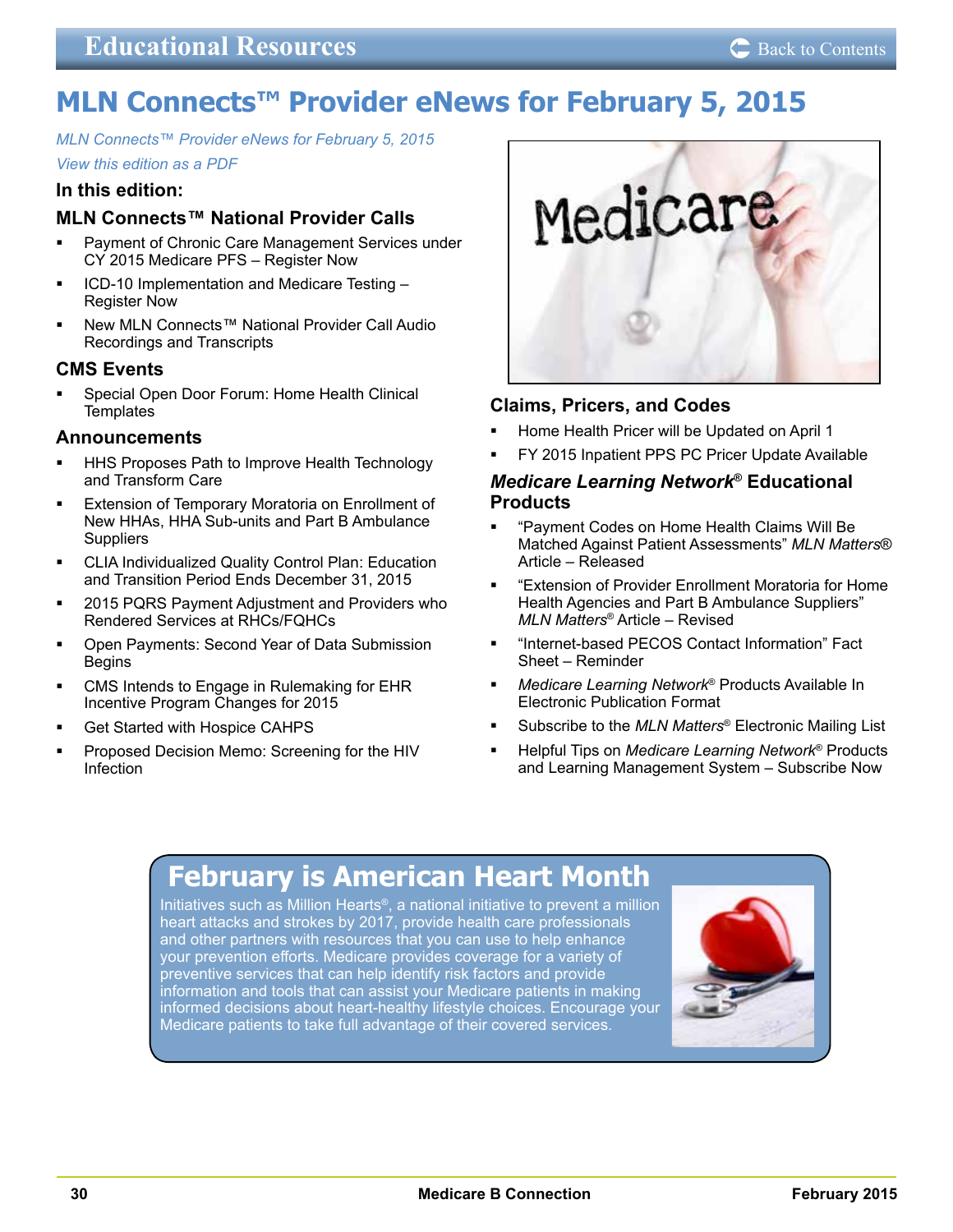# <span id="page-30-0"></span>**MLN Connects™ Provider eNews for February 12, 2015**

*[MLN Connects™ Provider eNews for February 12, 2015](http://www.cms.gov/Outreach-and-Education/Outreach/FFSProvPartProg/Provider-Partnership-Email-Archive-Items/2015-02-12-eNews.html?DLPage=1&DLSort=0&DLSortDir=descending) [View this edition as a PDF](http://www.cms.gov/Outreach-and-Education/Outreach/FFSProvPartProg/Downloads/2015-02-12-eNews-file.pdf)*

### **In this edition:**

## **MLN Connects™ National Provider Calls**

- **Payment of Chronic Care Management Services under** CY 2015 Medicare PFS – Last Chance to Register
- ICD-10 Implementation and Medicare Testing Register Now
- National Partnership to Improve Dementia Care in Nursing Homes and QAPI – Registration Now Open

### **CMS Events**

 Physician Compare Benchmark Discussion Webinars

### **Announcements**

- **-** DMEPOS Competitive Bidding: Register by Tuesday in Order to Bid
- February is American Heart Month
- IRF Quality Reporting Program: Data Submission Deadline February 15
- LTCH Quality Reporting Program: Data Submission Deadline February 15
- **EHR Incentive Program: 2014 Attestation Deadline for** Eligible Professionals February 28
- EHR Incentive Programs: Public Health Objectives: Reporting Requirements in Stage 1 and 2
- **NCD** for Screening for Lung Cancer with Low Dose Computed Tomography
- Background Fingerprints: Check Your Status Online
- Antipsychotic Drug use in Nursing Homes: Trend Update
- CMS is Accepting Suggestions for Potential PQRS Measures

### **Claims, Pricers, and Codes**

 CY 2015 HH PPS PC Pricer and PPS Main Frame Pricer Updates Available

#### *Medicare Learning Network***® Educational Products**

- "Hospital Outpatient Prospective Payment System" Fact Sheet – Revised
- "DMEPOS Quality Standards" Booklet Reminder
- "Durable Medical Equipment, Prosthetics, Orthotics, and Supplies (DMEPOS) Information for Pharmacies" Fact Sheet -- Reminder
- "Screening, Brief Intervention, and Referral to Treatment (SBIRT) Services" Fact Sheet – Reminder

# **Complying with medical record documentation requirements**

A fact sheet was developed November 2014 by the *Medicare Learning Network*® (*MLN*), in conjunction with the comprehensive error rate testing (CERT) Part A and Part B (A/B) and durable medical equipment (DME) Medicare administrative contractor (MAC) Outreach & Education task forces, to provide nationallyconsistent education on topics of interest to health care professionals. It is designed to help providers understand how to provide accurate and supportive medical record documentation.

This fact sheet discusses the following:

 Third-party additional documentation requests

- **Insufficient documentation errors** 
	- 1. Vertebral augmentation procedures
	- 2. Physical therapy services
	- 3. Evaluation and management services
	- 4. DME
	- 5. Computed tomography scans
	- 6. Resources

First Coast Service Options Inc. (First Coast) encourages providers to review *[MLN Matters®](http://www.cms.gov/Outreach-and-Education/Medicare-Learning-Network-MLN/MLNProducts/Downloads/CERTMedRecDoc-FactSheet-ICN909160.pdf) [fact sheet MLN ICN 909160](http://www.cms.gov/Outreach-and-Education/Medicare-Learning-Network-MLN/MLNProducts/Downloads/CERTMedRecDoc-FactSheet-ICN909160.pdf)* to learn more about reducing medical documentation errors.

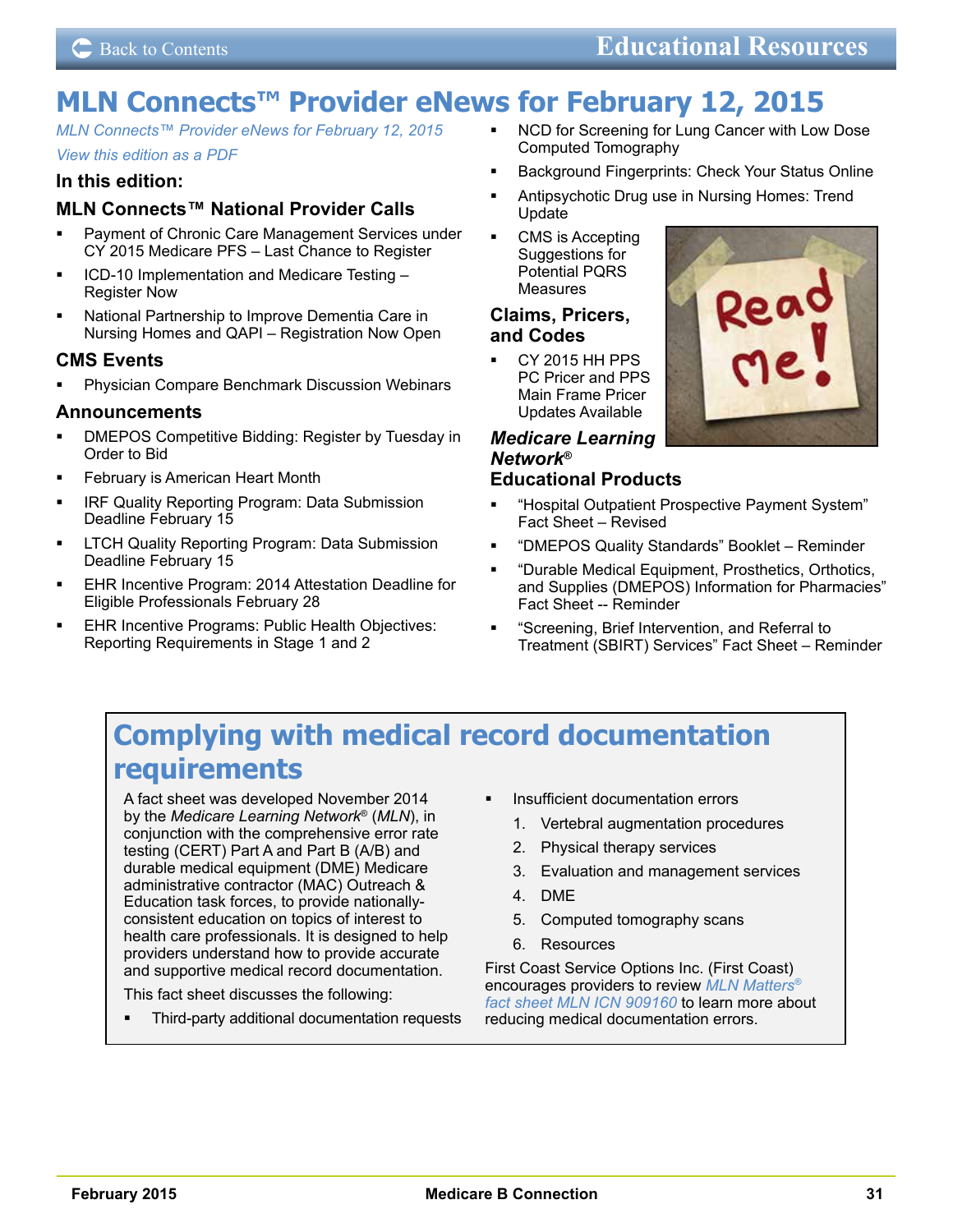## <span id="page-31-0"></span>**About The Medicare Back to Contact Information Department Contents**

## **Phone numbers**

#### **Customer service**

866-454-9007 877-660-1759 (speech and hearing impaired)

**Education event registration hotline**

904-791-8103 (NOT toll-free)

**Electronic data interchange (EDI)**

888-670-0940

#### **Electronic funds transfers (EFT) (CMS-588)**

866-454-9007 877-660-1759 (TTY)

**Fax number (for general inquiries)** 904-361-0696

**Interactive voice response (IVR) system**

877-847-4992

#### **Provider enrollment**

866-454-9007 877-660-1759 (TTY)

#### **The SPOT help desk**

855-416-4199 **email**: *[FCSOSPOTHelp@FCSO.com](mailto:FCSOSPOTHelp%40FCSO.com?subject=SPOT%20help%20desk)*

## **Addresses**

#### **Claims**

Medicare Part B Claims P.O. Box 2525 Jacksonville, FL 32231-0019

#### **Redeterminations**

Medicare Part B Redetermination P.O. Box 2360 Jacksonville, FL 32231-0018

#### **Redetermination of overpayments**

Overpayment Redetermination, Review Request P.O Box 45248 Jacksonville, FL 32232-5248

#### **Reconsiderations**

Q2 Administrators, LLC Part B QIC South Operations ATTN: Administration Manager P.O. Box 183092 Columbus, Ohio 43218-3092

#### **General inquiries**

General inquiry request P.O. Box 2360 Jacksonville, FL 32231-0018

Email**:** *[FloridaB@fcso.com](mailto:FloridaB%40fcso.com?subject=General%20inquiry)* Online form: *<http://medicare.fcso.com/Feedback/161670.asp>*

#### **Provider enrollment**

Provider Enrollment P.O. Box 44021 Jacksonville, FL 32231-4021

#### **Medical policy**

Medical Policy and Procedure P.O. Box 2078 Jacksonville, FL 32231-0048 Email: *[medical.policy@fcso.com](mailto:medical.policy@fcso.com)*

#### **Medicare secondary payer**

Medicare Part B Secondary Payer Dept. P.O. Box 44078 Jacksonville, FL 32231-4078

#### **Electronic data interchange (EDI)**

Medicare EDI P.O. Box 44071 Jacksonville, FL 32231-4071

#### **Overpayments**

Medicare Part B Debt Recovery P.O. Box 44141 Jacksonville, FL 32231-4141

#### **Medicare Education and Outreach**

Medicare Education and Outreach P.O. Box 45157 Jacksonville, FL 32232-5157

#### **Fraud and abuse**

Fraud and abuse complaints P.O. Box 45087 Jacksonville, FL 32232-5087

#### **Freedom of Information Act requests**

FOIA Florida P.O. Box 45268 Jacksonville, FL 32232-5268

#### **Overnight mail and/or special courier service**

First Coast Service Options Inc. 532 Riverside Avenue Jacksonville, FL 32202-4914

## **Websites**

#### **Provider**

First Coast Service Options Inc. (First Coast), your CMScontracted Medicare administrative contractor *<http://medicare.fcso.com>*

Find your *[other contractors](http://www.cms.gov/Research-Statistics-Data-and-Systems/Monitoring-Programs/provider-compliance-interactive-map/index.html)* (e.g. DME, HHA, etc)

Centers for Medicare & Medicaid Services *<http://www.cms.gov>*

First Coast University *<http://www.fcsouniversity.com/>*

#### **Beneficiaries**

Centers for Medicare & Medicaid Services *<http:// www.medicare.gov>*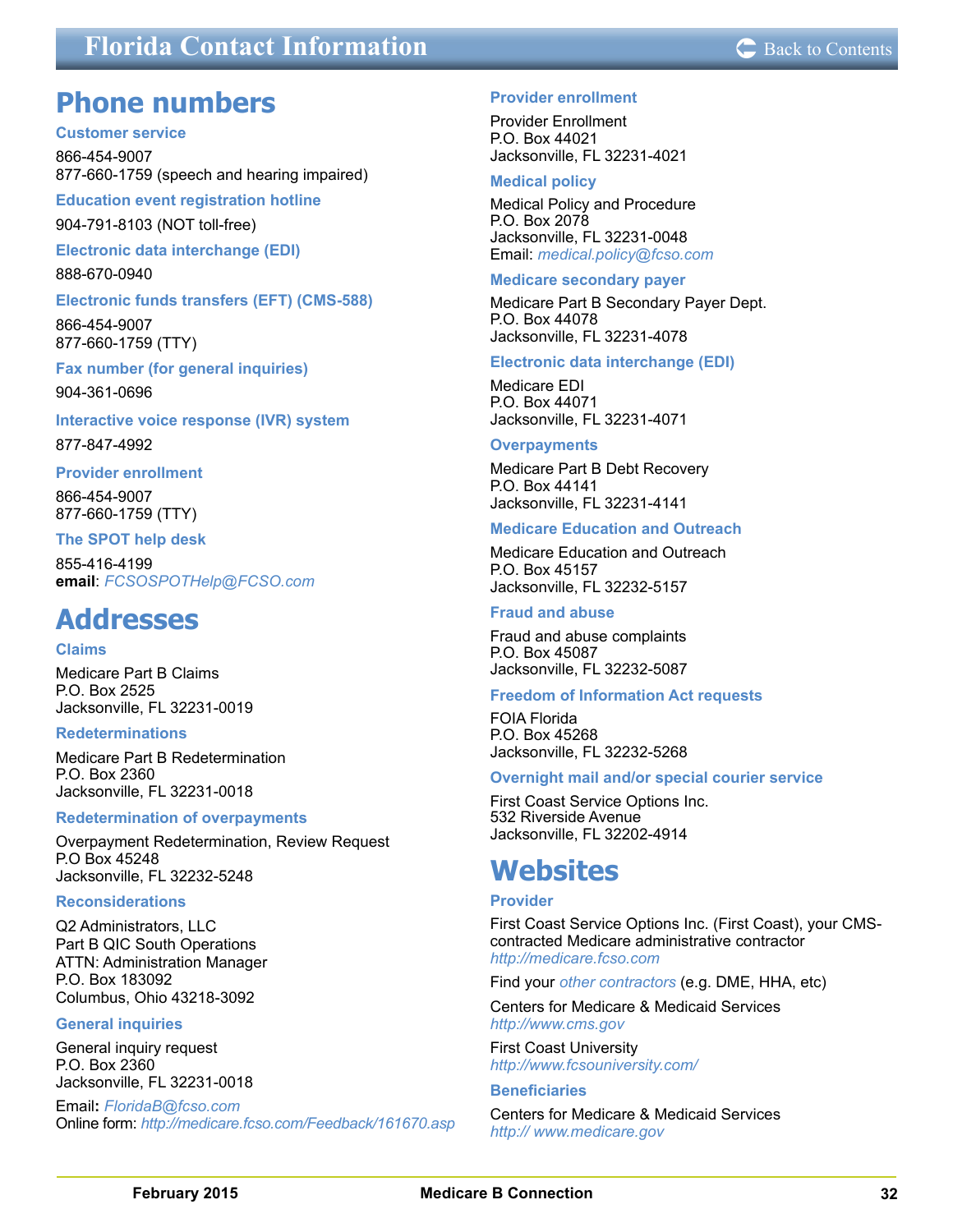## <span id="page-32-0"></span>**U.S. Virgin Islands Contact Information**  $\text{C}$  [Back to Contents](#page-1-0)



## **Phone numbers**

#### **Customer service**

866-454-9007 877-660-1759 (speech and hearing impaired)

**Education event registration hotline**

904-791-8103 (NOT toll-free)

**Electronic data interchange (EDI)**

888-670-0940

**Electronic funds transfers (EFT) (CMS-588)**

866-454-9007 877-660-1759 (TTY)

**Fax number (for general inquiries)**

904-361-0696

**Interactive voice response (IVR) system**

877-847-4992

#### **Provider enrollment**

888-845-8614 877-660-1759 (TTY)

**The SPOT help desk**

855-416-4199 email: *[FCSOSPOTHelp@FCSO.com](mailto:FCSOSPOTHelp%40FCSO.com?subject=SPOT%20help%20desk)*

## **Addresses**

#### **Claims**

Medicare Part B Claims P.O. Box 45098 Jacksonville, FL 32232-5098

#### **Redeterminations**

Medicare Part B Redetermination P.O. Box 45024 Jacksonville, FL 32232-5024

#### **Redetermination of overpayments**

First Coast Service Options Inc. P.O Box 45091 Jacksonville, FL 32232-5091

#### **Reconsiderations**

Q2 Administrators, LLC Part B QIC South Operations ATTN: Administration Manager P.O. Box 183092 Columbus, Ohio 43218-3092

#### **General inquiries**

First Coast Service Options Inc. P.O. Box 45098 Jacksonville, FL 32232-5098

Email**:** *ask[FloridaB@fcso.com](mailto:AskFloridaB@fcso.com)* Online form: *<http://medicare.fcso.com/Feedback/161670.asp>*

**Provider enrollment**

Provider Enrollment P.O. Box 44021 Jacksonville, FL 32231-4021

#### **Medical policy**

Medical Policy and Procedure P.O. Box 2078 Jacksonville, FL 32231-0048 Email: *[medical.policy@fcso.com](mailto:medical.policy@fcso.com)*

#### **Medicare secondary payer**

Medicare Part B Secondary Payer Dept. P.O. Box 44078 Jacksonville, FL 32231-4078

#### **Electronic data interchange (EDI)**

Medicare EDI, 4C P.O. Box 44071 Jacksonville, FL 32231-4071

#### **Overpayments**

Medicare Part B Debt Recovery P.O. Box 44141 Jacksonville, FL 32231-4141

### **Medicare Education and Outreach**

Medicare Education and Outreach P.O. Box 45157 Jacksonville, FL 32232-5157

#### **Fraud and abuse**

Fraud and abuse complaints P.O. Box 45087 Jacksonville, FL 32232-5087

#### **Freedom of Information Act requests**

FOIA USVI P.O. Box 45073 Jacksonville, FL 32231-5073

#### **Special courier service**

First Coast Service Options Inc. 532 Riverside Avenue Jacksonville, FL 32202-4914

## **Websites**

#### **Provider**

First Coast Service Options Inc. (First Coast), your CMScontracted Medicare administrative contractor

*<http://medicare.fcso.com>*

Find your *[other contractors](http://www.cms.gov/Research-Statistics-Data-and-Systems/Monitoring-Programs/provider-compliance-interactive-map/index.html)* (e.g. DME, HHA, etc)

Centers for Medicare & Medicaid Services

*<http://www.cms.gov>*

First Coast University

*<http://www.fcsouniversity.com/>*

**Beneficiaries** Centers for Medicare & Medicaid Services *[http:// www.medicare.gov](http://www.medicare.gov)*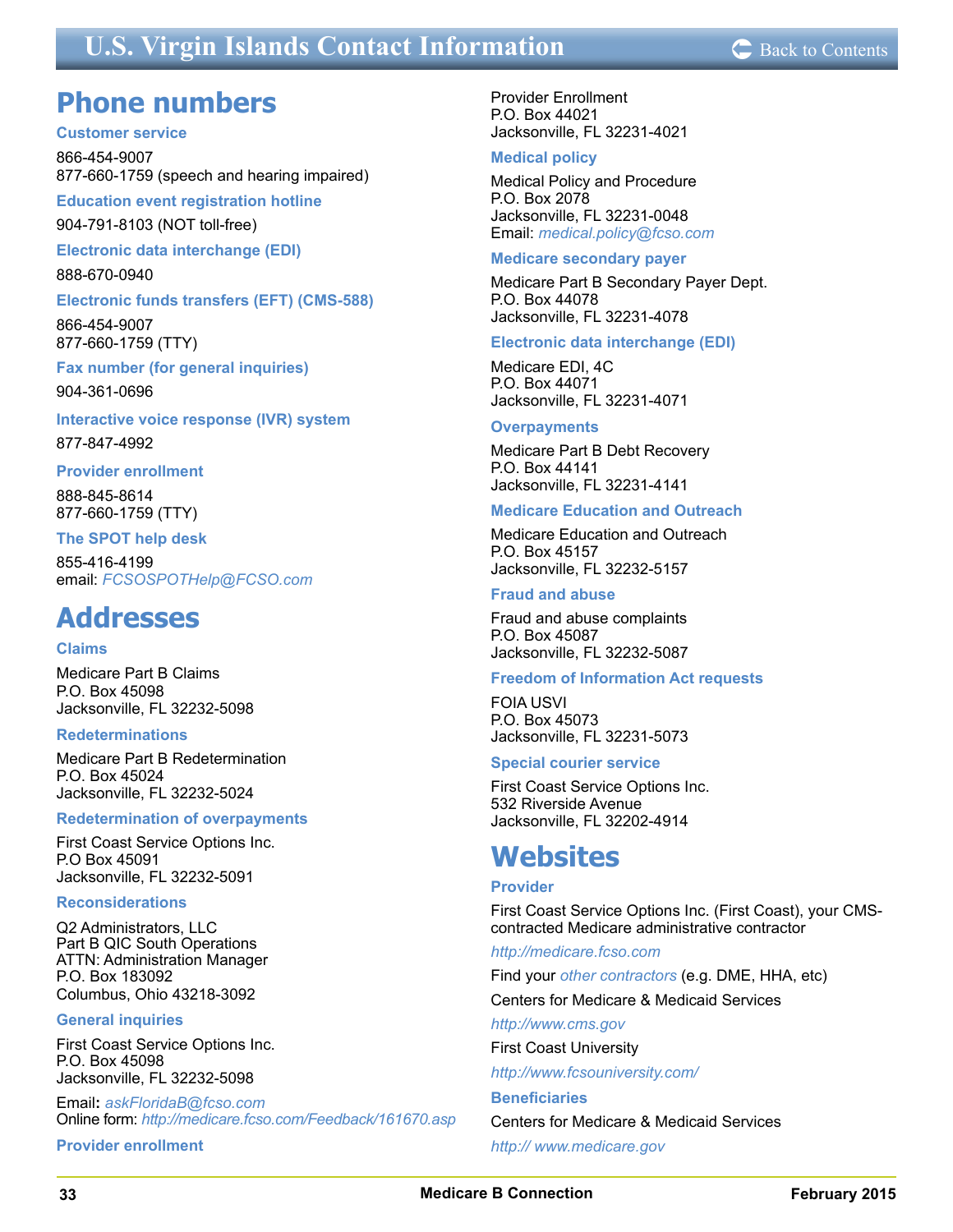## <span id="page-33-0"></span>**Puerto Rico Contact Information C** [Back to Contents](#page-1-0)

## **Phone numbers**

#### **Customer service**

1-877-715-1921 1-888-216-8261 (speech and hearing impaired)

#### **Education event registration hotline**

904-791-8103 (NOT toll-free) 904-361-0407 (FAX)

#### **Electronic data interchange (EDI)**

888-875-9779

#### **Electronic funds transfers (EFT) (CMS-588)**

877-715-1921 877-660-1759 (TTY)

**General inquiries** 877-715-1921 888-216-8261 (TTY)

#### **Interactive voice response (IVR) system**

877-847-4992

#### **Provider enrollment**

877-715-1921 877-660-1759 (TTY)

#### **The SPOT help desk**

855-416-4199 email: *[FCSOSPOTHelp@FCSO.com](mailto:FCSOSPOTHelp%40FCSO.com?subject=SPOT%20help%20desk)*

## **Addresses**

#### **Claims**

Medicare Part B Claims P.O. Box 45036 Jacksonville, FL 32232-5036

#### **Redeterminations**

Medicare Part B Redetermination P.O. Box 45056 Jacksonville, FL 32232-5056

#### **Redetermination of overpayments**

First Coast Service Options Inc. P.O Box 45015 Jacksonville, FL 32232-5015

#### **Reconsiderations**

Q2 Administrators, LLC Part B QIC South Operations ATTN: Administration Manager P.O. Box 183092 Columbus, Ohio 43218-3092

#### **General inquiries**

First Coast Service Options Inc. P.O. Box 45098 Jacksonville, FL 32232-5098

Email**:** *askF[loridaB@fcso.com](mailto:AskFloridaB@fcso.com)* Online form: *<http://medicare.fcso.com/Feedback/161670.asp>* Provider Enrollment P.O. Box 44021 Jacksonville, FL 32231-4021

#### **Medical policy**

Medical Policy and Procedure P.O. Box 2078 Jacksonville, FL 32231-0048 Email: *[medical.policy@fcso.com](mailto:medical.policy@fcso.com)*

#### **Medicare secondary payer**

Medicare Part B Secondary Payer Dept. P.O. Box 44078 Jacksonville, FL 32231-4078

#### **Electronic data interchange (EDI)**

Medicare EDI, 4C P.O. Box 44071 Jacksonville, FL 32231-4071

#### **Overpayments**

Medicare Part B Debt Recovery P.O. Box 45040 Jacksonville, FL 32231-5040

#### **Medicare Education and Outreach**

Medicare Education and Outreach P.O. Box 45157 Jacksonville, FL 32232-5157

#### **Fraud and abuse**

Fraud and abuse complaints P.O. Box 45087 Jacksonville, FL 32232-5087

#### **Freedom of Information Act requests**

FOIA Puerto Rico P.O. Box 45092 Jacksonville, FL 32232-5092,

#### **Special courier service**

First Coast Service Options Inc. 532 Riverside Avenue Jacksonville, FL 32202-4914

## **Websites**

#### **Provider**

First Coast Service Options Inc. (First Coast), your CMScontracted Medicare administrative contractor *<http://medicare.fcso.com>*

Find your *[other contractors](http://www.cms.gov/Research-Statistics-Data-and-Systems/Monitoring-Programs/provider-compliance-interactive-map/index.html)* (e.g. DME, HHA, etc)

Centers for Medicare & Medicaid Services *<http://www.cms.gov>*

First Coast University *<http://www.fcsouniversity.com/>*

#### **Beneficiaries**

Centers for Medicare & Medicaid Services *[http:// www.medicare.gov](http://www.medicare.gov)*